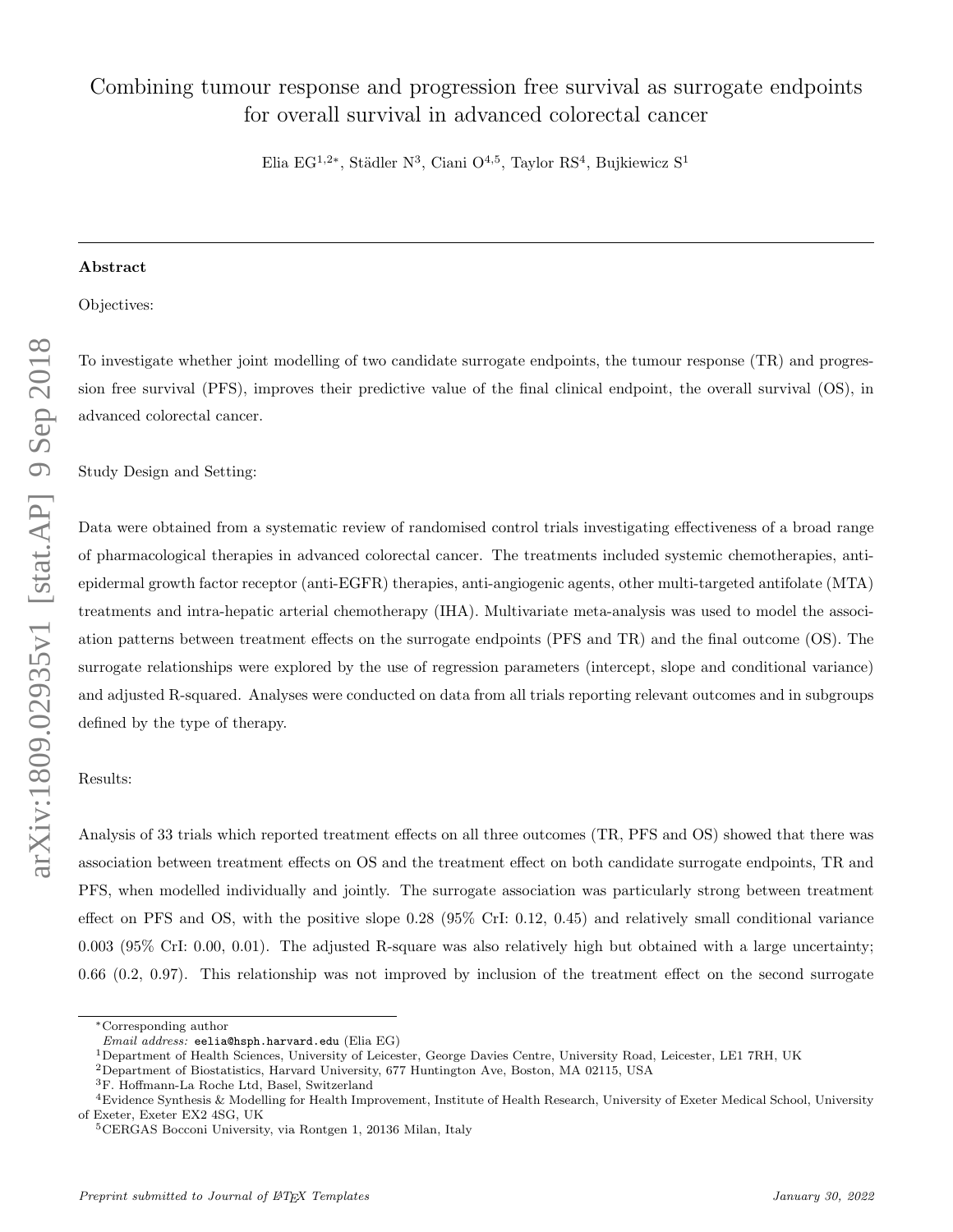endpoint, the TR. There was no marked improvement in neither surrogacy patterns nor the precision of predicted treatment effect in the cross validation procedure when modelling the treatment effect on the two outcomes jointly. This was also the case for the subgroups of therapy, the sensitivity analysis including a larger set of data from trials reporting treatment effects on at least two outcomes and using a smaller set of data from the trials that did not allow for treatment crossover. There was a very modest improvement in the surrogacy pattern and the predictions obtained from the analysis of multiple surrogate endpoints in the subgroups of the anti-angiogenic agents.

### Conclusion:

Overall, the joint use of two surrogate endpoints did not lead to improvement in the association between treatment effects on surrogate and final endpoints in advanced colorectal cancer. Only small improvement in the precision of the predicted treatment effects on the final outcome in studies investigating anti-angiogenic therapy was noted. However, the improvement was very modest and likely due to chance.

Keywords: surrogate endpoints, multivariate meta-analysis, advanced colorectal cancer

#### 1. Introduction

Surrogate endpoints have been receiving increased attention by the research community in the last three decades as they offer a cost effective and quicker alternative to the use of final outcomes especially if they can be measured with a shorter follow-up period [\[1\]](#page-12-0). For surrogate endpoints to be used effectively in clinical research, they need to be validated. There are three levels of surrogate endpoint validation: biological plausibility of association between outcomes, patient-level association between outcomes and study-level association [\[2,](#page-12-1) [3\]](#page-12-2). For the purposes of this study we focus on the latter level of validation. Study level association is the hallmark of surrogacy, i.e. establishing whether the treatment effect on the surrogate endpoint is likely to predict a treatment effect on the clinical outcome. This is usually carried out through meta-analyses of randomised controlled trials (RCTs) and, in particular, using a bivariate meta-analysis [\[4,](#page-12-3) [5,](#page-12-4) [6\]](#page-12-5).

To identify a surrogate endpoint for overall survival (OS) in advanced or metastatic colorectal cancer, a number of candidate endpoints have been investigated as potential surrogate endpoints, including progression free survival (PFS), tumour response (TR) or time to progression (TTP) [\[7,](#page-12-6) [8,](#page-12-7) [9,](#page-12-8) [10,](#page-12-9) [11,](#page-12-10) [12\]](#page-12-11). In previous work investigating triallevel surrogacy in advanced colorectal cancer, Buyse et al found that PFS was an acceptable surrogate endpoint to the overall survival [\[7\]](#page-12-6). A more recent study, investigating surrogacy patterns across a broader range of treatments in a meta-analysis of 101 RCTs, showed suboptimal validity of PFS as a surrogate endpoint for OS in advanced or metastatic colorectal cancer [\[10\]](#page-12-9). Other studies also investigated the surrogate relationship between the PFS and OS in advanced colorectal cancer that suggested that further validation is required [\[8,](#page-12-7) [9\]](#page-12-8).

In these previous studies, using meta-analytic techniques either in the form of a meta-regression or a bivariate metaanalysis, only one surrogate endpoint at a time was investigated. Recently, researchers investigated use of multiple surrogate endpoints in a patient-level surrogate endpoint validation in multiple sclerosis [\[13\]](#page-13-0) and as joint predictors of clinical benefit measured on final outcome in a meta-analytic framework using Bayesian multi-variate meta-analysis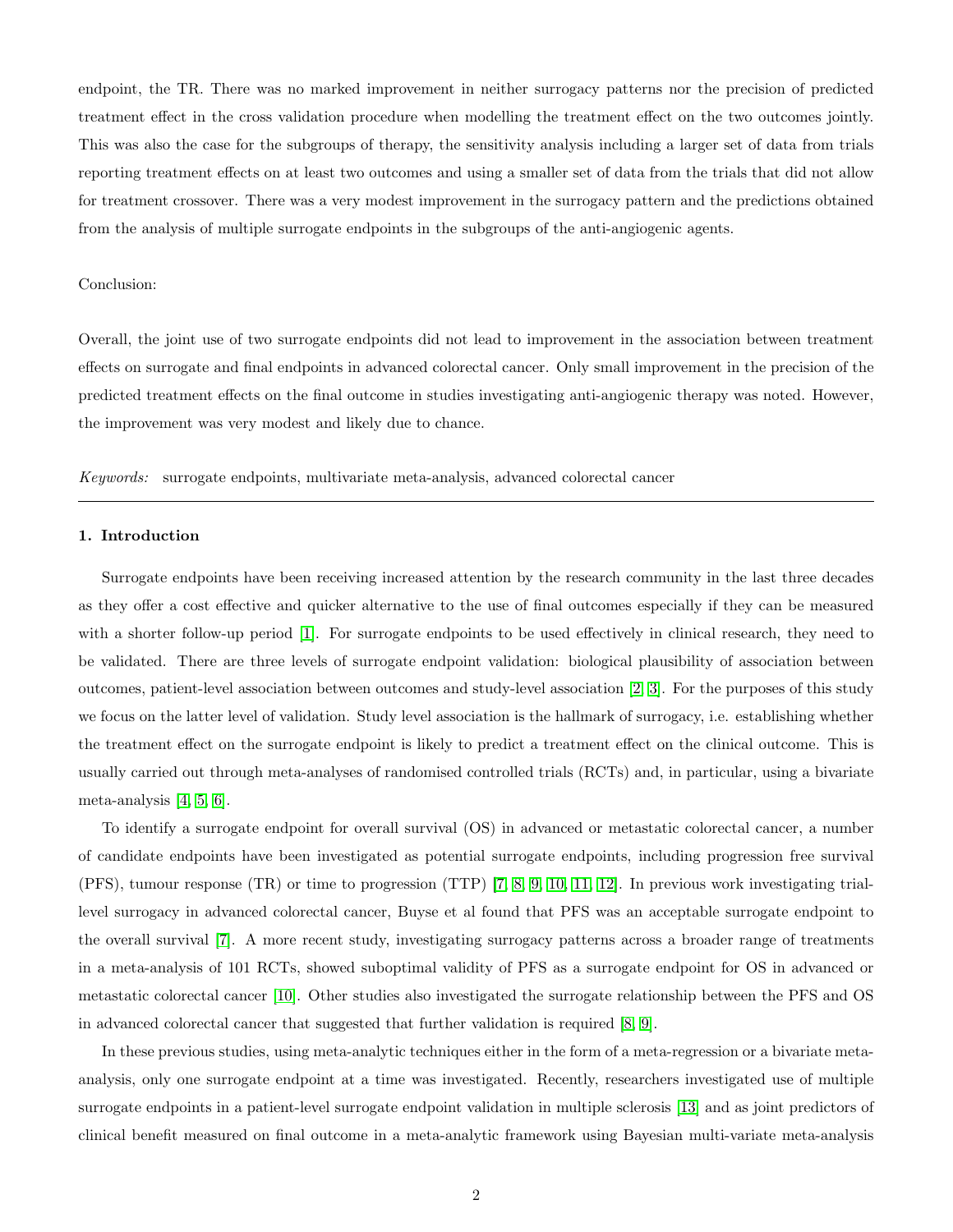[\[14\]](#page-13-1).

In this paper we investigate whether the use of treatment effects on two candidate surrogate endpoints, PFS and TR, can result in increased precision of predicted treatment effect on the final outcome, namely OS, in advanced colorectal cancer when they are modelled jointly. We investigated the predictive ability of the surrogate endpoints in this setting by conducting a bivariate meta-analysis to investigate one surrogate endpoint at a time and a trivariate meta-analysis to evaluate the surrogate endpoints jointly. We conducted the analysis in the Bayesian framework using multivariate meta-anlysis method described by Bujkiewicz et al [\[14\]](#page-13-1). Then the added value of multiple surrogate endpoints modelled jointly was investigated, by comparing the meta-analytic models in terms of predicted intervals.

#### 2. Methods

#### 2.1. Data sources

We used data from a systematic review by Ciani et al 2015 [\[10\]](#page-12-9), which included treatment effect estimates from 101 randomised controlled trials (RCTs) in advanced or metastatic colorectal cancer that assess pharmacologic therapy against other therapy. The studies included trials investigating a broad range of treatments including five different classes which were systemic chemotherapy, anti-epidermal growth factor receptor monoclonal antibodies (Anti-EGFR), anti-angiogenic agents, other multi-targeted antifolate (MTA) and intra-hepatic arterial chemotherapy (IHA). For the purposes of the systematic review conducted by Ciani et al. [\[10\]](#page-12-9) the following definitions of outcomes were considered: OS was defined as the time from randomization to time of death, PFS was defined as the time from randomization to tumour progression (regardless of how the progression was defined), or death from any cause, and TR was defined by objective tumor measurements by utilising methods that classify patients as responders, with a complete or partial confirmed best response. Responses were determined using the criteria and recommendations according to the Response Evaluation Criteria in Solid Tumors (RECiST) guidelines [\[15\]](#page-13-2) or the World Health Organization recommendations [\[16\]](#page-13-3).

For purpose of this paper, we used data from the above systematic review on treatment effects measured on OS, PFS and TR. Not all of the studies in the systematic review reported treatment effects on all three outcomes of interest. In our base case scenario analysis, we used data from trials reporting all three outcomes. As a sensitivity analysis, we carried out an analysis on data from studies which reported treatment effects on at least two outcomes. Analyses were repeated in subsets of data defined by the type of treatment. A sensitivity analyses to examine the impact of an outlying observation and the choice of the prior distribution for the between-studies correlation were also carried out (for details see section [2.2\)](#page-3-0).

Crossover in RCTs, for example from the control to experimental arm following progression, often results in loss of information about the treatment effect on the final outcome; what the effect would have been if crossover was not allowed. As patients move to the experimental treatment arm, the difference in treatment effect on OS between the treatment arms diminishes, leading potentially to zero effect with large uncertainty. This creates difficulty in estimating the association patterns between treatment effects on surrogate and final endpoint and the estimates of the latter are not reliable and their variability is reduced (potentially diminishing the correlation between the treatment effect on the two outcomes). Another sensitivity analysis was carried out on the subset of trials which did not allow for crossover.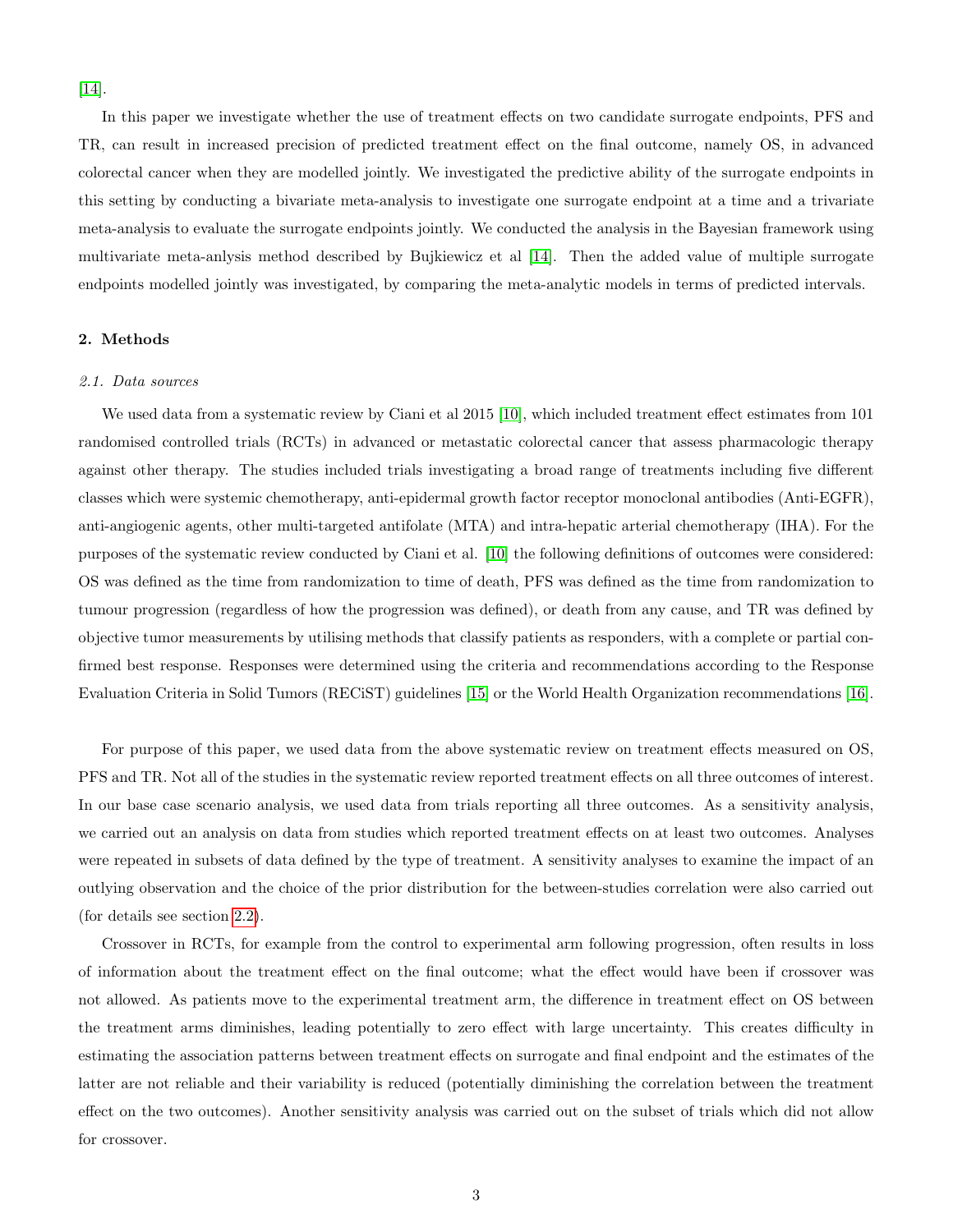Individual patient data (IPD) were available from one of the RCT's included in the systematic review; study by Hurwitz et al. [\[17\]](#page-13-4) that investigated the use of bevacizumab in combination with irinotecan, fluorouracil, and leucovorin in patients with metastatic colorectal cancer [\[17\]](#page-13-4). The IPD were used to obtain the within-study correlations between the treatment effects on the surrogate endpoints and on the final outcome.

#### <span id="page-3-0"></span>2.2. Statistical analysis

We used multivariate meta-analysis in a Bayesian framework to model jointly the treatment effects on one or two surrogate endpoints and on the overall survival which was the final clinical outcome. Treatment effects on PFS and OS were modeled using hazard ratios (HRs) and treatmet effects on TR were modelled using odds ratios (ORs). Log scale was used to allow the assumption of normality of the effects. For studies, where there were no responders in one of the treatment arms, continuity correction of 0.5 was added to all values of the contingency table to enable finite odds ratio and variance estimators to be derived.

To model jointly treatment effect on two surrogate endpoints and the final outcome, we used trivariate randomeffects model, where the estimates of treatment effects on the two surrogate endpoints, log OR of TR, denoted  $Y_{1i}$  and log HR on PFS denoted  $Y_{2i}$  and the treatment effect on the final outcome; log HR on OS, denoted  $Y_{3i}$  are assumed to be correlated and normally distributed

<span id="page-3-1"></span>
$$
\begin{pmatrix}\nY_{1i} \\
Y_{2i} \\
Y_{3i}\n\end{pmatrix}\n\sim N\left(\begin{pmatrix}\n\mu_{1i} \\
\mu_{2i} \\
\mu_{3i}\n\end{pmatrix}, \Sigma_{\mathbf{i}}\right), \Sigma_{\mathbf{i}} = \begin{pmatrix}\n\sigma_{1i}^{2} & \sigma_{1i}\sigma_{2i}\rho_{wi}^{12} & \sigma_{1i}\sigma_{3i}\rho_{wi}^{13} \\
\sigma_{2i}\sigma_{1i}\rho_{wi}^{12} & \sigma_{2i}^{2} & \sigma_{2i}\sigma_{3i}\rho_{wi}^{23} \\
\sigma_{3i}\sigma_{1i}\rho_{wi}^{13} & \sigma_{3i}\sigma_{2i}\rho_{wi}^{23} & \sigma_{3i}^{2}\n\end{pmatrix},
$$
\n(1)

The trivariate distributions describe the within-study variability, with the effects  $Y_{ki}$  estimating the true treatment effects  $\mu_{ki}$  in the population and  $\sigma_{ki}^2$  are the corresponding variances of the estimates of the treatment effects on outcome  $k = 1, \ldots, 3$  in each study i and  $\rho_{wi}^{kl}$  the within-study correlations between these estimates. The elements of the within-study variance-covariance matrix are assumed known. To describe the between-study variability we modelled the correlated true treatment effect  $\mu_{ki}$  in the product normal formulation of conditional univariate normal distributions:

<span id="page-3-2"></span>
$$
\mu_{1i} \sim N(\eta_1, \psi_1^2) \n\mu_{2i} | \mu_{1i} \sim N(\eta_{2i}, \psi_2^2) \n\eta_{2i} = \lambda_{20} + \lambda_{21} \mu_{1i} \n\mu_{3i} | \mu_{2i} \sim N(\eta_{3i}, \psi_3^2) \n\eta_{3i} = \lambda_{30} + \lambda_{32} \mu_{2i}
$$
\n(2)

where the variances  $\psi_k^2$ ,  $k = 1, 2, 3$  relate to the between-study heterogeneity parameters  $\tau_k^2$ ;  $\psi_1^2 = \tau_1^2$ ,  $\psi_2^2 = \tau_2^2 - \lambda_{21}^2 \tau_1^2$ and  $\psi_3^2 = \tau_3^2 - \lambda_{32}^2 \tau_2^2$ , with the regression coefficients related to both the heterogeneity parameters and the betweenstudies correlations  $\rho_b^{kl}$ :  $\lambda_{21} = \rho_b^{12} \frac{\tau_2}{\tau_1}$ ,  $\lambda_{32} = \rho_b^{23} \frac{\tau_3}{\tau_2}$ . In the Bayesian framework the parameters are given prior distributions. The between-studies correlations are given informative prior distributions as recommended by Burke et al [\[18\]](#page-13-5). By assuming that an increase in the treatment effect on PFS (reduced progression rate) will lead to an increased effect on OS (reduced mortality rate) and hence a positive correlation, we place a uniform prior distribution allowing only positive values between zero and one for the correlation is used;  $\rho_b^{23} \sim U(0,1)$ . In a similar manner, assuming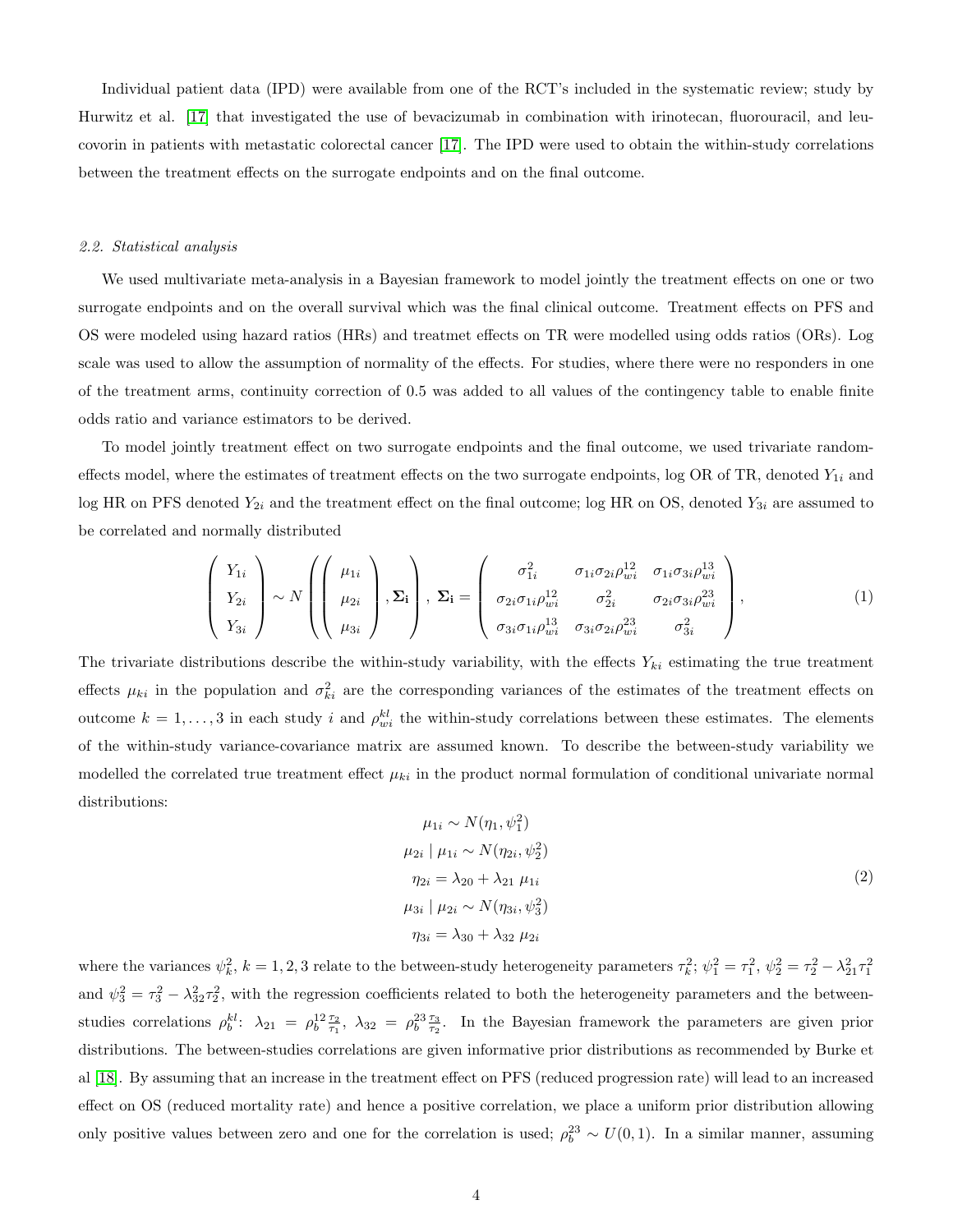that increased response rate would lead to reduced progression or mortality rates, and hence a negative correlation, we place prior distribution that allows only negative values between minus one and zero on the correlations between treatment effects on TR and PFS and between the effects on TR and OS;  $\rho_b^{12}$ ,  $\rho_b^{13} \sim U(-1,0)$ . Sensitivity analysis was carried out using a non-informative prior distribution  $U(-1,1)$  for between-studies correlation. The heterogeneity parameters are given half normal distributions,  $\tau_{1,2,3} \sim N(0, 1000)I(0,)$ , to allow only for positive values [\[6\]](#page-12-5). The remaining parameters are given non-informative normal prior distributions;  $\eta_1 \sim N(0, 1000)$ ,  $\lambda_{20}$ ,  $\lambda_{30} \sim N(0, 1000)$ .

In the above model describing the between-studies variability, we used structured between-studies variance-covariance matrix by assuming conditional independence between the true treatment effects on the first surrogate endpoint  $\mu_{1i}$ and on the final outcome  $\mu_{3i}$ . As a sensitivity analysis we also used an alternative model using unstructured variancecovariance matrix and another model with a different structure on the variance-covariance matrix where the true treatment effects on the two surrogate endpoints,  $\mu_{1i}$  and  $\mu_{2i}$ , were assumed conditionally independent.

As stated above, the within-study correlations are assumed to be known. However, to obtain the correlations, IPD are necessary as the correlations between treatment effects on log HR and log OR scales are not reported in the original RCT reports. For the purposes of this study, IPD from only one study were available [\[17\]](#page-13-4). Within-study correlations between the treatment effects on the three outcomes (TR, PFS and OS) were obtained using bootstrapping methods with 5000 bootstrap samples [\[19\]](#page-13-6). We assume that the within-study correlations were equal across all studies.

Two models were considered, the bivariate and the trivariate random effects models. The bivariate model was used to describe and evaluate the association between treatment effects on a single surrogate endpoint (PFS or TR) and on the final outcome (OS), whilst the trivariate model was used to describe the association between treatment effects on multiple surrogates (PFS and TR) jointly and treatment effect on the final outcome (OS). The trivariate model described by the formulae [\(1\)](#page-3-1)-[\(2\)](#page-3-2) reduces to bivariate meta-analytic model when there are only two outcomes. More details on product normal formulation of the bivariate model for surrogate endpoints can be found in Bujkiewicz et al. [\[6\]](#page-12-5) and for the trivariate (and multivariate) model for multiple surrogate endpoints in Bujkiewicz et al. [\[14\]](#page-13-1) and for borrowing of strength across outcomes with missing data in Bujkiewicz et al [\[20\]](#page-13-7).

#### 2.2.1. Surrogacy relationship evaluation

We followed the surrogacy criteria introduced by Daniels and Hughes [\[4\]](#page-12-3), and adopted by Bujkiewicz et al. [\[14\]](#page-13-1), by which the slope in [\(2\)](#page-3-2),  $\lambda_{32}$ , indicates the association between the treatment effect on the second surrogate endpoint (PFS) and the treatment effect on the final outcome (OS). For the treatment effects to be associated, we require the slope  $\lambda_{32} \neq 0$ . For the association to be perfect the conditional variance  $\psi_3^2 = 0$ . Moreover, we would expect the intercept  $\lambda_{30} = 0$  to ensure that no treatment effect on surrogate endpoint will imply no treatment effect on the final outcome. In a similar manner we can describe surrogacy criteria between the first and second surrogate;  $\lambda_{21} \neq 0$ ,  $\psi_2^2 = 0$  and  $\lambda_{20} = 0$ , where the second surrogate becomes the final outcome in a bivariate model with a single surrogate endpoint.

We also report the adjusted  $R^2$  [\[21,](#page-13-8) [22\]](#page-13-9) which for perfect surrogacy relationship should be one. In our model  $R^2_{adj,23} = \lambda_{32}^2 \frac{\tau_2^2}{\tau_3^2}$  for the relationship between treatment effects on the second surrogate endpoint and on the final outcome.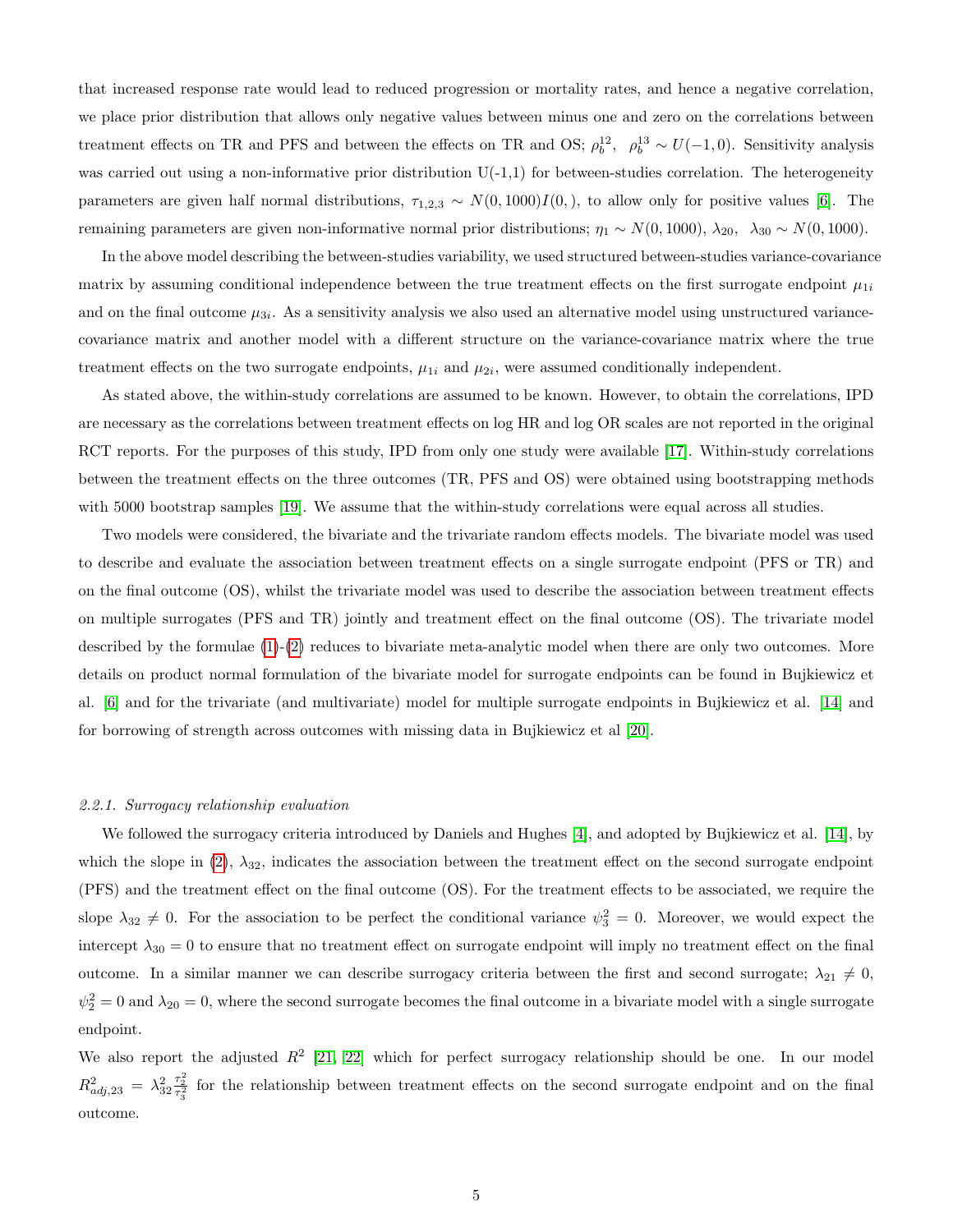#### 2.2.2. Cross validation and model comparison

In order to investigate whether the joint use of treatment effects on multiple surrogate endpoints gives more precise predictions of the treatment effect on the final outcome, a cross-validation procedure was carried out. In one study at a time the treatment effect on the final outcome was assumed unknown and predicted from the treatment effect on surrogate endpoint (or multiple surrogate endpoints jointly) using the bivariate (or trivariate) meta-analytic model. In this Bayesian approach to multivariate meta-analysis, this was achieved by assuming that the unreported outcomes were missing at random, which were then predicted by the Markov chain Monte Carlo (MCMC) simulation of the model [\[20\]](#page-13-7). The predicted interval was obtained by assuming the variance  $\sigma_{3i}$  (or  $\sigma_{2i}$  in the bivariate case) of the treatment effect on the final outcome known and inflating it by the variance of the random effect giving the variance of the predicted effect  $\sigma_{3n}^2 + var(\hat{\mu}_{3n}|Y_{1n}, Y_{2n}, \sigma_{1n}, \sigma_{2n}, Y_{1(-n)}, Y_{2(-n)}, Y_{3(-n)})$ , where  $Y_{1(2,3)(-n)}$  denote the data from the remaining studies without the validation study n, similarly as in Daniels and Hughes  $[4]$ . The added value of multiple surrogate endpoints modelled jointly was then investigated by comparing the parameters describing criteria for surrogacy (slope, intercept and conditional variance) and the predicted effects obtained from the cross-validation procedure. The predicted effects on the final outcome obtained by the bivariate and the trivariate meta-analytic models were compared in terms of the width of the predicted intervals. We investigated surrogacy across all RCTs as well as in subgroups of class of therapy.

#### 2.3. Software and computing

All models were implemented in WinBUGS [\[23\]](#page-13-10) where the estimates were obtained using MCMC simulation using 250000 iterations (including 150000 burn-in). Convergence was checked by visually assessing the history, chains and autocorrelation using graphical tools in WinBUGS. All posterior estimates are presented as means with the 95% credible intervals (CrI). R was used for data manipulation and to execute WinBUGS code multiple times (for validation of surrogates for each study) using the R2WinBUGS package [\[24\]](#page-13-11). OpenBUGS and R2OpenBUGS version of the software was used for the cross-validation procedures which were conducted using Linux (Red Hat, Inc., Raleigh, North Carolina)-based high performance computer. WinBUGS programs corresponding to the bivariate and trivariate models are included in the online appendix.

#### 3. Results

#### 3.1. Included data

Out of the 101 RCT's 99 reported estimates of treatment effects on at least one of the three outcomes, 51 studies reported the treatment effects on at least two of the outcomes and 33 studies reported treatment effects on all three outcomes. In the base case analysis of data from studies reporting all three outcomes (33 studies), subgroups of therapy included 15 studies which investigated the use of systemic chemotherapy, eight studies which evaluated the use of anti-EGFR therapies, nine studies investigating the use of anti-angiogenic agents and one study evaluating the use of IHA. More details about the study characteristics are included in Ciani et al [\[10\]](#page-12-9).

In the sensitivity analysis of studies reporting at least two outcomes, we used 51 of which: 48 studies invastigated OS (23 Systemic Chemotherapy, 11 anti-EGFR, 12 anti-angiogenic agents, 1 MTA, 1 IHA), 39 studies investigated PFS (17 Systemic Chemotherapy, 9 anti-EGFR, 12 anti-angiogenic agents, and 1 IHA), and 48 studies investigated TR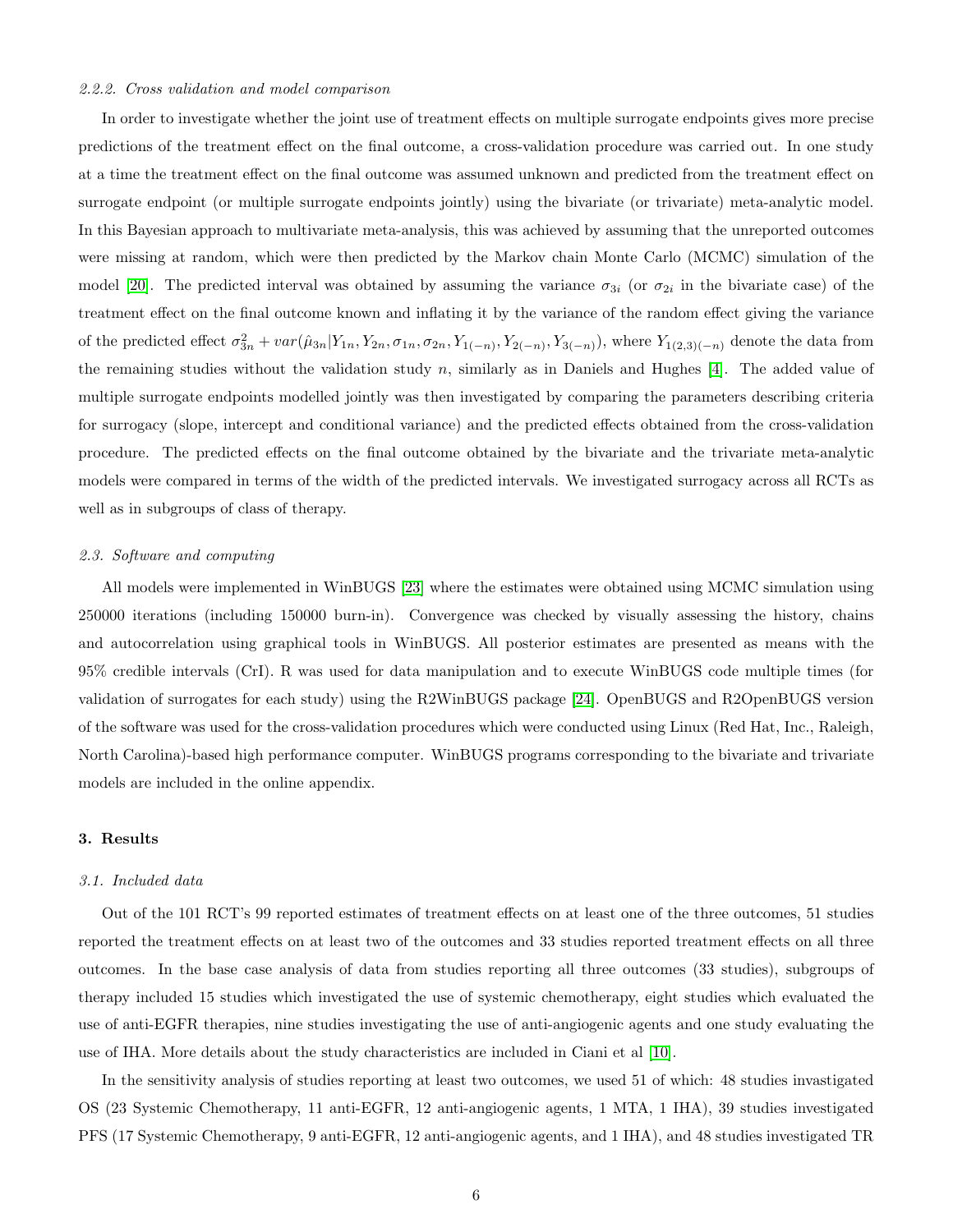(25 Systemic Chemotherapy, 10 anti-EGFR, 11 anti-angiogenic agents, 1 MTA, 1 IHA). The results obtained from the trivariate meta-analysis, where at least two outcomes were reported (with some missing data), were compared to the bivariate analysis of the complete data for each surrogacy pair: 45 studies investigated both TR and OS (23 Systemic Chemotherapy, 10 anti-EGFR, 10 anti-angiogenic agents, 1 MTA and 1 IHA); 36 studies investigated TR abd PFS (17 Systemic Chemotherapy, 8 anti-EGFR, 10 Anti-angiogenic agents, 1 IHA); 36 studies investigated PFS and OS (15 Systemic Chemotherapy, 9 anti-EGFR, 11 Anti-angiogenic agents and 1 IHA).

In the sensitivity analysis of trials that did not allow for patient crossover we combined seven studies, out of the total 33 trials reporting all three outcomes. The studies included three trials of systemic chemotherapy, one anti-EGFR therapy, two anti-angiogenic agents and one IHA.

List of references for studies included in the analysis can be fount in the supplementary materials.

Exploratory analysis of the data (presented graphically in Figures 1 to 4 and Table 1 of the supplementary materials) showed a lot of heterogeneity of the treatment effects for TR and PFS, with the confidence intervals of the treatment effects on TR particularly wide, especially for two classes of therapy: the chemotherapy and anti-EGFR therapies.

#### 3.2. Within-study correlations

The within-study correlations required to populate the within-study variance covariance matrix in the multivariate meta-analytic model, were obtained from IPD. The within-study correlations between each pair of treatment effects on the three endpoints are as follows: the correlation between treatment effects on PFS and OS (log HR(PFS) and log  $HR(OS)$ ) is  $\rho_{wi}^{32} = 0.513$ , correlation between treatment effects of TR and OS (log OR(TR) and log HR(OS)) is  $\rho_{wi}^{31} =$ -0.333 and the correlation between treatment effects on TR and PFS ((log OR(TR) and log HR(PFS)) is  $\rho_{wi}^{21}$  = -0.433.

#### 3.3. Surrogacy criteria: base case scenario

Three bivariate meta-analyses were carried out investigating the association between treatment effect on each pair of the three outcomes: TR, PFS and OS. Treatment effect on TR was evaluated as a surrogate to the treatment effect on PFS and to treatment effect on OS and the treatment effect on PFS was investigated as surrogate to treatment effect on OS. Trivariate model was then used to investigate whether treatment effects on both TR and PFS modelled jointly improved their predictive value of the treatment effect on OS. Table [1](#page-7-0) shows results of these analyses conducted in the base case scenario where the data used were from studies reporting treatment effects on all of the three outcomes.

Results of the three bivariate models applied to all of the data, presented in the top part of Table [1,](#page-7-0) showed that there was an association between the treatment effects on each pair of outcomes. The intervals of the intercepts obtained from the bivariate models all contained zero indicating that no effect on the surrogate endpoint could imply no effect on the final outcome. The intervals for the slopes did not contain zero indicating positive association were slope was positive and negative association where slope was negative. However the surrogate relationships were not strong. When investigating TR as a surrogate endpoint for OS, the association between the treatment effects on the two outcomes was weak in terms of the small slope  $\lambda_{21}$  = -0.05 (95%CrI: -0.13,0.00) and the 95% CrI contained zero when rounded to the second decimal place, and the mean and the lower bound of  $R_{adj}^2 = 0.33$  (95% CrI: 0.00, 0.91) were also small. The slope and the adjusted R-squared were higher for the relationship between the treatment effects on PFS and TR; slope was -0.32 (95% CrI: -0.45, -0.20) and  $R_{adj}^2 = 0.61$  (95% CrI: 0.27, 0.87). However the lower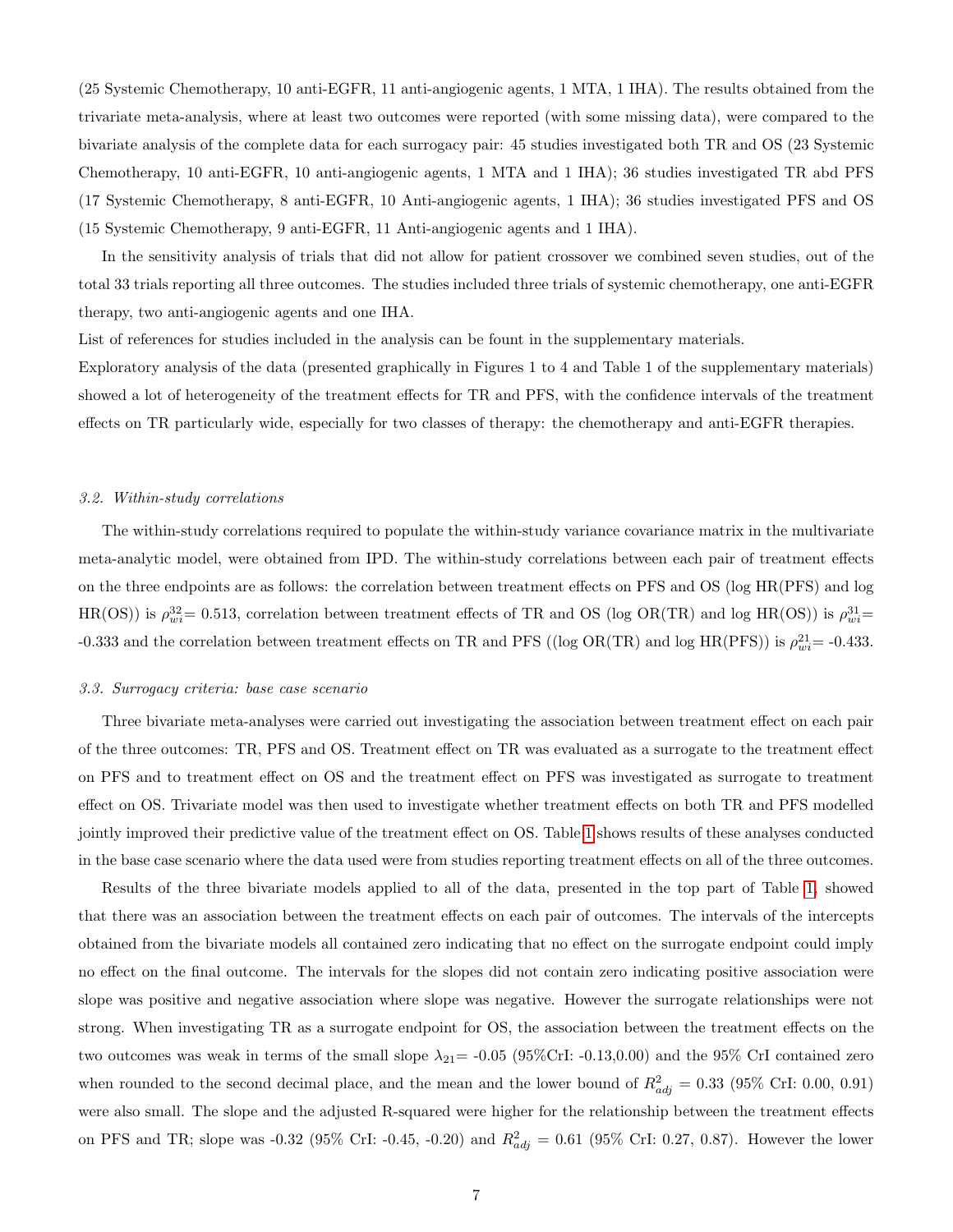|                            | TR OS                          | TR PFS               | TR PFS               | PFS OS               | PFS OS               |
|----------------------------|--------------------------------|----------------------|----------------------|----------------------|----------------------|
|                            | 2D                             | 2D                   | 3D                   | 2D                   | 3D                   |
|                            | All treatments $(N=33)$        |                      |                      |                      |                      |
| intercept                  | $-0.03(-0.07, 0.02)$           | $-0.05(-0.14, 0.02)$ | $-0.05(-0.13, 0.02)$ | $-0.02(-0.06, 0.03)$ | $-0.02(-0.06, 0.03)$ |
| slope                      | $-0.05(-0.13,0)$               | $-0.32(-0.45,-0.2)$  | $-0.31(-0.43,-0.19)$ | 0.22(0.03, 0.41)     | 0.19(0.02, 0.4)      |
| variance                   | 0(0,0.01)                      | 0.02(0.01, 0.05)     | 0.02(0.01, 0.04)     | 0(0,0.01)            | 0(0, 0.01)           |
| $R^2_{adjusted}$           | 0.33(0, 0.91)                  | 0.61(0.27, 0.87)     | 0.64(0.3, 0.89)      | 0.58(0.06, 0.97)     | 0.5(0.02, 0.95)      |
|                            | Systemic chemotherapy $(N=15)$ |                      |                      |                      |                      |
| intercept                  | $-0.02(-0.08, 0.04)$           | $-0.04(-0.16, 0.06)$ | $-0.04(-0.14, 0.05)$ | $-0.02(-0.08, 0.04)$ | $-0.02(-0.08, 0.04)$ |
| slope                      | $-0.03(-0.11,0)$               | $-0.26(-0.42,-0.08)$ | $-0.25(-0.4,-0.09)$  | 0.17(0, 0.45)        | 0.14(0,0.4)          |
| variance                   | 0(0,0.01)                      | 0.02(0, 0.08)        | 0.02(0, 0.06)        | 0(0, 0.01)           | 0(0, 0.01)           |
| $R^2_{adjusted}$           | 0.39(0, 0.96)                  | 0.58(0.07, 0.96)     | 0.66(0.11, 0.98)     | 0.52(0.01, 0.98)     | 0.47(0,0.97)         |
|                            | $Anti-EGFR$ therapies $(N=8)$  |                      |                      |                      |                      |
| intercept                  | $-0.06(-0.16, 0.09)$           | $-0.21(-0.37, 0.01)$ | $-0.18(-0.37, 0.05)$ | $-0.06(-0.16, 0.14)$ | $-0.04(-0.16, 0.19)$ |
| slope                      | $-0.04(-0.18,0)$               | $-0.14(-0.36,-0.01)$ | $-0.16(-0.39,-0.02)$ | 0.14(0, 0.63)        | 0.17(0, 0.78)        |
| variance                   | 0.01(0, 0.05)                  | 0.02(0,0.08)         | 0.02(0,0.1)          | 0.01(0, 0.04)        | 0.01(0, 0.05)        |
| $\mathcal{R}^2_{adjusted}$ | 0.19(0, 0.82)                  | 0.45(0,0.96)         | 0.5(0.01, 0.97)      | 0.22(0, 0.85)        | 0.19(0, 0.83)        |
|                            | anti-angiogenic agents $(N=9)$ |                      |                      |                      |                      |
| intercept                  | $0.04(-0.09, 0.2)$             | $0.03(-0.18, 0.25)$  | $0.03(-0.18, 0.25)$  | $0.02(-0.1, 0.15)$   | $0.02(-0.09, 0.14)$  |
| slope                      | $-0.35(-0.89,-0.03)$           | $-0.87(-1.64,-0.3)$  | $-0.85(-1.64,-0.27)$ | 0.38(0.05, 0.79)     | 0.37(0.04, 0.77)     |
| variance                   | 0.02(0, 0.07)                  | 0.04(0, 0.15)        | 0.03(0, 0.14)        | 0.02(0,0.06)         | 0.01(0, 0.06)        |
| $R^2_{adjusted}$           | 0.52(0.01, 0.97)               | 0.74(0.13, 0.99)     | 0.72(0.1, 0.99)      | 0.59(0.03, 0.97)     | 0.56(0.02, 0.97)     |

<span id="page-7-0"></span>Table 1: Surrogacy criteria obtained from bivariate (2D) and trivariate (3D) models for the association between treatment effect on surrogate (TR or PFS) and final outcome (OS and PFS in bivariate case). The results are posterior means and 95% credible intervals. TR – tumor response, PFS – progression free survival, OS – overall survival

bound of the CrI for the R-squared was still low and the conditional variance was relatively high, 0.02 (95% CrI: 0.01, 0.05), indicating a weak surrogate relationship. The surrogate relationship between the treatment effects on PFS and OS appeared stronger in terms of the conditional variance 0.00 (95% CrI: 0.00, 0.01) and the  $R_{adj}^2 = 0.58$  (95% CrI: 0.06,0.97) with lower ends of CrIs being close to zero.

Results from the trivariate meta-analysis, which described the associations between the treatment effects on the two pairs of outcomes (effects on PFS and TR and effects on OS and PFS) in a single model, were similar to those obtained from separate bivariate models. Precision around the intercept, slope and the conditional variance was minimally reduced for the association between the treatment effects on PFS and TR in the trivariate analysis whereas precision for these estimates for the association between the treatment effects on OS and PFS remained the same in the trivariate analysis as in the the bivariate analysis using a single surrogate endpoint.

Table [1](#page-7-0) also shows the results for each subclass of therapy. For subgroup of trials investigating systemic chemotherapy, the results were similar to those obtained from the whole cohort of studies but typically obtained with increased uncertainty (wider CrIs) and weaker association in terms of lower mean slope. The adjusted R-squared was minimally higher in this subgroup for the association between the treatment effects on OS and TR, whilst a lower mean slope was obtained for the association between TR and PFS and between PFS and OS, compared to the analysis of all treatments. The slopes for the association between the treatment effects on TR and PFS and between the effects on OS and PFS were obtained with minimally higher precision from the trivariate models compared to the bivariate. For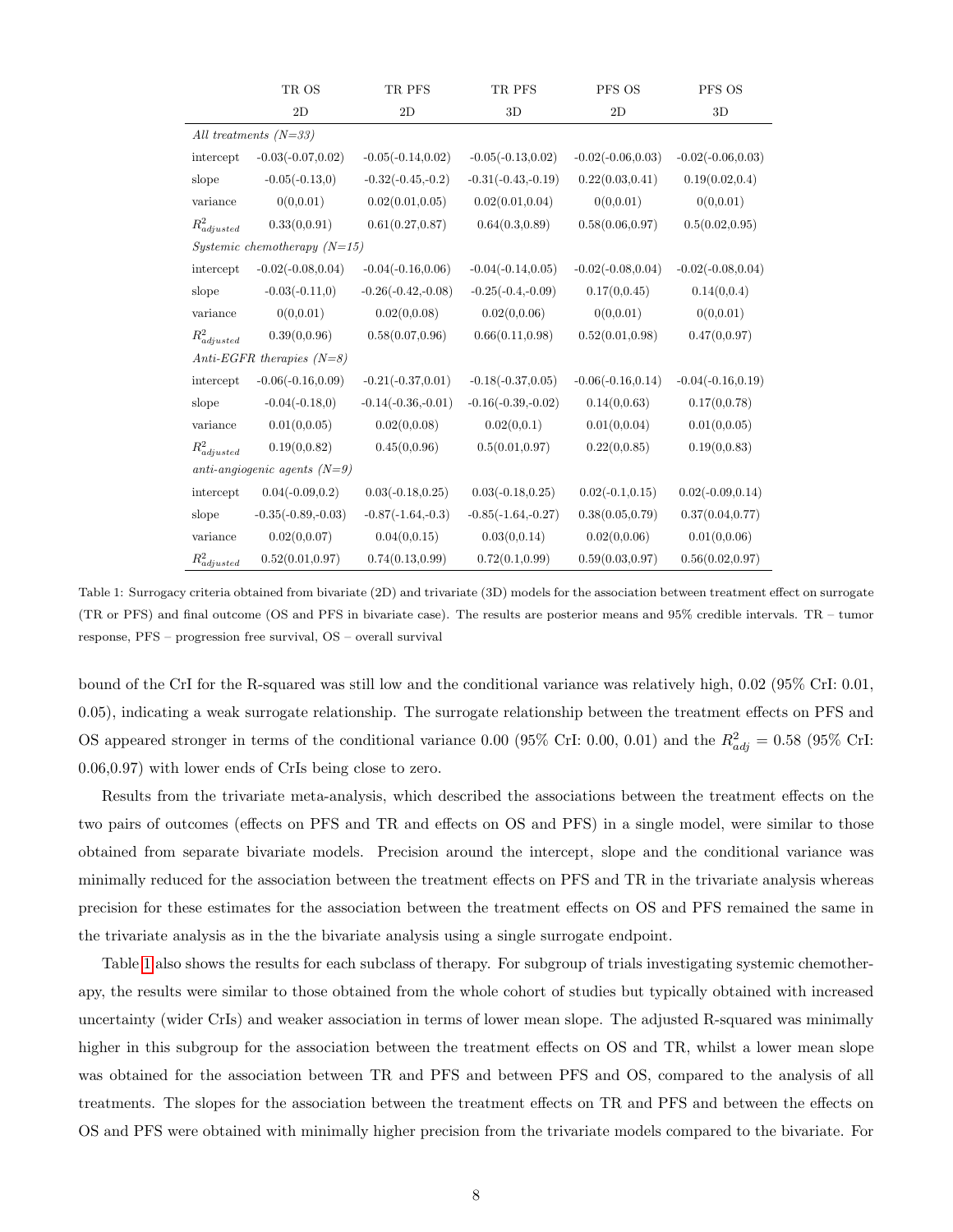the anti-EGFR therapies, also similar results were obtained to those from the analysis conducted on data from all of the studies but also, similarly as for systemic chemotherapy, with weaker association pattern. For anti-angiogenic agents the mean slopes and the mean R-squared values were considerably higher for all investigated surrogacy relationships compared to other subclasses and the analysis of all treatments, however they were obtained with high uncertainty, also likely due to the small number of studies in the subgroup.

#### 3.4. Cross-validation

To investigate the predictive value of the surrogate endpoints when modelled jointly, a cross-validation procedures were carried out. The predicted treatment effects on OS predicted from the treatment effect on PFS alone were compared with those predicted from treatment effects on both TR and PFS jointly by exploring the associated uncertainty described by the predicted intervals as well as whether the predicted intervals contained the observed point estimate of the treatment effect on OS in each study. When looking at predicted treatment effects obtained using the complete data set of the 33 studies, some of the predicted intervals were inflated when making predictions from the treatment effect on both surrogate endpoints jointly, compared to the predictions made from the treatment effect on PFS only. The intervals were on average 0.21% wider with the percentage change of the width of the interval ranging between 1.96% reduction to 4.4% increase. However, from the point of view of the cross-validation procedure, the 95% predicted intervals included the observed point estimate in most of the studies apart from one which was an extreme lowest value of the treatment effect on OS. This was the case for both bivariate and trivariate models. Full set of predicted intervals is included in Table 2 of the supplementary materials.

The cross-validation procedure was repeated for each class of therapy separately. In terms of predicted intervals, on average there was a very modest improvement in precision of predictions for the anti-angiogenic agents obtained from the trivariate compared to the bivariate model (on average 2.35% narrower 95% predicted interval). For the systemic chemotherapy class there was a minimal improvement in precision for most of the studies, with an average percentage reduction of 1.41% predicted interval. However, the predicted intervals were inflated for the anti-EGFR therapies with, on average, 6.9% increase in the width of the interval. All predicted intervals are included in Table 3 of the supplementary materials.

Overall there was not much benefit of combining treatment effects on two surrogate endpoints to predict the treatment effect on the final outcome. This lack of improvement, or even increased uncertainty of the predicted effect when using multiple surrogate endpoints, may be due to increased overall between-studies heterogeneity when extending the data to include the treatment effect on TR. The between-studies heterogeneity for the treatment effect on TR was considerably higher compared to the heterogeneity of the treatment effects on PFS and OS in the data set including all treatments. This was also the case for the subgroups of studies including the systemic chemotherapy and the anti-EGFR therapy trials. However, for the anti-angiogenic agents, the between-studies heterogeneity of the treatment effect on TR was comparable with that for the treatment effects on PFS. This may explain some increase in precision of the slope and the predicted effects on OS when using multiple surrogate endpoints in this class of therapy, as including additional outcome did not increase overall uncertainty. However, due to small number of studies the added value was minimal. The treatment effects on all three outcomes are comparable between those from bivariate and trivariate models. All mean treatment effects and the heterogeneity parameters are listed in Table 1 of the supplementary materials.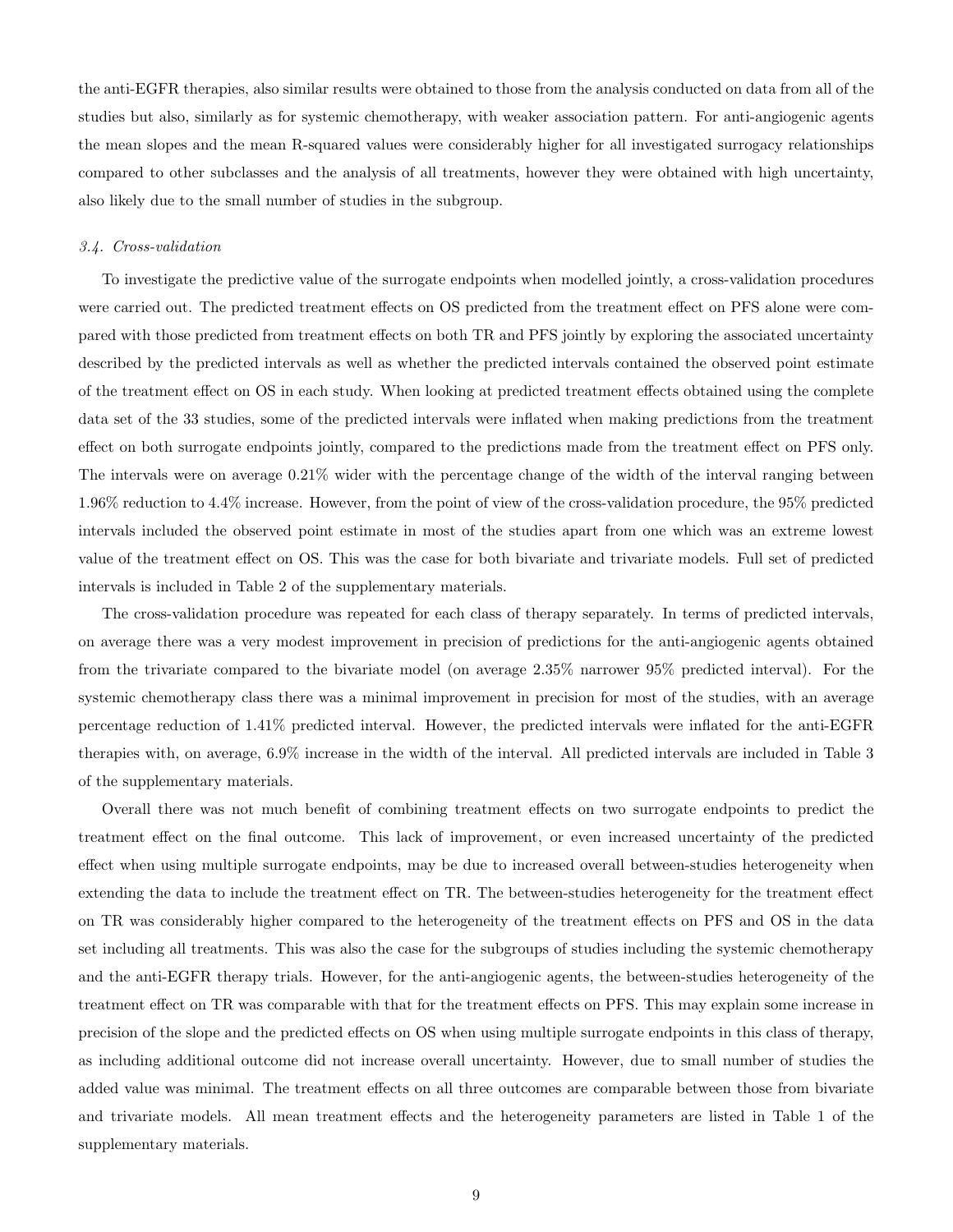#### 3.5. Sensitivity analysis

Sensitivity analysis, extending the data set to the 51 studies reporting at least two outcomes gave similar results; surrogacy criteria for the association between the treatment effects on PFS and OS were satisfied both when looking at all therapies, and for Systemic chemotherapy and Anti-angiogenic agents therapies (Tables 4 and 5 in the online Appendix).

Results of the sensitivity analysis of trials with no crossover, presented in Table 2, were similar to those obtained from base case scenario with respect to the surrogacy criteria. The treatment effects on the surrogate and final outcomes appeared to be associated for all investigated surrogacy relationships. However for all sets of surrogacy relationships and both the bivariate and the trivariate analyses all estimates were obtained with large uncertainty compared to the whole set of studies, which was most likely due to the small number of studies (only 7) in the meta-analysis. The association between treatment effects on OS and PFS appeared to be weaker in terms of the conditional variance which increased compared to the results obtained from all 33 studies reporting all three outcomes. This was the case in both sets of results, from the bivariate and the trivariate analyses. This also led to reduced values of the adjusted R-squared. The use of multiple surrogate endpoints did not improve the strength of the association patterns when compared to the use of a single surrogate endpoint in this subset of studies. Similarly as for the full data set, this could also be due to the large heterogeneity of the treatment effects on TR (see table 6 in the online appendix, including the average effects and the heterogeneity parameters.

The cross validation showed on average a very modest increase in precision, by on average 2.3% and up to 6.2%, when predicting the treatment effect on OS from the treatment effects on both PFS and TR compared to the predictions made from the effect on PFS only. Full set of results from the cross validation are included in Table 7 of the online appendix.

An additional sensitivity analysis was carried out to investigate an impact of an outlying observation (study with the largest effect size estimate for TR). The results (listed in Table 8 of the online appendix) showed an increased mean slope and the mean R-squared for the full set of studies and the subgroups of the EGFR inhibitors, however the uncertainty around these parameters in both sets of results also increased.

A final sensitivity analysis was carried out investigating the impact of the choice of the prior distribution for the between-studies correlation, replacing the informative prior distributions  $U(-1,0)$  for the negative association and  $U(0,1)$  for the positive association with a non-informative prior distribution  $U(-1,1)$ . The results of this analysis were somewhat different compared to those obtained from the main analysis and are listed in Table 9 of the online appendix. The association between PFS and OS, and also for TR and PFS was satisfied for both 2D and 3D models applied to all treatments in the base case scenario. In terms of subclass therapies the association was preserved between TR and PFS for: Systemic chemotherapy and Anti-angiogenic agents.

#### 4. Discussion

We investigated the use of multiple surrogate endpoints as joint predictors of the clinical benefit measured on the final clinical outcome in advanced colorectal cancer. A multivariate meta-analytic framework allowed us to combine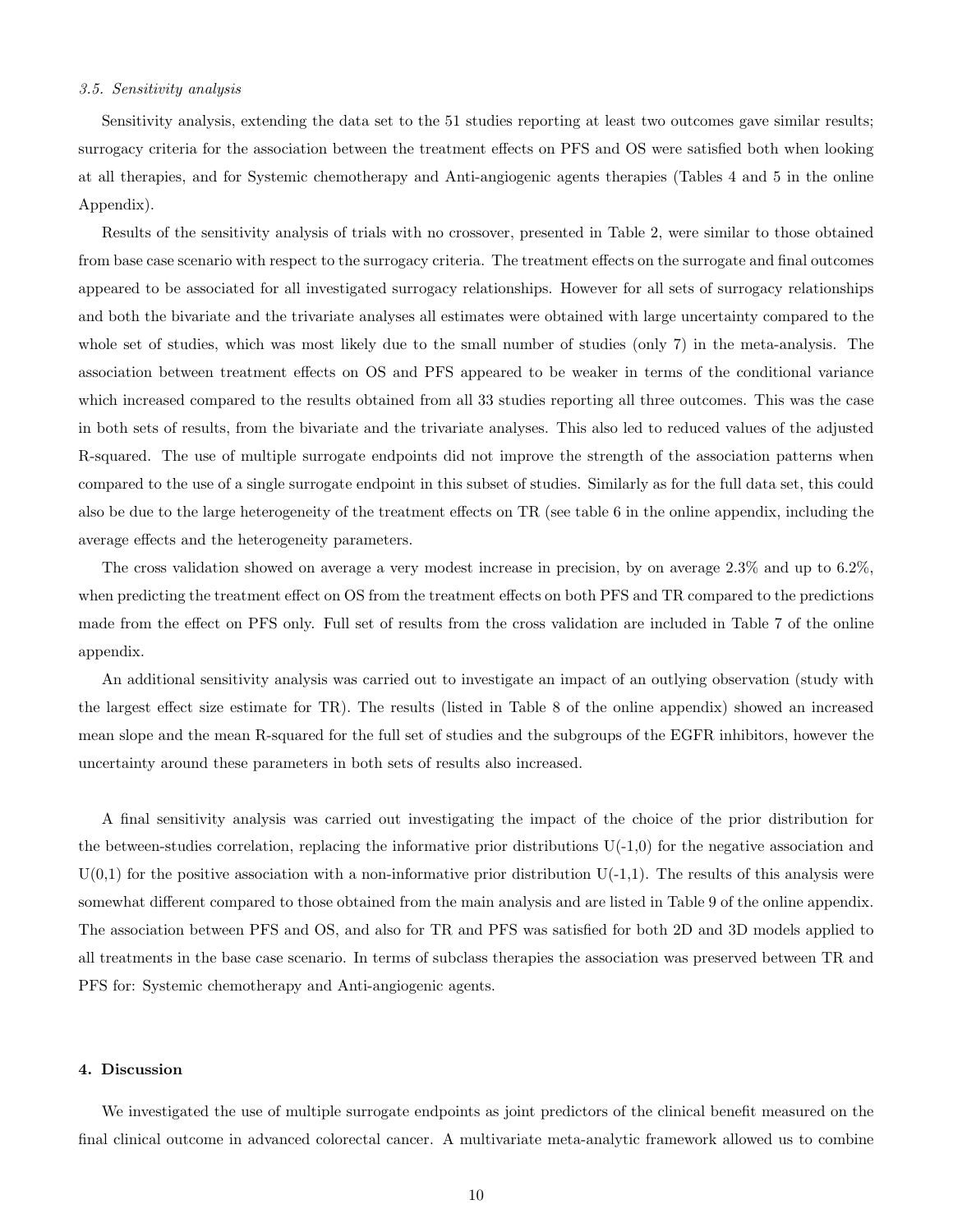|                  | TR OS                | TR PFS               | TR PFS               | PFS OS               | PFS OS              |
|------------------|----------------------|----------------------|----------------------|----------------------|---------------------|
|                  | 2D                   | 2D                   | 3D                   | 2D                   | 3D                  |
| intercept        | $-0.04(-0.15, 0.09)$ | $-0.05(-0.2, 0.11)$  | $-0.05(-0.2, 0.1)$   | $-0.03(-0.14, 0.11)$ | $-0.03(-0.15, 0.1)$ |
| slope            | $-0.1(-0.32,0)$      | $-0.31(-0.64,-0.05)$ | $-0.31(-0.64,-0.05)$ | 0.28(0.01, 0.88)     | 0.27(0,0.88)        |
| variance         | 0.01(0,0.04)         | 0.02(0,0.08)         | 0.02(0,0.08)         | 0.01(0,0.04)         | 0.01(0,0.04)        |
| $R^2_{adjusted}$ | 0.4(0,0.96)          | 0.63(0.03, 0.99)     | 0.64(0.03, 0.99)     | 0.42(0,0.97)         | 0.4(0,0.96)         |

Table 2: Surrogacy criteria obtained from the bivariate models and trivariate model applied to the trials that did not allow for the treatment crossover. TR – tumor response, PFS – progression free survival, OS – overall survival, 2D – bivariate model using a single surrogate endpoint, 3D – trivariate model with treatment effects on two surrogate endpoints

treatment effects on two candidate surrogate endpoints (TR and PFS) and the treatment effect on the final clinical outcome (OS). In a Bayesian meta-analytic framework, we modelled the correlated treatment effect in the product normal formulation which is a convenient form to explore a range of parameters describing the surrogacy relationships, such as the intercept, slope, conditional variance (as set out by Daniels and Hughes [\[4\]](#page-12-3)) and the adjusted R-squared (introduced by Burzykowski et al [\[22\]](#page-13-9) and in the Bayesian framework by Renfro et al [\[21\]](#page-13-8)). These models also are used to make predictions of the treatment effect on the final clinical outcome (OS) from the treatment effect on the surrogate endpoints. In this respect they have an advantage of taking into account of the uncertainty around all the parameters, including the measurement error around the treatment effects on surrogate endpoints (in contrast to, for example, the standard approach to meta-regression where treatment effects on surrogate endpoints are treated as fixed covariates) [\[14\]](#page-13-1).

The treatment effects on PFS and TR were associated with treatment effect on OS. However, overall the joint use of two surrogate endpoints did not lead to much improvement in the association between treatment effects on the surrogate and final endpoints but in the subclass of anti-angiogenic agents led to very modest improvement in precision of the predicted effects on OS. Some small improvement in precision, when modelling both surrogate endpoints jointly, was also observed in cross-validation procedure conducted on trials without cross-over. In the trials allowing for cross-over, there is typically reduced effect on OS with large uncertainty around the treatment effect estimate. This is likely to affect the results of modelling surrogate relationships, using both the bivariate and the trivariate methods. It is possible that the trivariate approach would show some noticeable benefit if more studies were available in the analysis of studies without the cross-over. In our analysis of the trials which did not allow for the cross-over, there was typically reduced uncertainty of the predicted effects when using multiple surrogates, but the reduction was small as the number of studies in the analysis was also small, therefore we cannot draw strong conclusions based on our findings. Not all studies reported whether the treatment cross-over was allowed. Another source of uncertainty that may have prevented the improvement of the surrogate relationship when using both candidate surrogate endpoints was the large between-studies heterogeneity of the treatment effect on the tumour response. This may have been caused by the heterogeneity of the methods used to measure the response across the trials.

To investigate sensitivity of the results to the model parameterisation, we carried out a sensitivity analysis, (the results of which are shown in Table 6 of the online appendix). Using alternative assumptions about the between-studies variance-covariance structure gave similar results for the surroagte relationship between the treatment effects on PFS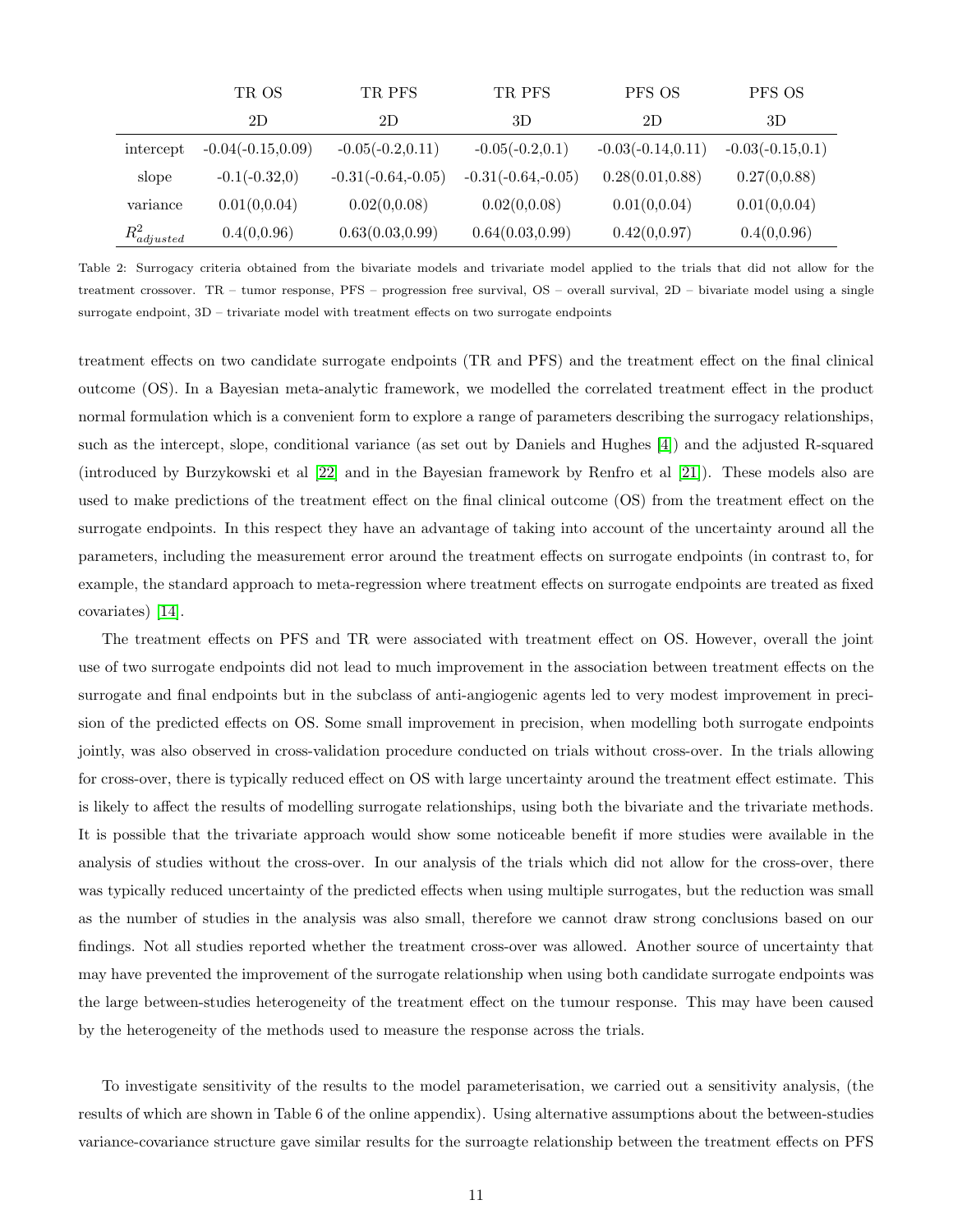and OS, however the  $R_{adjusted}^2$  was reduced compared to the bivariate and trivariate models considered in the main analysis, and for one of the models the interval of the slope included zero suggesting marginally poor surrogate relationship.

In conclusion, the impact of the joint modelling of the treatment effects on two surrogate endpoints (TR and PFS), on their surrogate relationship with the treatment effect on the overall survival was not noticeable in advance colorectal cancer. Further work will be needed to investigate in detail the treatment cross-over and the heterogeneity of the definitions of the outcomes and potentially the patient populations.

#### 5. Acknowledgements

This work was supported by the Medical Research Council (MRC) Methodology Research Programme [New Investigator Research Grant MR/L009854/1 awarded to Sylwia Bujkiewicz]. The research presented here used the ALICE High Performance Computing Facility at the University of Leicester.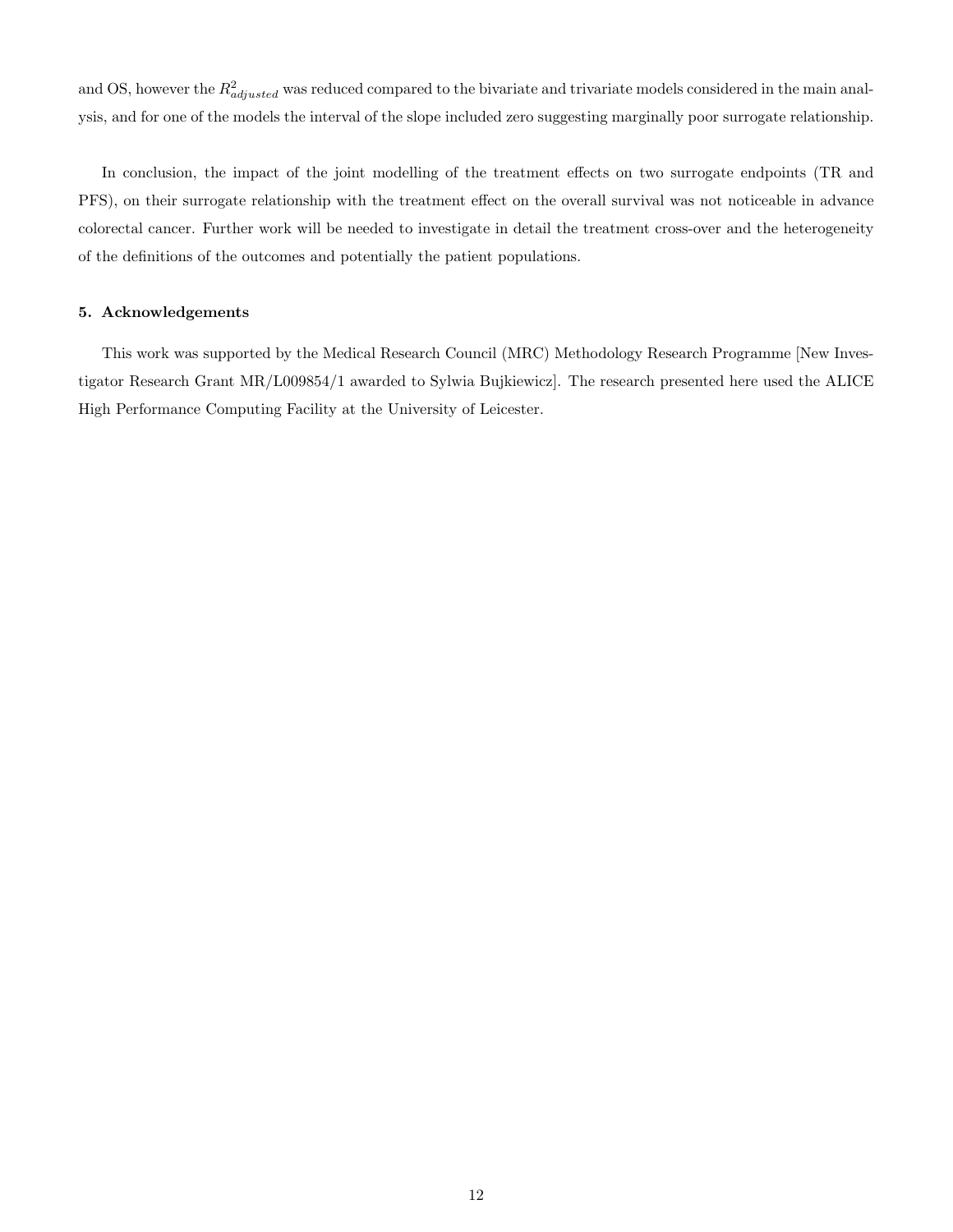#### References

#### References

- <span id="page-12-0"></span>[1] T. Burzykowski, G. Molenberghs, M. Buyse, The evaluation of surrogate endpoints, Springer Science & Business Media, 2006.
- <span id="page-12-1"></span>[2] E. J. Taylor R S, The use of surrogate outcomes in model-based cost-effectiveness analyses: a survey of uk health technology assessment reports, Health Technol Assess 13 (8).
- <span id="page-12-2"></span>[3] O. Ciani, M. Buyse, M. Drummond, G. Rasi, E. D. Saad, R. S. Taylor, Time to review the role of surrogate end points in health policy: state of the art and the way forward, Value in Health 20 (3) (2017) 487–495.
- <span id="page-12-3"></span>[4] M. J. Daniels, M. D. Hughes, Meta-analysis for the evaluation of potential surrogate markers, Statistics in medicine 16 (17) (1997) 1965–1982.
- <span id="page-12-4"></span>[5] M. Buyse, G. Molenberghs, T. Burzykowski, D. Renard, H. Geys, The validation of surrogate endpoints in metaanalyses of randomized experiments, Biostatistics 1 (1) (2000) 49–67.
- <span id="page-12-5"></span>[6] S. Bujkiewicz, J. R. Thompson, E. Spata, K. R. Abrams, Uncertainty in the bayesian meta-analysis of normally distributed surrogate endpoints, Statistical methods in medical research 26 (5) (2017) 2287–2318.
- <span id="page-12-6"></span>[7] M. Buyse, T. Burzykowski, K. Carroll, S. Michiels, D. J. Sargent, L. L. Miller, G. L. Elfring, J.-P. Pignon, P. Piedbois, Progression-free survival is a surrogate for survival in advanced colorectal cancer, Journal of Clinical Oncology 25 (33) (2007) 5218–5224.
- <span id="page-12-7"></span>[8] C. Giessen, R. P. Laubender, D. P. Ankerst, S. Stintzing, D. P. Modest, U. Mansmann, V. Heinemann, Progressionfree survival as a surrogate endpoint for median overall survival in metastatic colorectal cancer: literature-based analysis from 50 randomized first-line trials, Clinical Cancer Research 19 (1) (2013) 225–235.
- <span id="page-12-8"></span>[9] Q. Shi, A. De Gramont, A. Grothey, J. Zalcberg, B. Chibaudel, H.-J. Schmoll, M. T. Seymour, R. Adams, L. Saltz, R. M. Goldberg, et al., Individual patient data analysis of progression-free survival versus overall survival as a first-line end point for metastatic colorectal cancer in modern randomized trials: findings from the analysis and research in cancers of the digestive system database, Journal of Clinical Oncology 33 (1) (2015) 22–28.
- <span id="page-12-9"></span>[10] O. Ciani, M. Buyse, R. Garside, J. Peters, E. D. Saad, K. Stein, R. S. Taylor, Meta-analyses of randomized controlled trials show suboptimal validity of surrogate outcomes for overall survival in advanced colorectal cancer, Journal of clinical epidemiology 68 (7) (2015) 833–842.
- <span id="page-12-10"></span>[11] C. Chirila, D. Odom, G. Devercelli, S. Khan, B. N. Sherif, J. A. Kaye, I. Molnár, B. Sherrill, Meta-analysis of the association between progression-free survival and overall survival in metastatic colorectal cancer, International journal of colorectal disease 27 (5) (2012) 623–634.
- <span id="page-12-11"></span>[12] P. A. Tang, S. M. Bentzen, E. X. Chen, L. L. Siu, Surrogate end points for median overall survival in metastatic colorectal cancer: literature-based analysis from 39 randomized controlled trials of first-line chemotherapy, Journal of Clinical Oncology 25 (29) (2007) 4562–4568.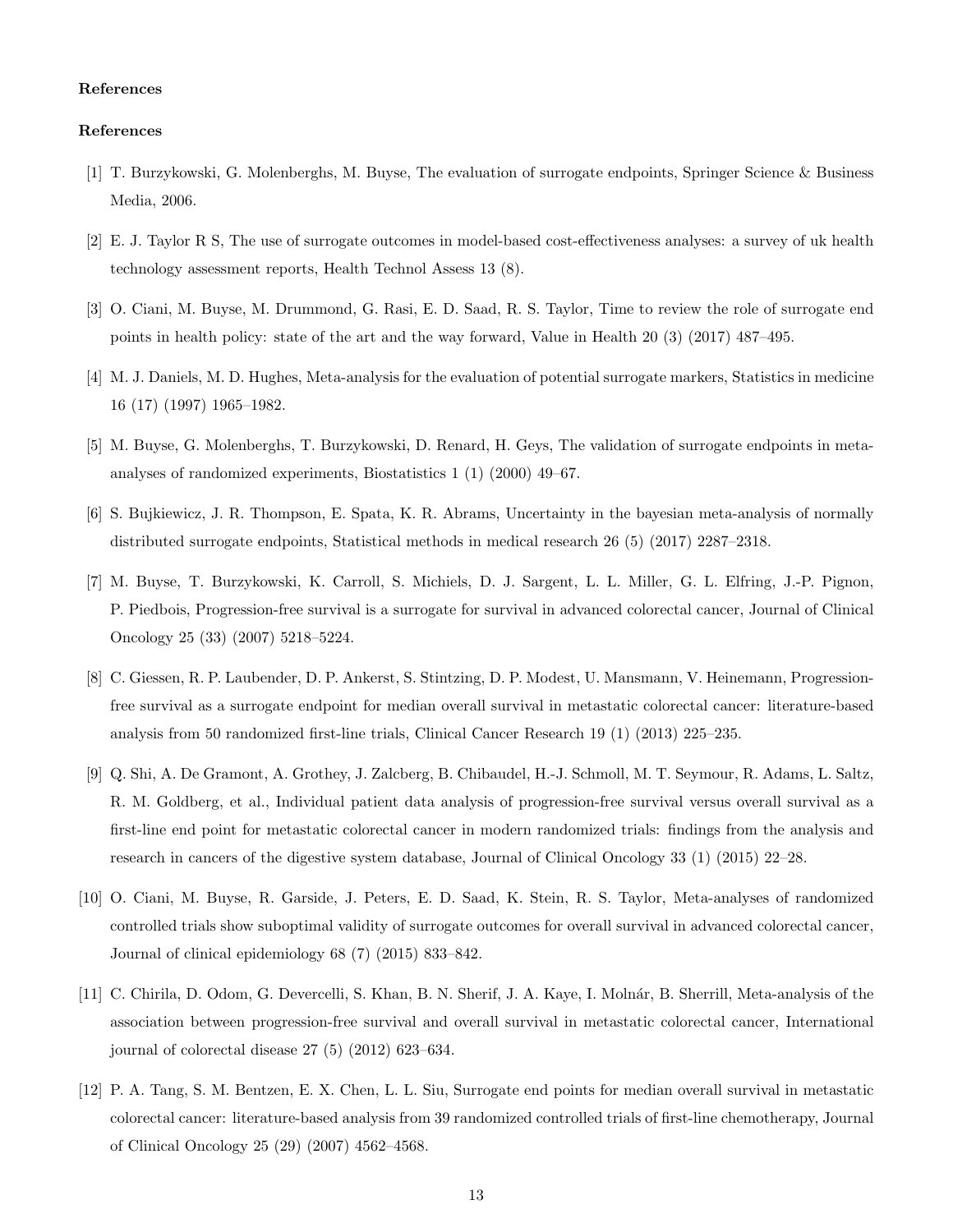- <span id="page-13-0"></span>[13] M. P. Sormani, L. Bonzano, L. Roccatagliata, G. R. Cutter, G. L. Mancardi, P. Bruzzi, Magnetic resonance imaging as a potential surrogate for relapses in multiple sclerosis: A meta-analytic approach, Annals of neurology 65 (3) (2009) 268–275.
- <span id="page-13-1"></span>[14] S. Bujkiewicz, J. R. Thompson, R. D. Riley, K. R. Abrams, [Bayesian meta-analytical methods to incorporate mul](http://dx.doi.org/10.1002/sim.6776)[tiple surrogate endpoints in drug development process,](http://dx.doi.org/10.1002/sim.6776) Statistics in Medicine 35 (7) (2016) 1063–1089, sim.6776. [doi:10.1002/sim.6776](http://dx.doi.org/10.1002/sim.6776). URL <http://dx.doi.org/10.1002/sim.6776>
- <span id="page-13-2"></span>[15] P. Therasse, S. G. Arbuck, E. A. Eisenhauer, J. Wanders, R. S. Kaplan, L. Rubinstein, J. Verweij, M. Van Glabbeke, A. T. van Oosterom, M. C. Christian, et al., New guidelines to evaluate the response to treatment in solid tumors, Journal of the National Cancer Institute 92 (3) (2000) 205–216.
- <span id="page-13-3"></span>[16] W. H. Organization, et al., Who handbook for reporting results of cancer treatment.
- <span id="page-13-4"></span>[17] H. Hurwitz, L. Fehrenbacher, W. Novotny, T. Cartwright, J. Hainsworth, W. Heim, J. Berlin, A. Baron, S. Griffing, E. Holmgren, et al., Bevacizumab plus irinotecan, fluorouracil, and leucovorin for metastatic colorectal cancer, New England journal of medicine 350 (23) (2004) 2335–2342.
- <span id="page-13-5"></span>[18] D. L. Burke, S. Bujkiewicz, R. D. Riley, Bayesian bivariate meta-analysis of correlated effects: Impact of the prior distributions on the between-study correlation, borrowing of strength, and joint inferences, Statistical methods in medical research 27 (2) (2018) 428–450.
- <span id="page-13-6"></span>[19] B. Efron, Bootstrap methods: another look at the jackknife, in: Breakthroughs in Statistics, Springer, 1992, pp. 569–593.
- <span id="page-13-7"></span>[20] S. Bujkiewicz, J. R. Thompson, A. J. Sutton, N. J. Cooper, M. J. Harrison, D. P. Symmons, K. R. Abrams, Multivariate meta-analysis of mixed outcomes: a bayesian approach, Statistics in Medicine 32 (22) (2013) 3926– 3943.
- <span id="page-13-8"></span>[21] L. A. Renfro, Q. Shi, D. J. Sargent, B. P. Carlin, Bayesian adjusted r2 for the meta-analytic evaluation of surrogate time-to-event endpoints in clinical trials, Statistics in medicine 31 (8) (2012) 743–761.
- <span id="page-13-9"></span>[22] T. Burzykowski, G. Molenberghs, M. Buyse, H. Geys, D. Renard, Validation of surrogate end points in multiple randomized clinical trials with failure time end points, Journal of the Royal Statistical Society: Series C (Applied Statistics) 50 (4) (2001) 405–422.
- <span id="page-13-10"></span>[23] D. J. Lunn, A. Thomas, N. Best, D. Spiegelhalter, [Winbugs - a bayesian modelling framework: Concepts, structure,](https://doi.org/10.1023/A:1008929526011) [and extensibility,](https://doi.org/10.1023/A:1008929526011) Statistics and Computing 10 (4) (2000) 325–337. [doi:10.1023/A:1008929526011](http://dx.doi.org/10.1023/A:1008929526011). URL <https://doi.org/10.1023/A:1008929526011>
- <span id="page-13-11"></span>[24] S. Sturtz, U. Ligges, A. Gelman, [R2winbugs: A package for running winbugs from r,](http://www.jstatsoft.org) Journal of Statistical Software 12 (3) (2005) 1–16. URL <http://www.jstatsoft.org>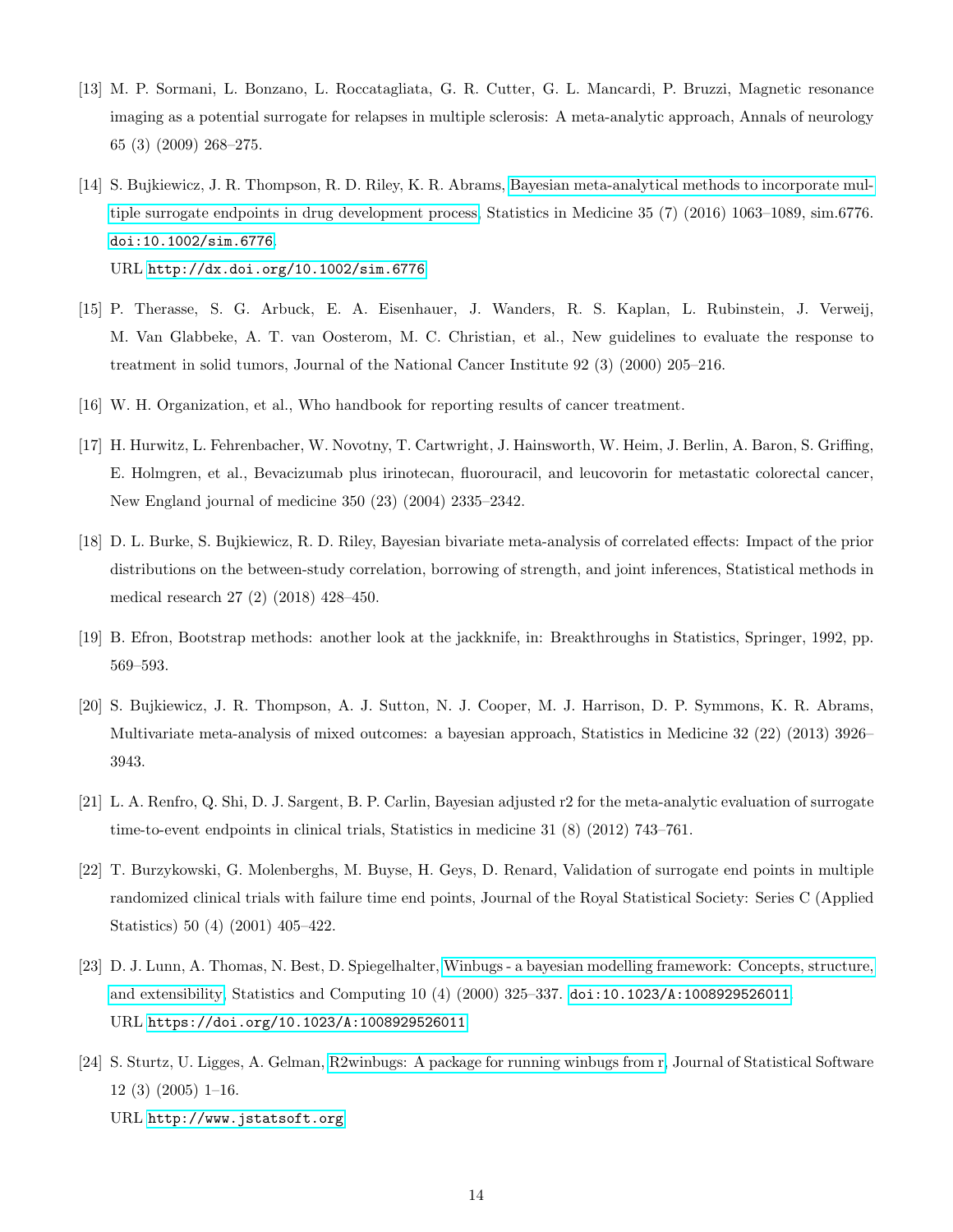# Combining tumour response and progression free survival did not improve their value as surrogate endpoints for overall survival in advanced colorectal cancer: Supplementary material

Elia EG<sup>1,2\*</sup>, Städler N<sup>3</sup>, Ciani O<sup>4,5</sup>, Taylor RS<sup>4</sup>, Bujkiewicz S<sup>1</sup>, Elia EG<sup>1,2\*</sup>, Städler N<sup>3</sup>, Ciani O<sup>4,5</sup>, Taylor RS<sup>4</sup>, Bujkiewicz S<sup>1</sup>

## Appendix A. WinBUGS codes for bivariate and trivariate models

```
Appendix A.1. Bivariate model for PFS and OS
model{
for (i in 1:num) {
rho_w[i] < -0.513prec_w[i,1:2,1:2] <- inverse(delta[i,1:2,1:2])
#covariance matrix for the j-th study
delta[i,1,1]<-var[i,1]
delta[i,2,2]<-var[i,2]
delta[i,1,2]<-sqrt(delta[i,1,1])*sqrt(delta[i,2,2])*rho_w[i]
delta[i,2,1]<-sqrt(delta[i,1,1])*sqrt(delta[i,2,2])*rho_w[i]
}
```
#Random effects model

for (i in 1:num) {  $Y[i,1:2]$ <sup> $\sim$ </sup>dmnorm(mu[i,1:2], prec\_w[i,1:2,1:2])

# product normal formulation for the between study part:

```
mu[i,1]~dnorm(rel,prec_rel)
```

```
mu[i,2]~dnorm(edss[i],prec_dis)
```

```
∗∗Corresponding author
```

```
Email addresses: eelia@hsph.harvard.edu (Elia EG), eelia@hsph.harvard.edu (Elia EG)
```
<sup>1</sup>Department of Health Sciences, University of Leicester, George Davies Centre, University Road, Leicester, LE1 7RH, UK

<sup>6</sup>Department of Health Sciences, University of Leicester, George Davies Centre, University Road, Leicester, LE1 7RH, UK

 ${\rm ^7D}$ epartment of Biostatistics, Harvard University, 677<br> Huntington Ave, Boston, MA 02115, USA

<sup>8</sup>F. Hoffmann-La Roche Ltd, Basel, Switzerland

<sup>∗</sup>Corresponding author

<sup>2</sup>Department of Biostatistics, Harvard University, 677 Huntington Ave, Boston, MA 02115, USA

 $^3\mathrm{F}.$  Hoffmann-La Roche Ltd, Basel, Switzerland

<sup>4</sup>Evidence Synthesis & Modelling for Health Improvement, Institute of Health Research, University of Exeter Medical School, University of Exeter, Exeter EX2 4SG, UK

<sup>5</sup>CERGAS Bocconi University, via Rontgen 1, 20136 Milan, Italy

 $^9$  Evidence Synthesis & Modelling for Health Improvement, Institute of Health Research, University of Exeter Medical School, University of Exeter, Exeter EX2 4SG, UK

<sup>10</sup>CERGAS Bocconi University, via Rontgen 1, 20136 Milan, Italy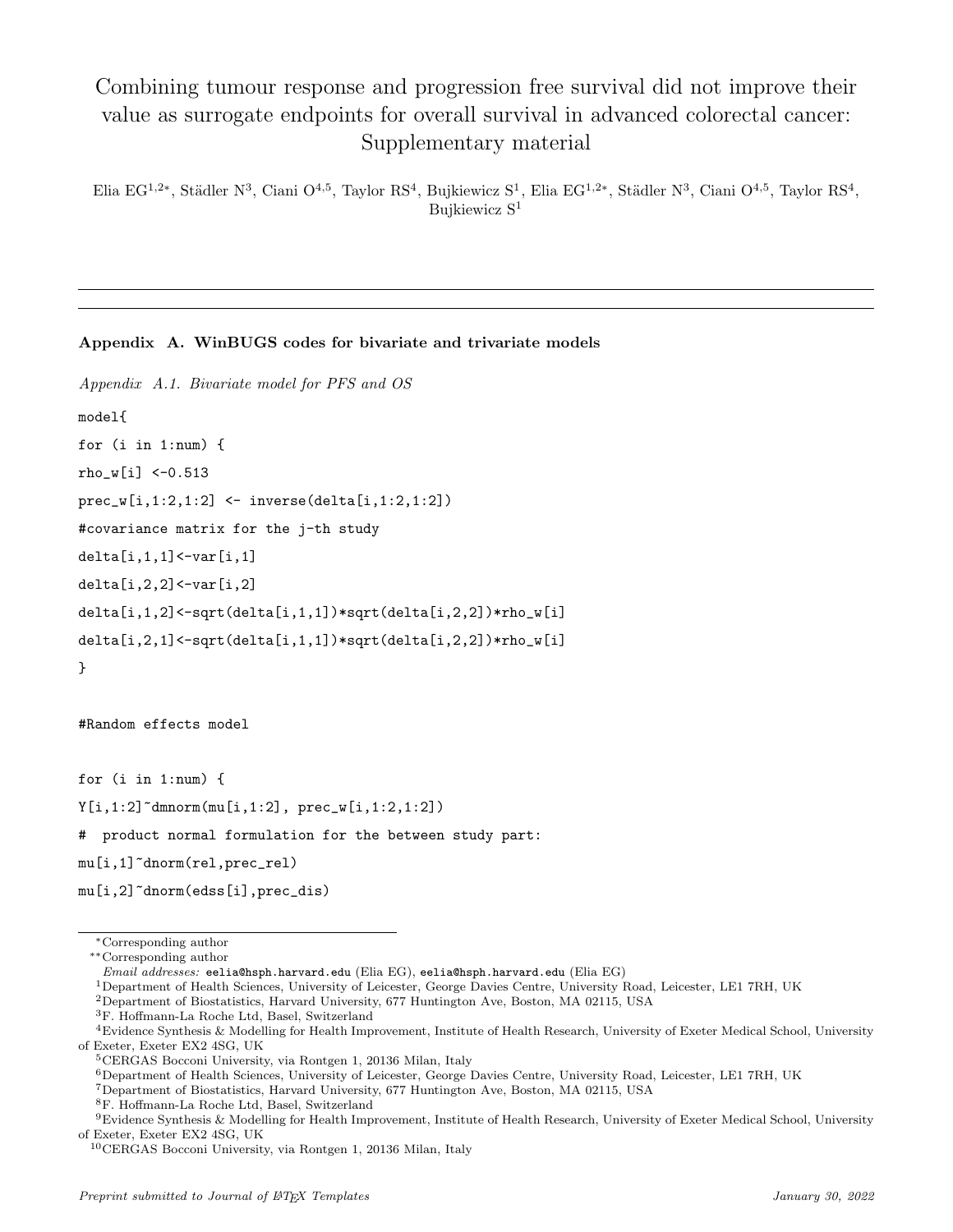```
edss[i]<-lambda0+lambda1*mu[i,1]
}
```

```
rel~dnorm(0.0, 0.001)
prec_rel<-1/psi1.sq
prec_dis<-1/psi2.sq
```

```
lambda0~dnorm(0.0, 1.0E-3)
# prior between study correlations:
bcorrOSpfs~dunif(0,1)
bcorr2<-pow(bcorrOSpfs,2)
```

```
sd.log.HR.pfs^{\sim}dnorm(0,0.001)I(0,)sd.log.HR.os<sup>2</sup>dnorm(0,0.001)I(0,)psi1.sq<-sd.log.HR.pfs*sd.log.HR.pfs
```

```
sd.2.pfs<-psi1.sq
sd.2.os<-sd.log.HR.os*sd.log.HR.os
```

```
#implied prior for lambda coefficients
lambda1<-bcorrOSpfs*sd.log.HR.os/sd.log.HR.pfs
psi2.sq<-pow(sd.log.HR.os,2) - pow(lambda1,2)*pow(sd.log.HR.pfs,2)
```

```
# estimates:
mean.log.HRpfs<-rel
mean.log.HR.os<-lambda0+lambda1*rel
mean.HR.pfs<-exp(mean.log.HRpfs)
mean.HR.os<-exp(mean.log.HR.os)
rhr.meanpfs.by.meanhros<-mean.HR.pfs/mean.HR.os
```

```
}
```

```
Appendix A.2. Trivariate model model for PFS, TR and OS
Model {
for (i in 1:num) {
```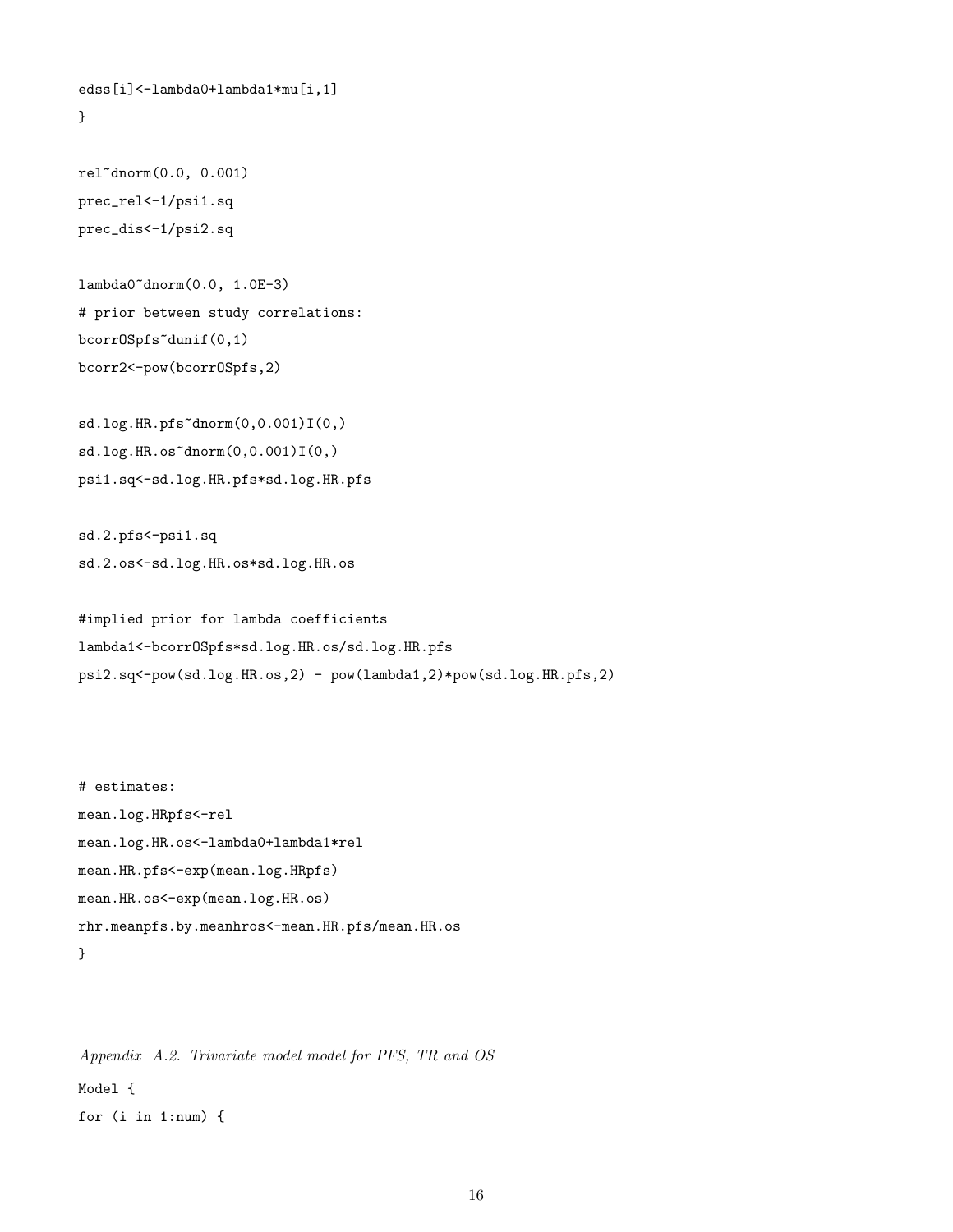```
rho_w_DM[i]<- -0.333 # response os
rho_w_RM[i]<- -0.433 # response pfs
rho_w_RD[i] <- 0.513 # pfs os
Prec_w[i,1:3,1:3] <- inverse(delta[i,1:3,1:3])
#covariance matrix for the j-th study
delta[i,1,1]<-var[i,1]
delta[i,2,2] < - var[i,2]delta[i,3,3]<-var[i,3]
delta[i,1,2]<-sqrt(delta[i,1,1])*sqrt(delta[i,2,2])*rho_w_RM[i]
delta[i,2,1]<-delta[i,1,2]
delta[i,1,3]<-sqrt(delta[i,1,1])*sqrt(delta[i,3,3])*rho_w_DM[i]
delta[i,3,1] < -delta[i,1,3]delta[i,2,3]<-sqrt(delta[i,2,2])*sqrt(delta[i,3,3])*rho_w_RD[i]
delta[i,3,2]<-delta[i,2,3]
}
# Random effects model
for (i in 1:num) {
Y[i,1:3]~dmnorm(mu[i,1:3], Prec_w[i,1:3,1:3])
# product normal formulation for the between study part:
mu[i,1]~dnorm(etaM,precM)
mu[i,2]~dnorm(etaR[i],precR)
etaR[i]<-lambda20+lambda21*(mu[i,1])
mu[i,3]~dnorm(etaD[i],precD)
etaD[i]<-lambda30+lambda23*(mu[i,2])
}
etaM~dnorm(0.0, 0.001)
lambda30~dnorm(0.0, 1.0E-3)
lambda20~dnorm(0.0, 1.0E-3)
```

```
bcorr12~dunif(-1,0)bcorr32^{\text{-}}dunif(0,1)
```

```
bcorr31<-bcorr12*bcorr32
```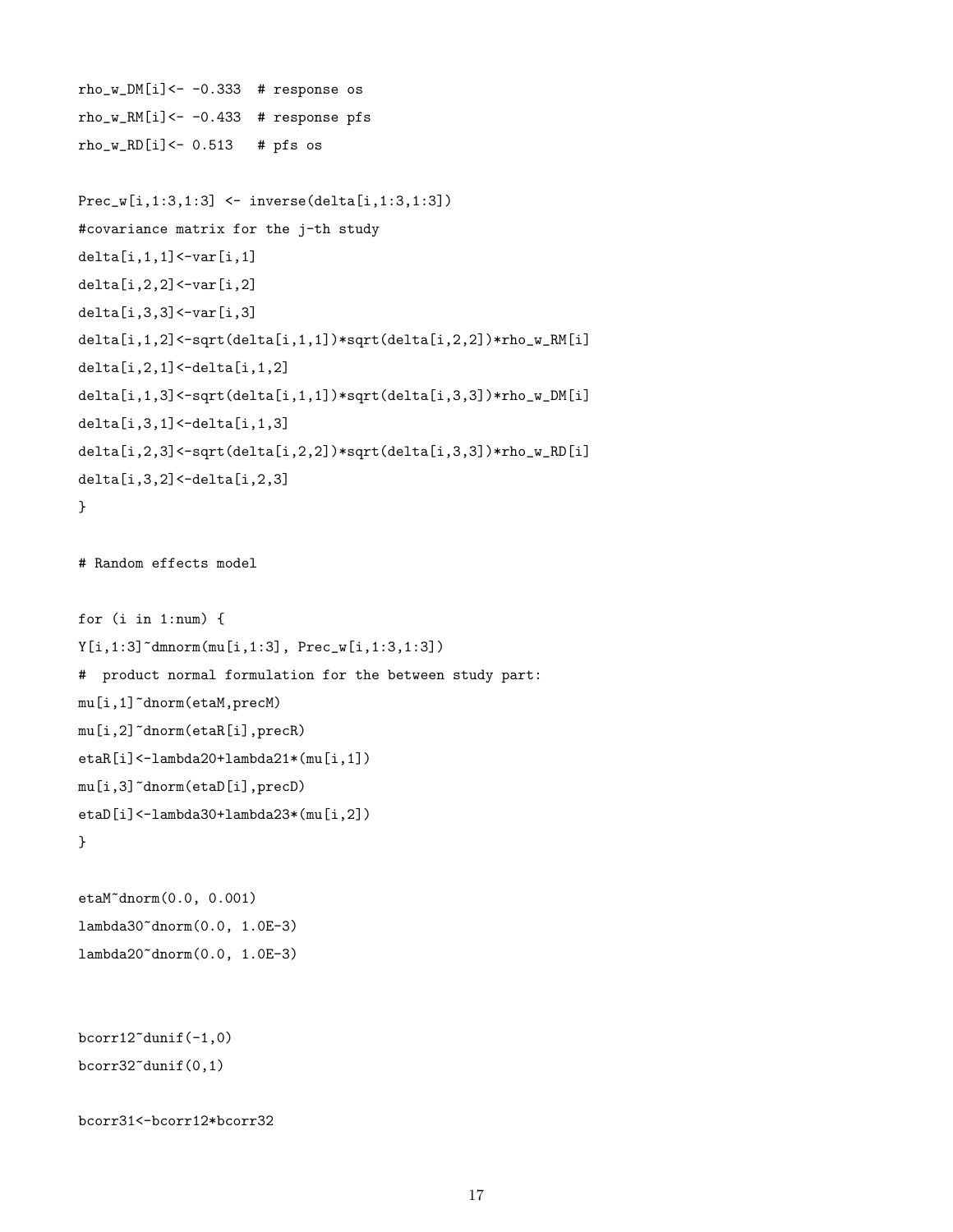```
bcorr31.sq<-pow(bcorr31,2)
bcorr12.sq<-pow(bcorr12,2)
bcorr32.sq<-pow(bcorr32,2)
```

```
sd.res^{\sim}dnorm(0,0.001)I(0,)sd.dis^{\sim}dnorm(0,0.001)I(0,)sd.pfs~dnorm(0,0.001)I(0,)
tau1.sq<-pow(sd.res,2)
tau3.sq<-pow(sd.os,2)
tau2.sq<-pow(sd.pfs,2)
```
psi1.sq<-pow(sd.res,2) precM<-1/psi1.sq

psi2.sq<-pow(sd.pfs,2) - pow(lambda21,2)\*pow(sd.res,2) precR<-1/psi2.sq

```
psi(sd.os,2) - pow(lambda23,2)*pow(sd.pfs,2)precD<-1/psi3.sq
```

```
mean.res<-etaM #mean log OR response
mean.pfs<-lambda20+lambda21*etaM #mean log hr pfs
mean.os<-lambda30+lambda23*mean.pfs
```

```
lambda21<-bcorr12*sd.pfs/sd.res
lambda23<-(bcorr32*sd.os/sd.pfs )
```

```
meanORresp<-exp(mean.res)
meanHRpfs<-exp(mean.pfs)
meanHRos<-exp(mean.os)
```

```
rhr.meanpfs.by.meanhros<-meanHRpfs/meanHRos
}
```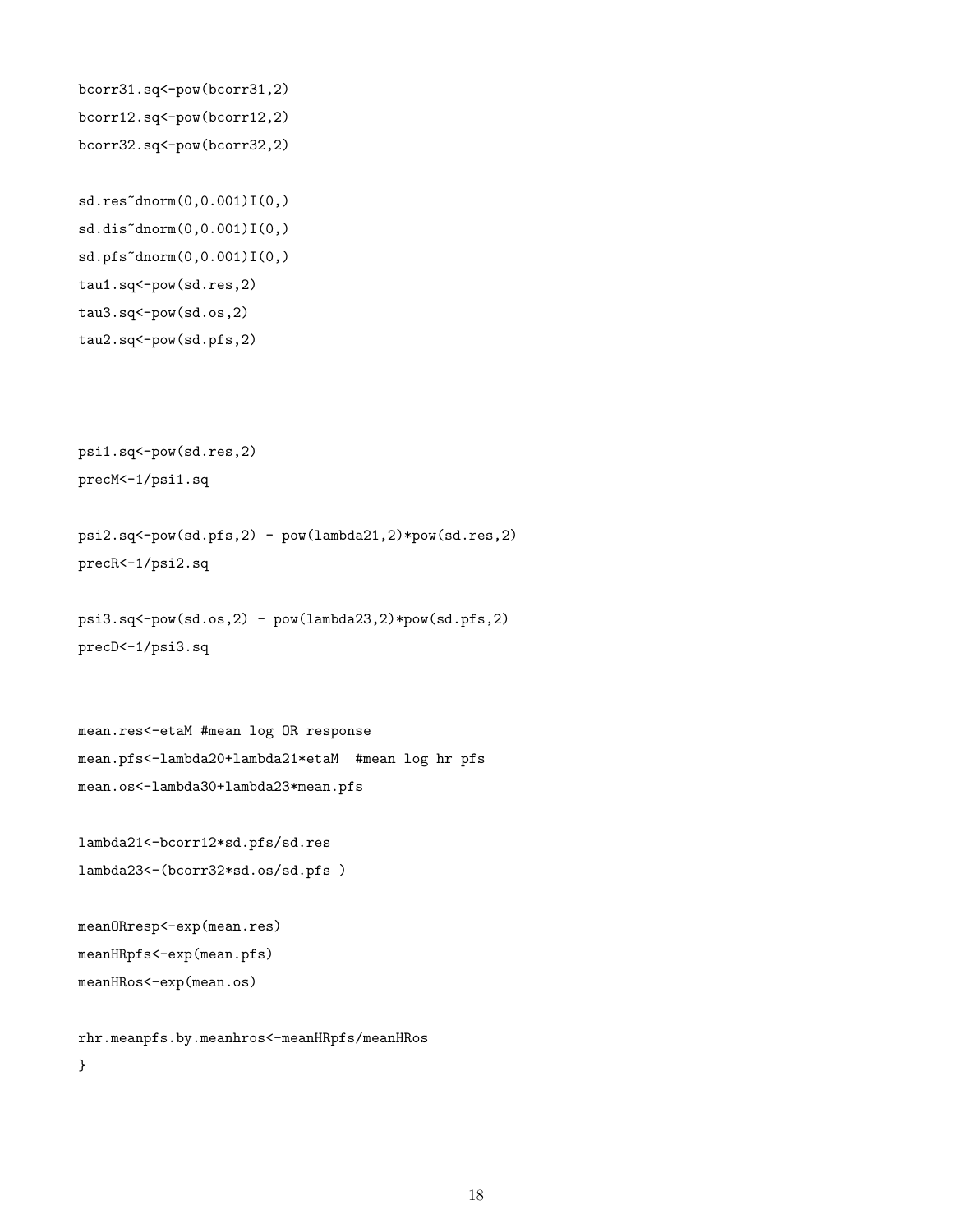## Appendix B. Summary of the data

Figure 1 shows forest plots for the treatment effect on the three outcomes: TR, PFS and OS. on log OR, log HR and logHR scales respectively. Figures 2-4 include the scatter plots showing the association patterns between the treatment effects on each pair of the three outcomes.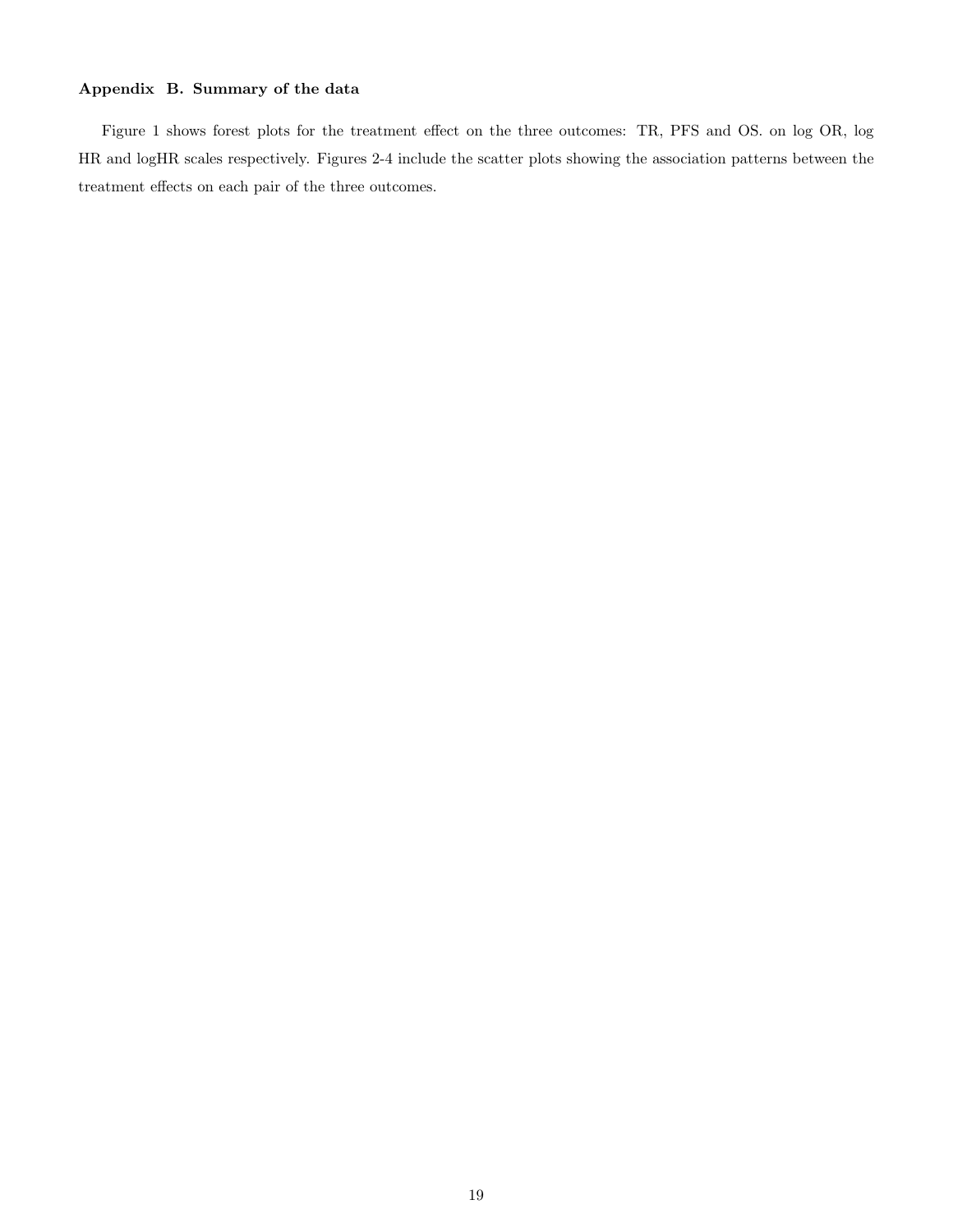

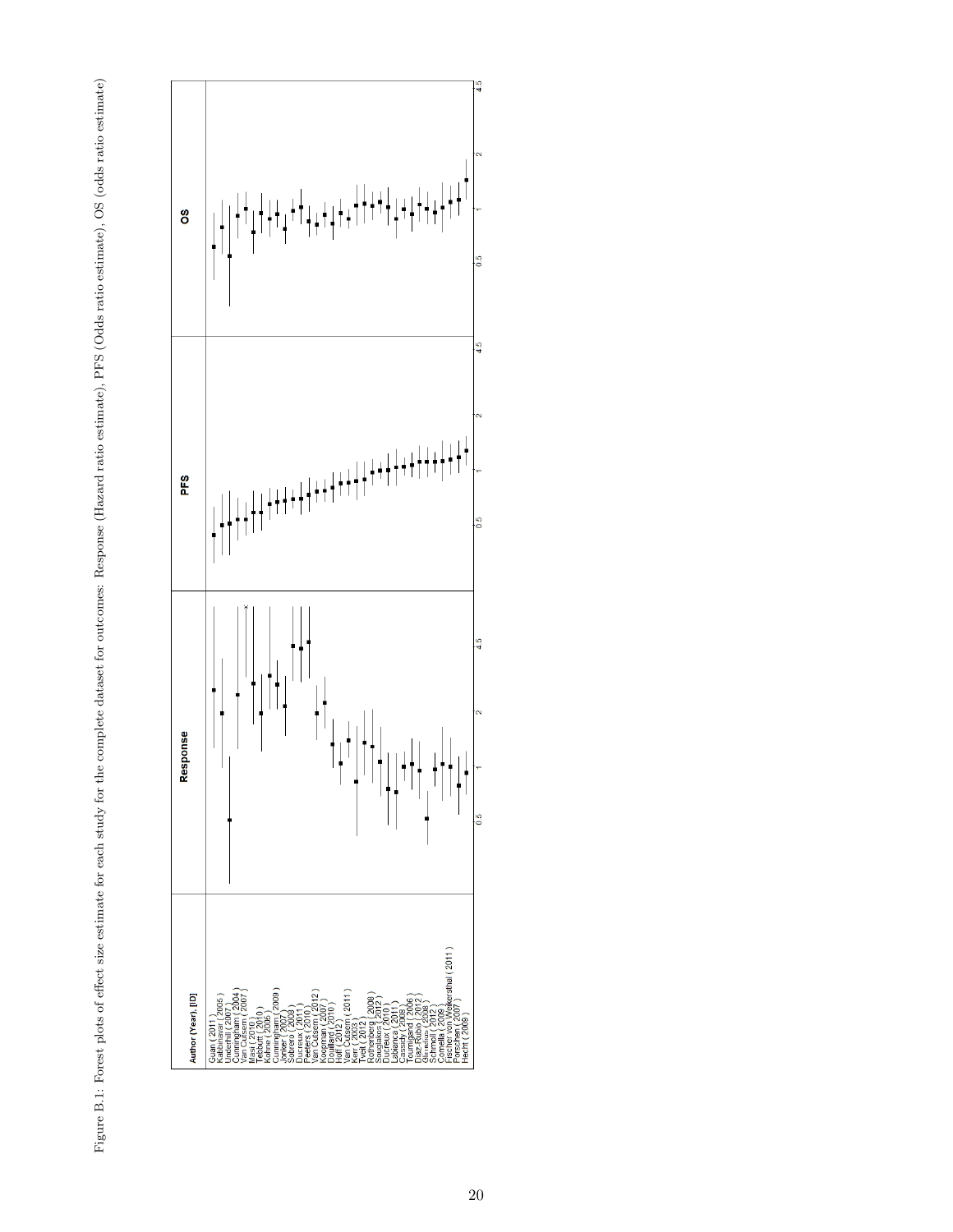Figure B.2: Scatter plot of effect size estimate for each subclass therapy for the base case scenario for outcomes: PFS (log hazard ratio), OS (log hazard ratio)



Figure B.3: Scatter plot of effect size estimate for each subclass therapy for the base case scenario for outcomes: Tumour Response (log odds ratio ), OS (log hazard ratio)



Figure B.4: Scatter plot of effect size estimate for each subclass therapy for the base case scenario for outcomes: Tumour response (log odds ratio), PFS (log hazard ratio)



Appendix C. Additional results from base case scenario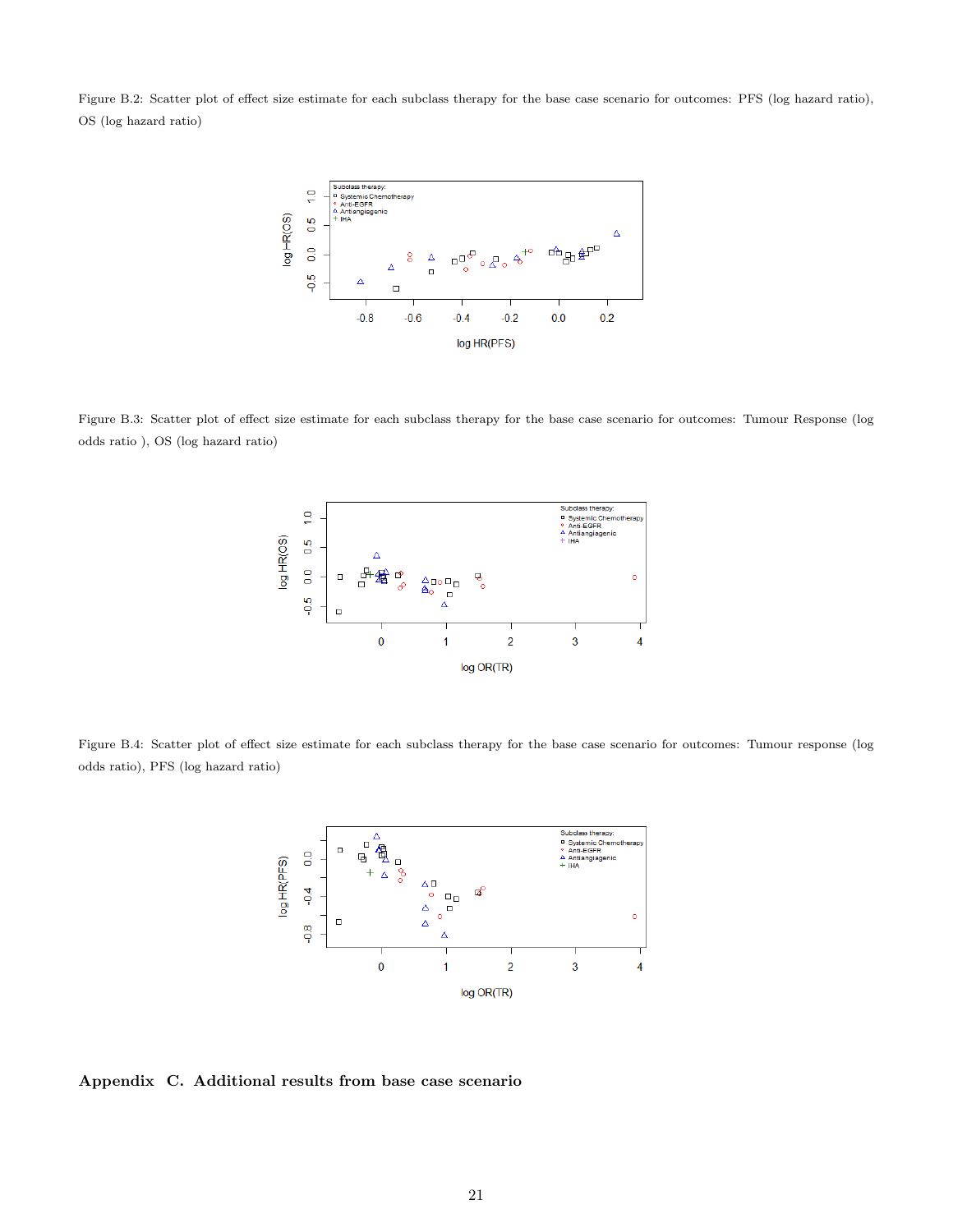|                | $1\mathrm{D}$ TR | $1\mathrm{D}$ PFS | 1DOS                   | 2D TR PFS        | 2D TR OS         | 2D PFS OS        | $3\mathrm{D}$    |  |
|----------------|------------------|-------------------|------------------------|------------------|------------------|------------------|------------------|--|
|                | All treatments   |                   |                        |                  |                  |                  |                  |  |
| mean(OR(TR))   | 1.49(1.18, 1.85) |                   |                        | 1.52(1.21, 1.88) | 1.46(1.17, 1.81) |                  | 1.52(1.21, 1.88) |  |
| mean(HR(PFS))  |                  | 0.82(0.74, 0.9)   |                        | 0.83(0.76, 0.91) |                  | 0.82(0.75, 0.9)  | 0.83(0.76, 0.91) |  |
| mean(HR(OS))   |                  |                   | 0.95(0.91, 0.99)       |                  | 0.95(0.91, 0.99) | 0.94(0.9, 0.99)  | 0.95(0.91, 0.99) |  |
| $\tau_{TR}^2$  | 0.36(0.19, 0.65) |                   |                        | 0.36(0.19, 0.63) | 0.36(0.19, 0.64) |                  | 0.36(0.19, 0.65) |  |
| $\tau_{PFS}^2$ |                  | 0.07(0.04, 0.13)  |                        | 0.06(0.03, 0.11) |                  | 0.06(0.03, 0.11) | 0.05(0.03, 0.1)  |  |
| $\tau_{OS}^2$  |                  |                   | 0(0, 0.01)             |                  | 0(0,0.02)        | 0.01(0,0.02)     | 0.01(0,0.02)     |  |
|                |                  |                   | Systemic chemotherapy  |                  |                  |                  |                  |  |
| mean(OR(TR))   | 1.31(0.87, 1.89) |                   |                        | 1.32(0.88, 1.9)  | 1.29(0.84, 1.88) |                  | 1.3(0.87, 1.86)  |  |
| mean(HR(PFS))  |                  | 0.89(0.76, 1.02)  |                        | 0.9(0.78, 1.02)  |                  | 0.89(0.77, 1.02) | 0.9(0.79, 1.02)  |  |
| mean(HR(OS))   |                  |                   | 0.97(0.91, 1.02)       |                  | 0.97(0.91, 1.03) | 0.96(0.9, 1.03)  | 0.97(0.91, 1.03) |  |
| $\tau_{TR}^2$  | 0.53(0.21, 1.23) |                   |                        | 0.5(0.2, 1.16)   | 0.56(0.22, 1.3)  |                  | 0.51(0.2, 1.16)  |  |
| $\tau_{PFS}^2$ |                  | 0.07(0.02, 0.17)  |                        | 0.06(0.02, 0.15) |                  | 0.06(0.02, 0.14) | 0.05(0.02, 0.12) |  |
| $\tau_{OS}^2$  |                  |                   | 0(0, 0.01)             |                  | 0(0,0.01)        | 0(0,0.02)        | 0(0, 0.01)       |  |
|                |                  |                   | $anti-EGFR$ therapies  |                  |                  |                  |                  |  |
| mean(OR(TR))   | 2.57(1.34, 4.88) |                   |                        | 2.66(1.36, 5.12) | 2.64(1.28, 5.45) |                  | 2.81(1.33, 5.75) |  |
| mean(HR(PFS))  |                  | 0.71(0.6, 0.83)   |                        | 0.72(0.62, 0.83) |                  | 0.71(0.58, 0.85) | 0.72(0.6, 0.85)  |  |
| mean(HR(OS))   |                  |                   | 0.9(0.82, 0.99)        |                  | 0.91(0.82, 1.01) | 0.9(0.82, 0.99)  | 0.91(0.82, 1.01) |  |
| $\tau_{TR}^2$  | 0.71(0.11, 2.91) |                   |                        | 0.73(0.12, 2.94) | 0.91(0.13, 3.87) |                  | 0.96(0.14, 3.92) |  |
| $\tau_{PFS}^2$ |                  | 0.04(0, 0.17)     |                        | 0.03(0, 0.13)    |                  | 0.06(0.01, 0.23) | 0.05(0.01, 0.18) |  |
| $\tau_{OS}^2$  |                  |                   | 0.01(0, 0.04)          |                  | 0.01(0, 0.06)    | 0.01(0, 0.06)    | 0.01(0, 0.06)    |  |
|                |                  |                   | Anti-angiogenic agents |                  |                  |                  |                  |  |
| mean(OR(TR))   | 1.31(0.96, 1.8)  |                   |                        | 1.34(0.98, 1.86) | 1.3(0.96, 1.78)  |                  | 1.33(1, 1.82)    |  |
| mean(HR(PFS))  |                  | 0.82(0.6, 1.08)   |                        | 0.82(0.61, 1.07) |                  | 0.82(0.61, 1.06) | 0.83(0.63, 1.06) |  |
| mean(HR(OS))   |                  |                   | 0.96(0.81, 1.12)       |                  | 0.96(0.82, 1.1)  | 0.95(0.8, 1.1)   | 0.95(0.81, 1.1)  |  |
| $\tau_{TR}^2$  | 0.17(0.02, 0.62) |                   |                        | 0.19(0.03, 0.63) | 0.16(0.02, 0.57) |                  | 0.16(0.02, 0.52) |  |
| $\tau_{PFS}^2$ |                  | 0.19(0.04, 0.6)   |                        | 0.16(0.04, 0.49) |                  | 0.16(0.04, 0.49) | 0.14(0.03, 0.4)  |  |
| $\tau_{OS}^2$  |                  |                   | 0.04(0, 0.16)          |                  | 0.04(0, 0.15)    | 0.04(0, 0.17)    | 0.04(0, 0.13)    |  |

Table C.3: Heterogeneity and summary measures and associated 95% Credible Intervals obtained from the bivariate and structured trivariate models, applied to the complete data; surrogate outcomes TR: Treatment response rate, PFS: Progression free survival and final outcome OS: Overall survival, 1D:Univariate model Posterior mean (95% CrI), 2D: Bivariate model Posterior mean (95% CrI), 3D: Trivariate model Posterior mean (95% CrI)

## Appendix D. Additional results from sensitivity analyses

Appendix D.1. Set of 51 trials reporting at least two outcomes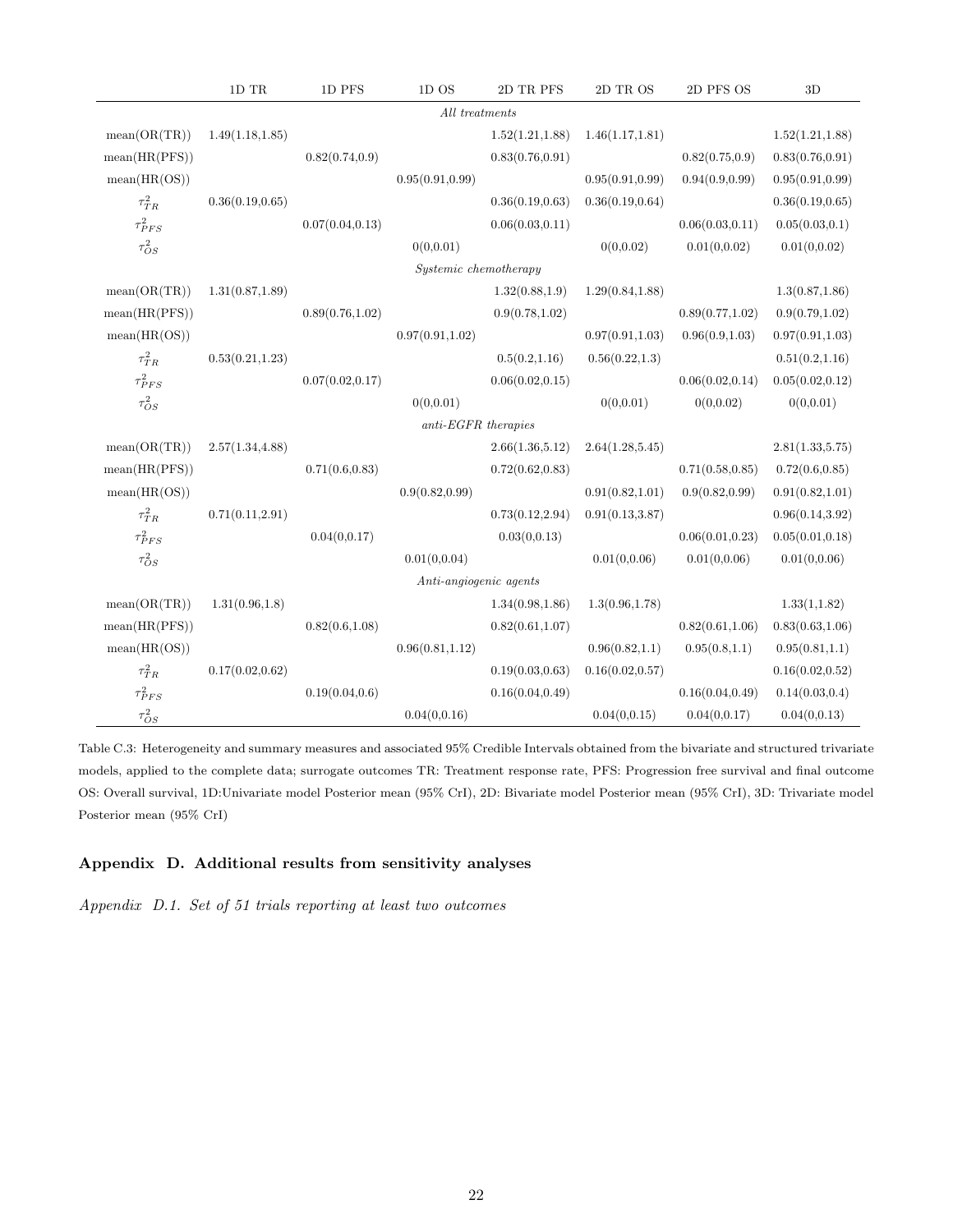| Study index    | Observed OS                 | bivariate        | trivariate structured   | %red             |
|----------------|-----------------------------|------------------|-------------------------|------------------|
| 1              | 0.99(0.88, 1.12)            | 1(0.84, 1.18)    | 0.99(0.83, 1.18)        | 0.04             |
| $\overline{2}$ | 1.01(0.74, 1.38)            | 1(0.71, 1.4)     | 0.99(0.71, 1.38)        | 1.02             |
| 3              | 0.91(0.68, 1.21)            | 0.87(0.63, 1.2)  | 0.89(0.65, 1.22)        | $-1.48$          |
| $\overline{4}$ | 0.93(0.79, 1.11)            | 0.9(0.73, 1.11)  | 0.91(0.74, 1.12)        | $-0.38$          |
| 5              | 1.05(0.85, 1.3)             | 1(0.78, 1.28)    | 0.99(0.77, 1.27)        | 1.34             |
| 6              | 0.83(0.67, 1.02)            | 0.94(0.74, 1.2)  | 0.95(0.75, 1.2)         | $-0.08$          |
| 7              | 1.02(0.8, 1.3)              | 0.98(0.75, 1.28) | 0.98(0.75, 1.28)        | 0.12             |
| 8              | 1.02(0.82, 1.27)            | 0.91(0.71, 1.17) | 0.91(0.71, 1.17)        | $-0.39$          |
| 9              | 1.08(0.88, 1.32)            | 1(0.79, 1.28)    | 1(0.78, 1.27)           | 0.71             |
| 10             | 1(0.82, 1.22)               | 1(0.79, 1.27)    | 1(0.79, 1.27)           | $-0.66$          |
| 11             | 0.62(0.41, 0.94)            | 0.87(0.56, 1.36) | 0.89(0.57, 1.39)        | $-1.58$          |
| 12             | 1.43(1.12, 1.84)            | 1.01(0.76, 1.32) | 1(0.76, 1.31)           | 1.54             |
| 13             | 0.94(0.79, 1.12)            | 0.95(0.77, 1.17) | 0.96(0.77, 1.18)        | $-0.62$          |
| 14             | 0.77(0.64, 0.92)            | 0.92(0.74, 1.13) | 0.93(0.75, 1.14)        | $-0.66$          |
| 15             | 0.79(0.57, 1.11)            | 0.88(0.61, 1.27) | 0.91(0.63, 1.3)         | $-1.53$          |
| 16             | 1.04(0.81, 1.34)            | 0.95(0.72, 1.26) | 0.96(0.72, 1.27)        | $-0.35$          |
| 17             | 0.88(0.7, 1.11)             | 0.9(0.69, 1.17)  | 0.91(0.7, 1.18)         | $-0.73$          |
| 18             | 0.92(0.79, 1.07)            | 0.93(0.76, 1.13) | 0.94(0.77, 1.14)        | 0.41             |
| 19             | 0.88(0.68, 1.13)            | 0.99(0.75, 1.31) | 0.99(0.75, 1.31)        | $-0.65$          |
| 20             | 0.74(0.57, 0.97)            | 0.9(0.67, 1.21)  | 0.91(0.68, 1.22)        | $-0.49$          |
| 21             | 0.85(0.7, 1.04)             | 0.93(0.73, 1.17) | 0.93(0.73, 1.16)        | 0.29             |
| 22             | 1.12(0.91, 1.38)            | 1.01(0.79, 1.28) | 1(0.79, 1.26)           | 1.96             |
| 23             | 1.03(0.87, 1.22)            | 0.97(0.79, 1.2)  | 0.97(0.79, 1.2)         | $\boldsymbol{0}$ |
| 24             | 0.95(0.82, 1.11)            | 1.02(0.84, 1.23) | 1.01(0.83, 1.22)        | 0.43             |
| 25             | 0.97(0.85, 1.12)            | 0.9(0.76, 1.08)  | 0.91(0.76, 1.08)        | $-1.63$          |
| 26             | 1.08(0.94, 1.25)            | 0.98(0.82, 1.16) | 0.97(0.82, 1.16)        | 0.69             |
| 27             | 0.94(0.73, 1.21)            | 0.88(0.66, 1.18) | 0.9(0.68, 1.2)          | $-0.88$          |
| 28             | 0.93(0.75, 1.15)            | 1(0.78, 1.28)    | 1(0.78, 1.27)           | 0.49             |
| 29             | 1.06(0.84, 1.35)            | 0.96(0.73, 1.25) | 0.96(0.73, 1.25)        | 0.16             |
| 30             | 0.55(0.29, 1.04)            | 0.89(0.46, 1.7)  | 0.93(0.49, 1.78)        | $-4.4$           |
| 31             | 1(0.82, 1.22)               | 0.85(0.66, 1.08) | 0.87(0.68, 1.1)         | $-0.36$          |
| 32             | 0.88(0.77,1)                | 0.96(0.81, 1.13) | 0.96(0.81, 1.13)        | $0.86\,$         |
| 33             | 0.82(0.71, 0.94)            | 0.94(0.79, 1.11) | 0.94(0.79, 1.12)        | $-0.37$          |
|                | Average (range) % reduction |                  | $-0.21$ $(-4.40, 1.96)$ |                  |

Table C.4: Predictions of the treatment effect on OS obtained from the bivariate model (with PFS as surrogate endpoint) and the trivariate model (with TR and PFS as two surrogate endpoints modelled jointly) presented alongside of the observed estimates for the base case scenario (33 studies); % red refers to the percentage reduction in the width of the predicted interval when comparing the predicted effects obtained from the trivariate model with the effects predicted using the bivariate model. The study index corresponds to the number in the reference list for the base case scenario included in the supplementary materials.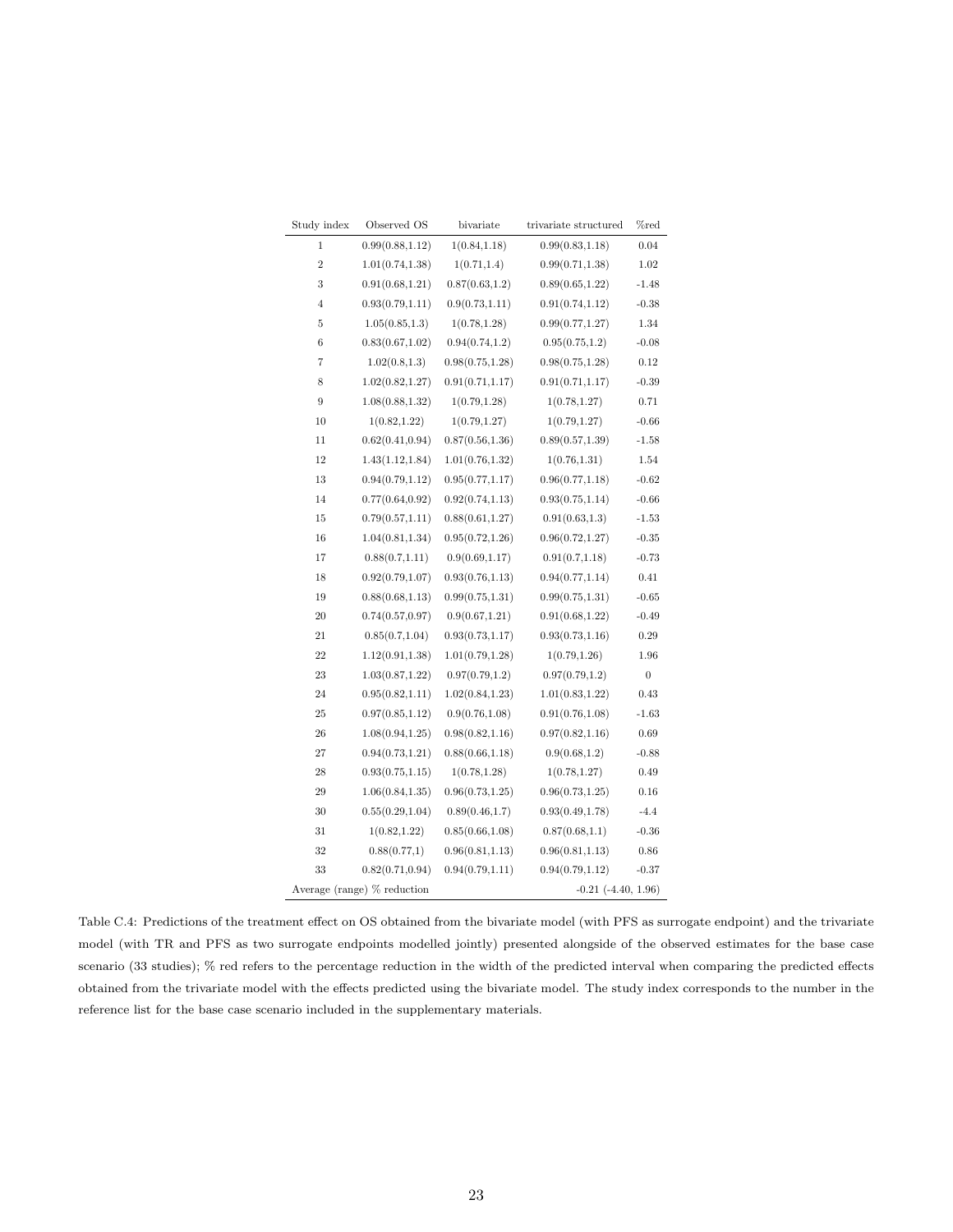| Subclass                      | Study index*   | Observed OS      | bivariate        | trivariate structured | %red                    |
|-------------------------------|----------------|------------------|------------------|-----------------------|-------------------------|
| Systemic chemotherapy         | 1              | 0.99(0.88, 1.12) | 0.99(0.84, 1.17) | 0.99(0.84, 1.16)      | 4.16                    |
|                               | $\overline{2}$ | 1.01(0.74, 1.38) | 1(0.71, 1.39)    | 0.99(0.71, 1.37)      | 1.85                    |
|                               | $\overline{4}$ | 0.93(0.79, 1.11) | 0.92(0.73, 1.14) | 0.93(0.74, 1.15)      | 1.48                    |
|                               | $\overline{7}$ | 1.02(0.8, 1.3)   | 0.98(0.75, 1.27) | 0.98(0.76, 1.27)      | 1.01                    |
|                               | 8              | 1.02(0.82, 1.27) | 0.92(0.71, 1.18) | 0.92(0.71, 1.18)      | $-0.13$                 |
|                               | 9              | 1.08(0.88, 1.32) | 1(0.78, 1.26)    | 0.99(0.78, 1.24)      | 3.22                    |
|                               | 10             | 1(0.82, 1.22)    | 1(0.79, 1.26)    | 1(0.79, 1.25)         | 0.83                    |
|                               | 17             | 0.88(0.7, 1.11)  | 0.93(0.71, 1.21) | 0.93(0.72, 1.21)      | 1.7                     |
|                               | 18             | 0.92(0.79, 1.07) | 0.95(0.78, 1.15) | 0.95(0.78, 1.15)      | 1.07                    |
|                               | 19             | 0.88(0.68, 1.13) | 0.99(0.75, 1.3)  | 0.99(0.76, 1.3)       | 0.39                    |
|                               | 20             | 0.74(0.57, 0.97) | 0.94(0.69, 1.26) | 0.94(0.7, 1.26)       | 1.08                    |
|                               | 22             | 1.12(0.91, 1.38) | 0.99(0.79, 1.25) | 0.99(0.78, 1.24)      | 3.14                    |
|                               | 23             | 1.03(0.87, 1.22) | 0.97(0.79, 1.19) | 0.97(0.79, 1.19)      | 1.79                    |
|                               | 28             | 0.93(0.75, 1.15) | 1(0.78, 1.27)    | 0.99(0.78, 1.26)      | 2.42                    |
|                               | 30             | 0.55(0.29, 1.04) | 0.92(0.48, 1.76) | 0.96(0.5, 1.82)       | $-2.92$                 |
| Average % reduction (range)   |                |                  |                  |                       | $1.41$ $(-2.92, 4.16)$  |
| Anti-EGFR                     | 3              | 0.91(0.68, 1.21) | 0.88(0.59, 1.28) | 0.89(0.59, 1.31)      | $-4.82$                 |
|                               | 6              | 0.83(0.67, 1.02) | 0.94(0.67, 1.28) | 0.95(0.67, 1.32)      | $-6.72$                 |
|                               | 14             | 0.77(0.64, 0.92) | 0.92(0.7, 1.2)   | 0.93(0.7, 1.22)       | $-6.72$                 |
|                               | 21             | 0.85(0.7, 1.04)  | 0.92(0.67, 1.25) | 0.92(0.65, 1.28)      | $-6.81$                 |
|                               | 25             | 0.97(0.85, 1.12) | 0.89(0.68, 1.15) | 0.89(0.66, 1.18)      | $-10.33$                |
|                               | 29             | 1.06(0.84, 1.35) | 0.92(0.65, 1.27) | 0.93(0.64, 1.32)      | $-9.54$                 |
|                               | 31             | 1(0.82, 1.22)    | 0.85(0.62, 1.15) | 0.85(0.62, 1.16)      | $-0.77$                 |
|                               | 32             | 0.88(0.77,1)     | 0.95(0.7, 1.27)  | 0.96(0.69, 1.32)      | $-9.58$                 |
| Average % reduction (range)   |                |                  |                  |                       | $-6.91$ $(-9.58,-0.77)$ |
| Antiangiogenic                | 5              | 1.05(0.85, 1.3)  | 1.07(0.71, 1.58) | 1.07(0.71, 1.56)      | 3.3                     |
|                               | 11             | 0.62(0.41, 0.94) | 0.83(0.47, 1.43) | 0.84(0.48, 1.44)      | $-0.07$                 |
|                               | 12             | 1.43(1.12, 1.84) | 1.04(0.72, 1.47) | 1.03(0.72, 1.44)      | 4.55                    |
|                               | 13             | 0.94(0.79, 1.12) | 0.97(0.66, 1.38) | 0.97(0.67, 1.37)      | 3.34                    |
|                               | 15             | 0.79(0.57, 1.11) | 0.82(0.49, 1.35) | 0.84(0.5, 1.36)       | $-0.38$                 |
|                               | 24             | 0.95(0.82, 1.11) | 1.11(0.78, 1.55) | 1.11(0.78, 1.53)      | 2.46                    |
|                               | 26             | 1.08(0.94, 1.25) | 1.02(0.71, 1.41) | 1.01(0.72, 1.39)      | 4.4                     |
|                               | 27             | 0.94(0.73, 1.21) | 0.81(0.53, 1.23) | 0.83(0.54, 1.23)      | 1.67                    |
|                               | 33             | 0.82(0.71, 0.94) | 0.96(0.7, 1.29)  | 0.96(0.7, 1.29)       | 1.91                    |
| Average $%$ reduction (range) |                |                  |                  |                       | $2.35(-0.07, 4.4)$      |

Table C.5: Predicted treatment effects on OS obtained in the cross validation procedure in subgroup analyses (class of therapy) from the bivariate model (with PFS as surrogate endpoint) and the trivariate model (with TR and PFS as two surrogate endpoints modelled jointly) presented alongside of the observed estimates for the base case scenario (33 studies); % red refers to the percentage reduction in the width of the predicted interval corresponding to the prediction from the trivariate model compared to the bivariate model. The study index corresponds to the number in the reference list for the base case scenario included in the supplementary materials.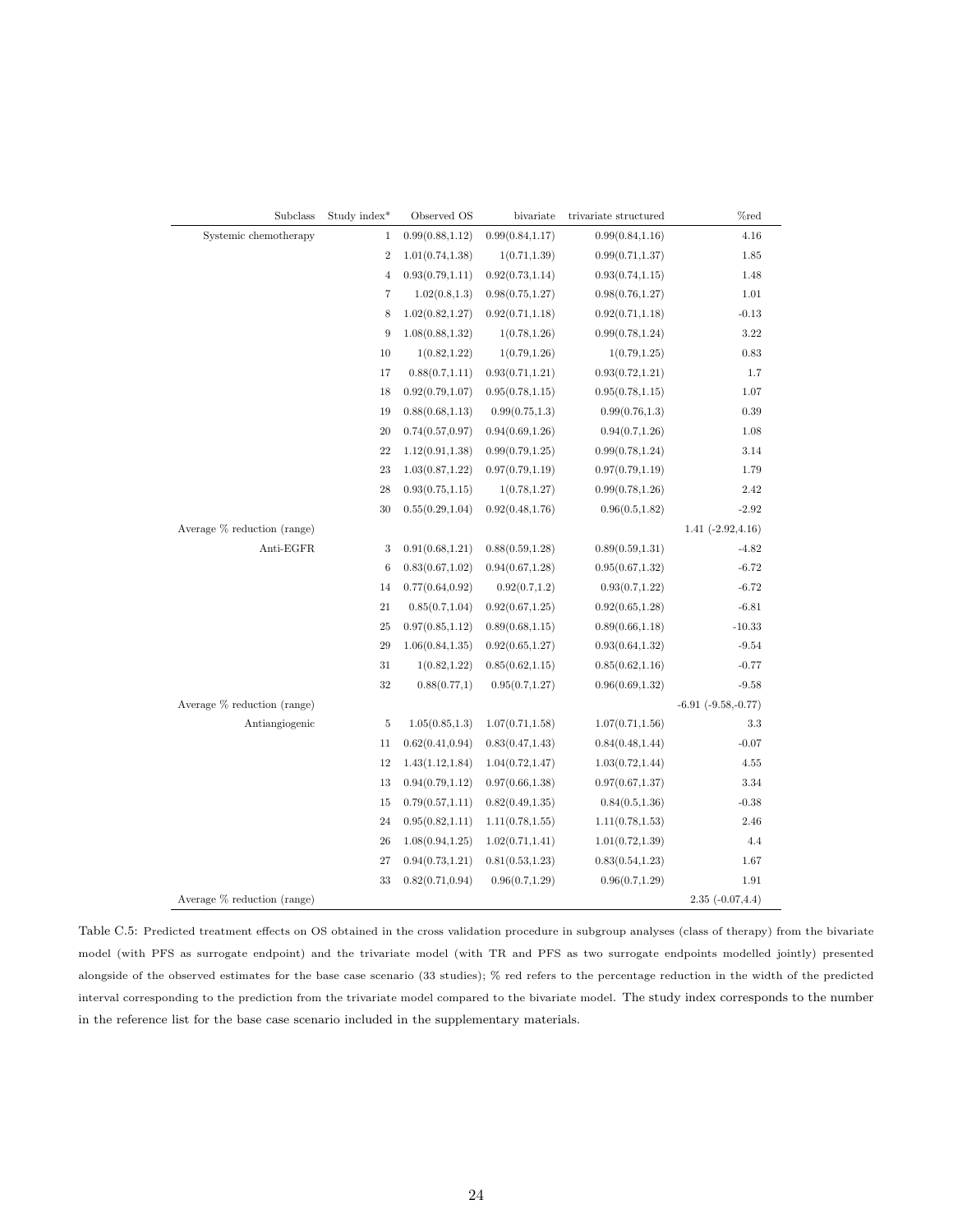|                  | Response OS          | Response PFS         | Response PFS           | PFS OS               | PFS OS               |
|------------------|----------------------|----------------------|------------------------|----------------------|----------------------|
|                  | $2\mathcal{D}$       | $2\mathcal{D}$       | 3D                     | $2\mathcal{D}$       | $3\mathrm{D}$        |
|                  |                      |                      | $All\ treatments$      |                      |                      |
| intercept        | $-0.01(-0.05, 0.04)$ | $-0.05(-0.14, 0.03)$ | $-0.04(-0.12, 0.03)$   | $0(-0.05, 0.05)$     | $0.01(-0.03, 0.05)$  |
| slope            | $-0.09(-0.17,-0.02)$ | $-0.33(-0.46,-0.19)$ | $-0.33(-0.46,-0.21)$   | 0.23(0.04, 0.43)     | 0.27(0.1, 0.44)      |
| variance         | 0(0, 0.01)           | 0.03(0.01, 0.05)     | 0.02(0.01, 0.04)       | 0(0, 0.01)           | 0(0, 0.01)           |
| $R^2_{adjusted}$ | 0.39(0.02, 0.85)     | 0.57(0.24, 0.83)     | 0.59(0.28, 0.83)       | 0.57(0.06, 0.96)     | 0.57(0.13, 0.94)     |
|                  |                      |                      | Systemic chemotherapy  |                      |                      |
| intercept        | $-0.01(-0.06, 0.04)$ | $-0.06(-0.17, 0.03)$ | $-0.04(-0.14, 0.04)$   | $-0.02(-0.08, 0.04)$ | $0(-0.05, 0.05)$     |
| slope            | $-0.08(-0.17,-0.01)$ | $-0.25(-0.41,-0.08)$ | $-0.29(-0.43,-0.13)$   | 0.17(0.01, 0.45)     | 0.27(0.05, 0.5)      |
| variance         | 0(0, 0.01)           | 0.02(0, 0.07)        | 0.02(0, 0.05)          | 0(0, 0.01)           | 0(0, 0.01)           |
| $R^2_{adjusted}$ | 0.5(0.01, 0.97)      | 0.54(0.06, 0.94)     | 0.62(0.16, 0.96)       | 0.53(0.01, 0.98)     | 0.61(0.04, 0.98)     |
|                  |                      |                      | $Anti-EGFR$ therapies  |                      |                      |
| intercept        | $-0.05(-0.14, 0.07)$ | $-0.21(-0.37, 0.01)$ | $-0.15(-0.33, 0.07)$   | $-0.04(-0.15, 0.19)$ | $-0.02(-0.12, 0.18)$ |
| slope            | $-0.04(-0.17,0)$     | $-0.14(-0.36,-0.01)$ | $-0.18(-0.41,-0.02)$   | 0.16(0, 0.74)        | 0.17(0, 0.74)        |
| variance         | 0.01(0, 0.04)        | 0.02(0, 0.08)        | 0.02(0,0.1)            | 0.01(0, 0.05)        | 0.01(0, 0.04)        |
| $R^2_{adjusted}$ | 0.21(0, 0.83)        | 0.45(0,0.96)         | 0.49(0.01, 0.96)       | 0.23(0, 0.86)        | 0.21(0, 0.84)        |
|                  |                      |                      | Anti-angiogenic agents |                      |                      |
| intercept        | $0.09(-0.07, 0.33)$  | $0.07(-0.14, 0.29)$  | $0.07(-0.13, 0.29)$    | $0.04(-0.06, 0.14)$  | $0.06(-0.04, 0.17)$  |
| slope            | $-0.47(-1.24,-0.03)$ | $-0.94(-1.82,-0.32)$ | $-0.9(-1.86,-0.24)$    | 0.37(0.05, 0.75)     | 0.41(0.04, 0.85)     |
| variance         | 0.04(0, 0.16)        | 0.04(0, 0.14)        | 0.03(0, 0.12)          | 0.01(0, 0.04)        | 0.01(0, 0.06)        |
| $R^2_{adjusted}$ | 0.43(0,0.94)         | 0.72(0.11, 0.99)     | 0.64(0.06, 0.98)       | 0.58(0.03, 0.97)     | 0.54(0.02, 0.96)     |

Table D.6: Surrogacy criteria: posterior means, between study variances and associated 95% Credible Intervals obtained from the bivariate and structured trivariate models, applied to data where at least two outcomes are reported for each trial (51 trials); surrogate outcomes TR: Treatment response rate, PFS: Progression free survival and final outcome OS: Overall survival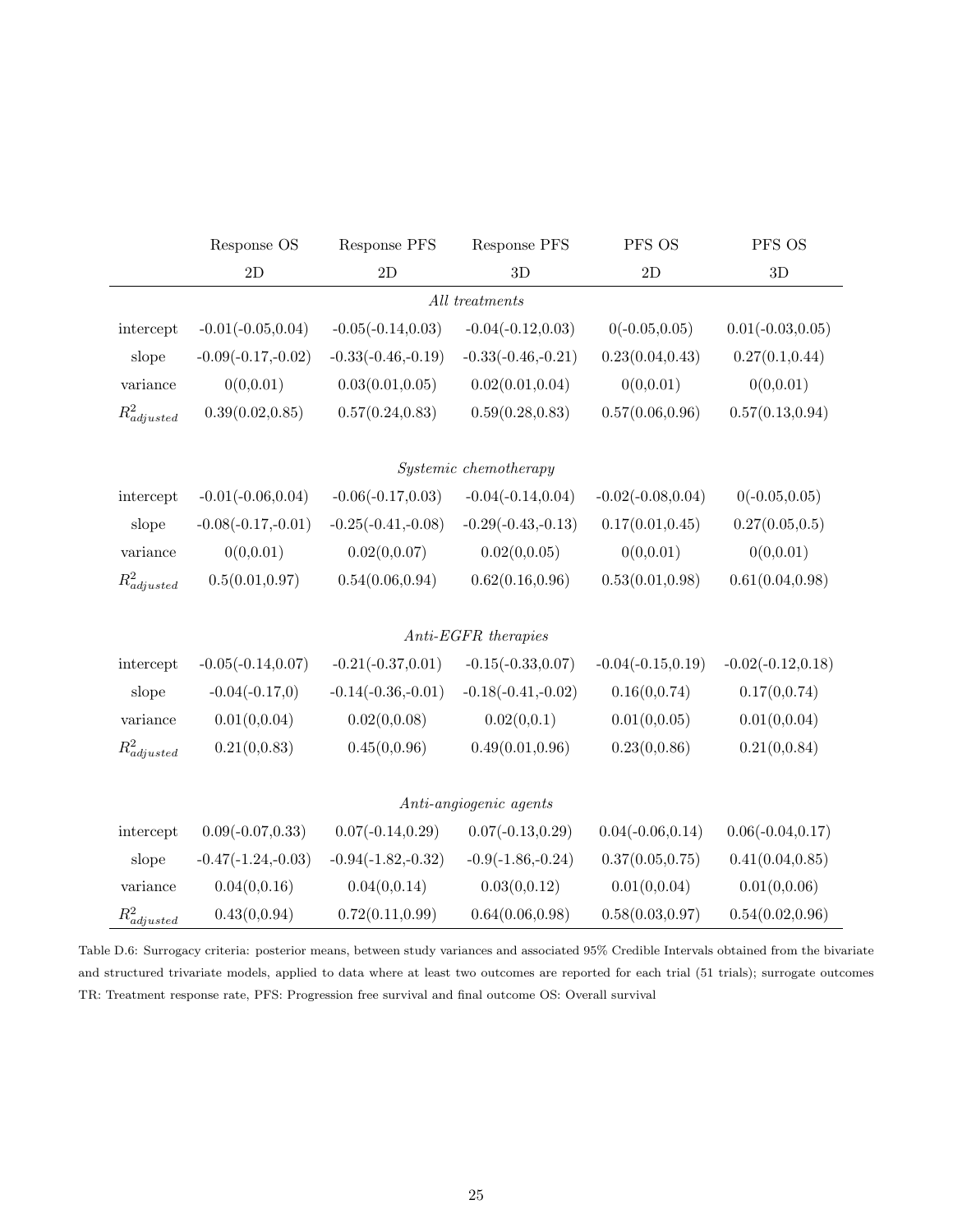|                        | Response OS      | Response OS      | PFS OS           |                  |
|------------------------|------------------|------------------|------------------|------------------|
|                        | 2D               | 2D               | 2D               | 3D               |
| All treatments         |                  |                  |                  |                  |
| mean(OR(TR))           | 1.48(1.2, 1.81)  | 1.41(1.18, 1.68) |                  | 1.42(1.21, 1.67) |
| mean(HR(PFS))          | 0.84(0.77, 0.91) |                  | 0.83(0.76, 0.9)  | 0.85(0.79, 0.92) |
| mean(HR(OS))           |                  | 0.96(0.92,1)     | 0.95(0.91,1)     | 0.97(0.93,1)     |
| $\tau^2_{TR}$          | 0.32(0.18, 0.56) | 0.3(0.17, 0.49)  |                  | 0.27(0.16, 0.44) |
| $\tau_{PFS}^2$         | 0.06(0.03, 0.11) |                  | 0.06(0.03, 0.1)  | 0.05(0.03, 0.09) |
| $\tau_{OS}^2$          |                  | 0.01(0, 0.02)    | 0.01(0, 0.02)    | 0.01(0, 0.02)    |
| Systemic chemotherapy  |                  |                  |                  |                  |
| mean(OR(TR))           | 1.3(0.92, 1.79)  | 1.29(0.97, 1.68) |                  | 1.3(1.01, 1.65)  |
| mean(HR(PFS))          | 0.88(0.78,1)     |                  | 0.89(0.77, 1.02) | 0.89(0.8, 0.99)  |
| mean(HR(OS))           |                  | 0.97(0.92, 1.03) | 0.96(0.9, 1.02)  | 0.97(0.91, 1.02) |
| $\tau_{TR}^2$          | 0.43(0.18, 0.95) | 0.39(0.19, 0.76) |                  | 0.34(0.17, 0.64) |
| $\tau_{PFS}^2$         | 0.05(0.02, 0.12) |                  | 0.06(0.02, 0.14) | 0.05(0.02, 0.1)  |
| $\tau_{OS}^2$          |                  | 0.01(0, 0.02)    | 0(0, 0.02)       | 0.01(0, 0.02)    |
|                        |                  |                  |                  |                  |
| $Anti-EGFR$ therapies  |                  |                  |                  |                  |
| mean(OR(TR))           | 2.66(1.36, 5.12) | 2.13(1.23, 3.65) |                  | 2.13(1.2,3.67)   |
| mean(HR(PFS))          | 0.72(0.62, 0.83) |                  | 0.73(0.61, 0.88) | 0.76(0.65, 0.9)  |
| mean(HR(OS))           |                  | 0.93(0.85, 1.01) | 0.91(0.83, 1.02) | 0.93(0.86, 1.03) |
| $\tau_{TR}^2$          | 0.73(0.12, 2.94) | 0.62(0.13, 2.19) |                  | 0.71(0.14, 2.37) |
| $\tau_{PFS}^2$         | 0.03(0, 0.13)    |                  | 0.06(0.01, 0.22) | 0.05(0.01, 0.17) |
| $\tau_{OS}^2$          |                  | 0.01(0, 0.04)    | 0.01(0, 0.08)    | 0.01(0, 0.05)    |
| Anti-angiogenic agents |                  |                  |                  |                  |
| mean(OR(TR))           | 1.31(1,1.75)     | 1.29(0.98, 1.73) |                  | 1.28(1.04, 1.61) |
| mean(HR(PFS))          | 0.86(0.65, 1.1)  |                  | 0.83(0.67, 1.01) | 0.88(0.72, 1.05) |
| mean(HR(OS))           |                  | 1(0.83, 1.21)    | 0.97(0.85, 1.08) | 1.01(0.89, 1.15) |
| $\tau_{TR}^2$          | 0.15(0.02, 0.5)  | 0.15(0.02, 0.49) |                  | 0.1(0.01, 0.29)  |
| $\tau_{PFS}^2$         | 0.16(0.04, 0.45) |                  | 0.11(0.03, 0.3)  | 0.1(0.03, 0.26)  |
| $\tau_{OS}^2$          |                  | 0.07(0, 0.26)    | 0.03(0, 0.1)     | 0.04(0, 0.12)    |
|                        |                  |                  |                  |                  |

Table D.7: Posterior means and between study variances and associated 95% Credible Intervals obtained from the bivariate and structured trivariate models for each subclass therapy, using data where at least two outcomes are reported for each trial (51 trials); surrogate outcomes TR: Treatment response rate, PFS: Progression free survival and final outcome OS: Overall survival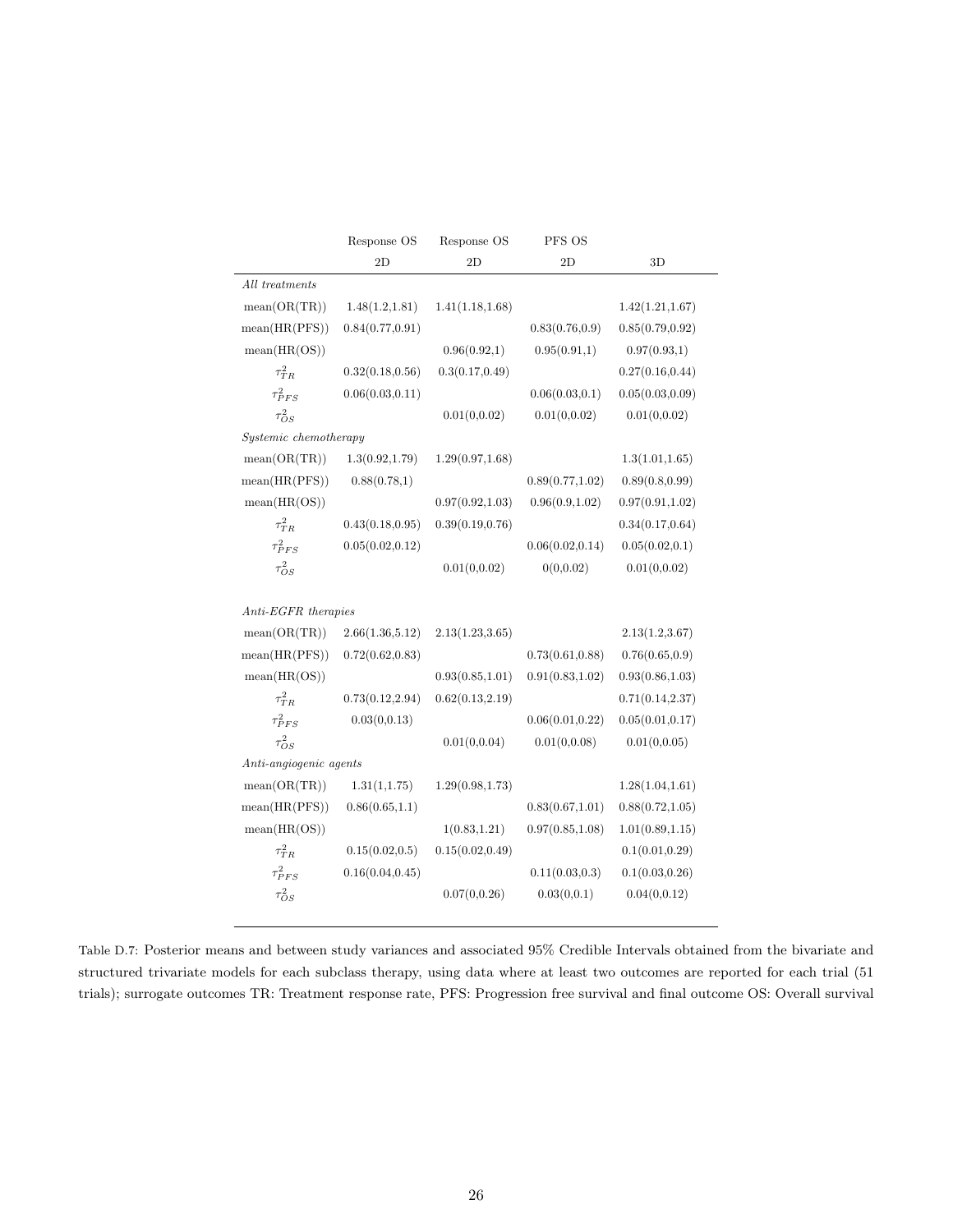Appendix D.2. Set of 7 trials not allowing for crossover

 $\overline{a}$ 

 $\overline{a}$ 

| 2D TR PFS      | 2D TR OS         | 2D PFS OS        | 3D               |                  |
|----------------|------------------|------------------|------------------|------------------|
| mean(OR(TR))   | 1.32(0.8, 2.02)  | 1.32(0.76, 2.08) |                  | 1.33(0.81, 2.03) |
| mean(HR(PFS))  | 0.88(0.73, 1.06) |                  | 0.88(0.72, 1.07) | 0.88(0.73, 1.05) |
| mean(HR(OS))   |                  | 0.94(0.83, 1.06) | 0.94(0.83, 1.06) | 0.93(0.83, 1.06) |
| $\tau_{TR}^2$  | 0.34(0.06, 1.26) | 0.41(0.07, 1.58) |                  | 0.33(0.06, 1.23) |
| $\tau_{PFS}^2$ | 0.05(0.01, 0.21) |                  |                  | 0.05(0.01, 0.2)  |
| $\tau_{OS}^2$  |                  | 0.01(0,0.07)     |                  | 0.01(0,0.06)     |

Table D.8: Mean effects and heterogeneity parameters obtained from the bivariate models and structured trivariate model applied to the trials that did not crossover therapy (7 studies complete data)

| Study index*                   | Observed OS      | bivariate        | trivariate structured | %red                |
|--------------------------------|------------------|------------------|-----------------------|---------------------|
| $\overline{2}$                 | 1.01(0.74, 1.38) | 1(0.66, 1.49)    | 0.99(0.65, 1.46)      | 3.24                |
| 4                              | 0.93(0.79, 1.11) | 0.84(0.59, 1.16) | 0.83(0.59, 1.16)      | $-0.31$             |
| 5                              | 1.05(0.85, 1.3)  | 0.99(0.69, 1.38) | 0.97(0.69, 1.35)      | 5.51                |
| 6                              | 0.83(0.67, 1.02) | 0.94(0.68, 1.28) | 0.94(0.69, 1.27)      | 1.77                |
| 7                              | 1.02(0.8, 1.3)   | 0.97(0.68, 1.35) | 0.97(0.68, 1.36)      | $-1.75$             |
| 16                             | 1.04(0.81, 1.34) | 0.93(0.66, 1.3)  | 0.93(0.66, 1.29)      | 1.63                |
| 33                             | 0.82(0.71, 0.94) | 0.94(0.72, 1.22) | 0.94(0.73, 1.2)       | 6.19                |
| Average $\%$ reduction (range) |                  |                  |                       | $2.33(-1.74, 6.19)$ |

Table D.9: Predictions of the treatment effect on OS obtained from the bivariate model (with PFS as surrogate endpoint) and the trivariate model (with TR and PFS as two surrogate endpoints modelled jointly) presented alongside of the observed estimates for 7 studies with no cross over; % red refers to the percentage reduction in the width of the predicted interval when comparing the predicted effects obtained from the trivariate model with the effects predicted using the bivariate model. The study index corresponds to the number in the reference list for the base case scenario included in the supplementary materials.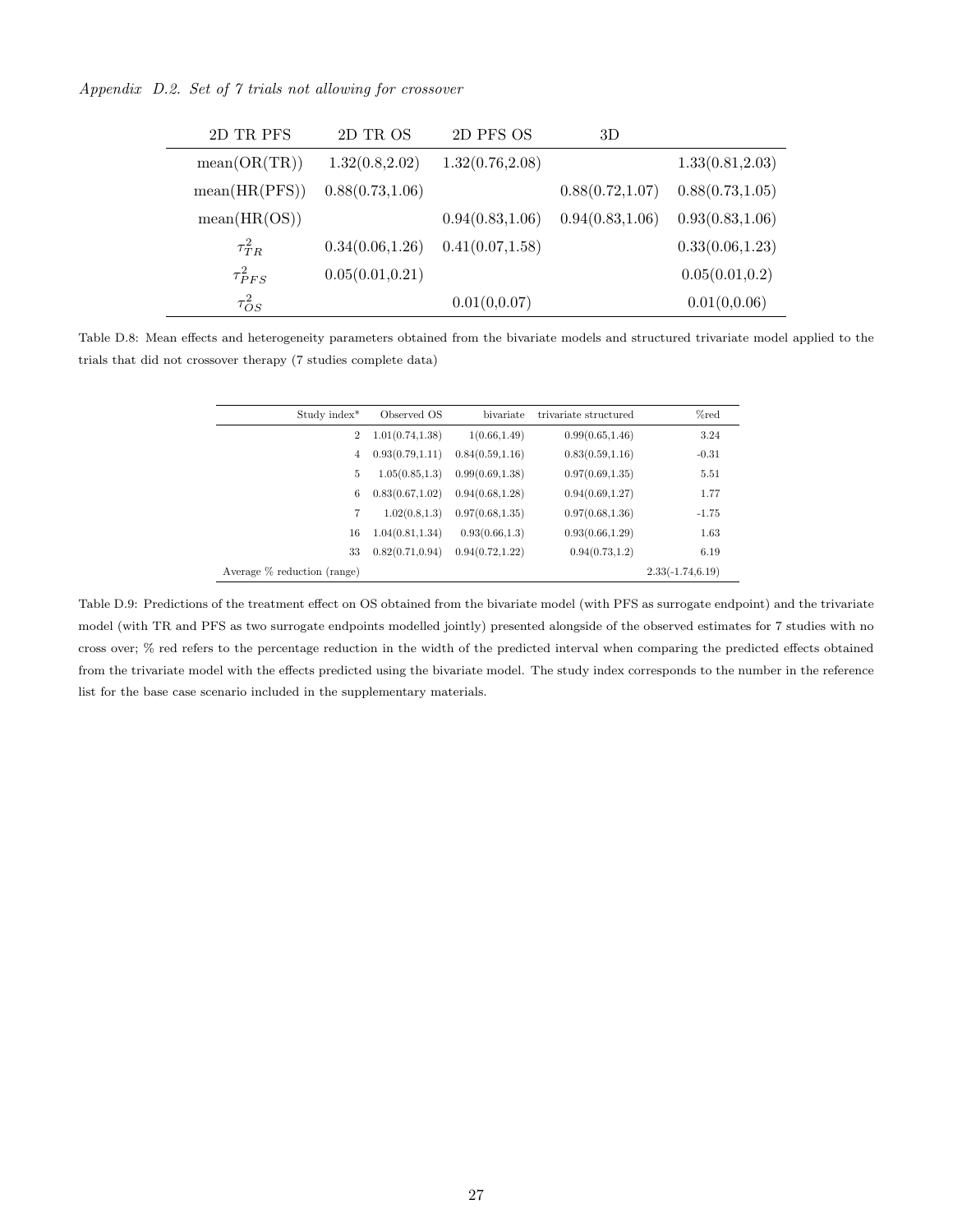|                  | Response OS            | Response PFS         | Response PFS         | PFS OS               | PFS OS               |
|------------------|------------------------|----------------------|----------------------|----------------------|----------------------|
|                  | $2\mathrm{D}$          | $2\mathrm{D}$        | 3D                   | 2D                   | 3D                   |
| All treatments   |                        |                      |                      |                      |                      |
| intercept        | $-0.03(-0.08, 0.02)$   | $-0.05(-0.14, 0.03)$ | $-0.05(-0.14, 0.02)$ | $-0.01(-0.06, 0.04)$ | $-0.01(-0.06, 0.03)$ |
| slope            | $-0.06(-0.13,0)$       | $-0.32(-0.45,-0.19)$ | $-0.31(-0.43,-0.18)$ | 0.28(0.08, 0.48)     | 0.26(0.06, 0.46)     |
| variance         | 0(0, 0.01)             | 0.02(0.01, 0.05)     | 0.02(0.01, 0.04)     | 0(0, 0.01)           | 0(0, 0.01)           |
| $R^2_{adjusted}$ | 0.36(0, 0.92)          | 0.6(0.24, 0.86)      | 0.61(0.26, 0.88)     | 0.68(0.15, 0.98)     | 0.63(0.1, 0.98)      |
|                  | Systemic chemotherapy  |                      |                      |                      |                      |
| intercept        | $-0.02(-0.08, 0.04)$   | $-0.04(-0.16, 0.06)$ | $-0.04(-0.14, 0.05)$ | $-0.02(-0.08, 0.04)$ | $-0.02(-0.08, 0.04)$ |
| slope            | $-0.03(-0.11,0)$       | $-0.26(-0.42,-0.08)$ | $-0.25(-0.4,-0.09)$  | 0.17(0, 0.45)        | 0.14(0,0.4)          |
| variance         | 0(0, 0.01)             | 0.02(0, 0.08)        | 0.02(0, 0.06)        | 0(0, 0.01)           | 0(0, 0.01)           |
| $R^2_{adjusted}$ | 0.39(0, 0.96)          | 0.58(0.07, 0.96)     | 0.66(0.11, 0.98)     | 0.52(0.01, 0.98)     | 0.47(0,0.97)         |
|                  | $Anti-EGFR$ therapies  |                      |                      |                      |                      |
| intercept        | $-0.08(-0.18, 0.09)$   | $-0.21(-0.36, 0.02)$ | $-0.19(-0.36, 0.05)$ | $0(-0.17, 0.61)$     | $0.03(-0.17, 0.86)$  |
| slope            | $-0.05(-0.21,0)$       | $-0.12(-0.37,0)$     | $-0.14(-0.4,-0.01)$  | 0.38(0, 2.3)         | 0.49(0,3.12)         |
| variance         | 0.01(0, 0.06)          | 0.02(0, 0.08)        | 0.02(0,0.1)          | 0.01(0, 0.05)        | 0.01(0, 0.05)        |
| $R^2_{adjusted}$ | 0.23(0, 0.87)          | 0.39(0, 0.94)        | 0.4(0, 0.95)         | 0.28(0,0.9)          | 0.27(0, 0.89)        |
|                  | Anti-angiogenic agents |                      |                      |                      |                      |
| intercept        | $0.04(-0.09, 0.2)$     | $0.03(-0.18, 0.25)$  | $0.03(-0.18, 0.25)$  | $0.02(-0.1, 0.15)$   | $0.02(-0.09, 0.14)$  |
| slope            | $-0.35(-0.89,-0.03)$   | $-0.87(-1.64,-0.3)$  | $-0.85(-1.64,-0.27)$ | 0.38(0.05, 0.79)     | 0.37(0.04, 0.77)     |
| variance         | 0.02(0, 0.07)          | 0.04(0, 0.15)        | 0.03(0, 0.14)        | 0.02(0, 0.06)        | 0.01(0, 0.06)        |
| $R^2_{adjusted}$ | 0.52(0.01, 0.97)       | 0.74(0.13, 0.99)     | 0.72(0.1, 0.99)      | 0.59(0.03, 0.97)     | 0.56(0.02, 0.97)     |

Appendix D.3. Set of 32 studies, sensitivity analysis results where outlier 1 study was removed (index 93)

Table D.10: Surrogacy criteri: posterior means, between study variances and associated 95% Credible Intervals obtained from the bivariate and structured trivariate models, applied to data (33 trials), removing outlier trial indexed 93; surrogate outcomes TR: Treatment response rate, PFS: Progression free survival and final outcome OS: Overall survival

# Appendix D.4. Set of 33 studies, sensitivity analysis results where the prior for between-study correlation is set to  $U(-1,1)$

### Appendix E. Results of alternative trivariate model parameterisations

A sensitivity analysis to the structure of the between-studies variance-covariance matrix, was carried out. In the main analysis, the between-studies model (in the product normal formulation described by Eq. (2) of the main manuscript), we assumed conditional independence between the true treatment effect on the first surrogate endpoint (TR and the treatment effect on the final outcome (OS). In this sensitivity analysis, two alternative parameterisations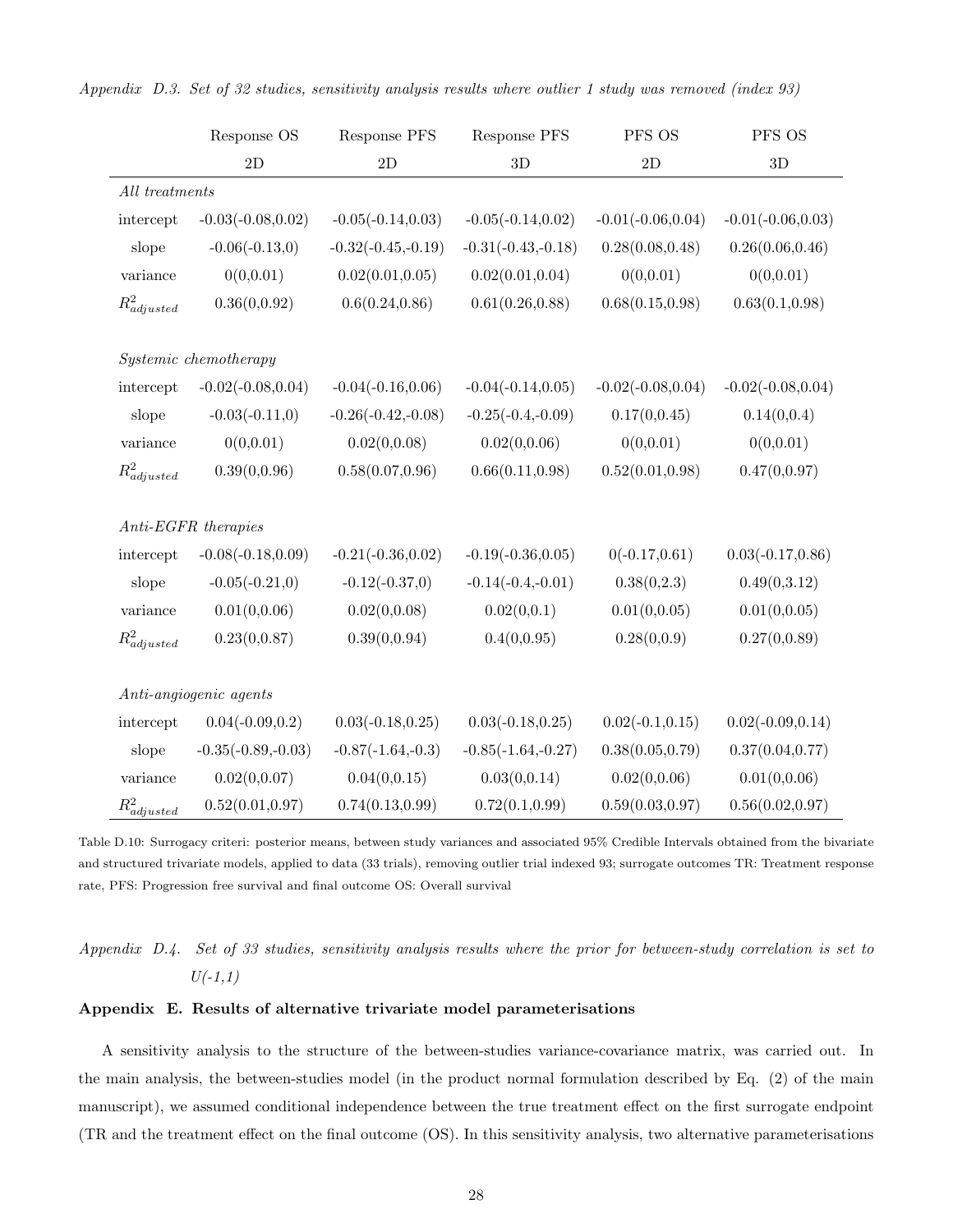|                  | Response OS          | Response PFS         | <b>Response PFS</b>    | PFS OS               | PFS OS               |
|------------------|----------------------|----------------------|------------------------|----------------------|----------------------|
|                  | $2\mathrm{D}$        | 2D                   | 3D                     | $2\mathrm{D}$        | 3D                   |
|                  |                      |                      | $All\ treatments$      |                      |                      |
| intercept        | $-0.03(-0.08, 0.02)$ | $-0.05(-0.14, 0.03)$ | $-0.05(-0.13, 0.02)$   | $-0.01(-0.06, 0.03)$ | $-0.02(-0.07, 0.03)$ |
| slope            | $-0.04(-0.13, 0.02)$ | $-0.32(-0.45,-0.2)$  | $-0.31(-0.43,-0.19)$   | 0.22(0.02, 0.41)     | 0.19(0,0.4)          |
| variance         | 0(0, 0.01)           | 0.02(0.01, 0.05)     | 0.02(0.01, 0.04)       | 0(0, 0.01)           | 0(0, 0.01)           |
| $R^2_{adjusted}$ | 0.31(0,0.9)          | 0.61(0.27, 0.87)     | 0.64(0.3, 0.89)        | 0.58(0.05, 0.97)     | 0.49(0.01, 0.95)     |
|                  |                      |                      | Systemic chemotherapy  |                      |                      |
| intercept        | $-0.03(-0.09, 0.03)$ | $-0.05(-0.16, 0.05)$ | $-0.04(-0.14, 0.05)$   | $-0.02(-0.08, 0.04)$ | $-0.02(-0.08, 0.04)$ |
| slope            | $-0.02(-0.1, 0.04)$  | $-0.26(-0.42,-0.07)$ | $-0.25(-0.4,-0.09)$    | $0.14(-0.07, 0.44)$  | $0.1(-0.1, 0.39)$    |
| variance         | 0(0, 0.01)           | 0.03(0,0.08)         | 0.02(0, 0.06)          | 0(0, 0.01)           | 0(0, 0.01)           |
| $R^2_{adjusted}$ | 0.35(0,0.96)         | 0.58(0.05, 0.96)     | 0.66(0.11, 0.98)       | 0.49(0,0.98)         | 0.43(0,0.97)         |
|                  |                      |                      | $Anti-EGFR$ therapies  |                      |                      |
| intercept        | $-0.13(-0.3, 0.02)$  | $-0.23(-0.44,0)$     | $-0.21(-0.43, 0.01)$   | $-0.15(-0.42, 0.05)$ | $-0.17(-0.57, 0.06)$ |
| slope            | $0.03(-0.1, 0.2)$    | $-0.12(-0.35, 0.08)$ | $-0.13(-0.35, 0.07)$   | $-0.14(-0.91, 0.38)$ | $-0.24(-1.41, 0.41)$ |
| variance         | 0.01(0, 0.04)        | 0.02(0,0.08)         | 0.02(0, 0.09)          | 0.01(0, 0.04)        | 0.01(0, 0.04)        |
| $R^2_{adjusted}$ | 0.32(0, 0.95)        | 0.42(0,0.95)         | 0.47(0,0.97)           | 0.32(0, 0.95)        | 0.35(0,0.96)         |
|                  |                      |                      | Anti-angiogenic agents |                      |                      |
| intercept        | $0.03(-0.11, 0.2)$   | $0.03(-0.2, 0.25)$   | $0.03(-0.19, 0.25)$    | $0.02(-0.1, 0.14)$   | $0.02(-0.1, 0.14)$   |
| slope            | $-0.33(-0.91, 0.09)$ | $-0.86(-1.63,-0.25)$ | $-0.85(-1.65,-0.24)$   | $0.37(-0.01, 0.79)$  | $0.35(-0.03, 0.78)$  |
| variance         | 0.02(0, 0.07)        | 0.04(0, 0.16)        | 0.03(0, 0.14)          | 0.02(0, 0.06)        | 0.01(0, 0.06)        |
| $R^2_{adjusted}$ | 0.5(0, 0.97)         | 0.73(0.09, 0.99)     | 0.72(0.09, 0.99)       | 0.58(0.01, 0.97)     | 0.54(0.01, 0.96)     |

Table D.11: Surrogacy criteria: posterior means, between study variances and associated 95% Credible Intervals obtained from the bivariate and structured trivariate models, applied to data where all three outcomes are reported for each trial (33 trial)-Prior for between-studies correlation: U(-1,1); surrogate outcomes TR: Treatment response rate, PFS: Progression free survival and final outcome OS: Overall survival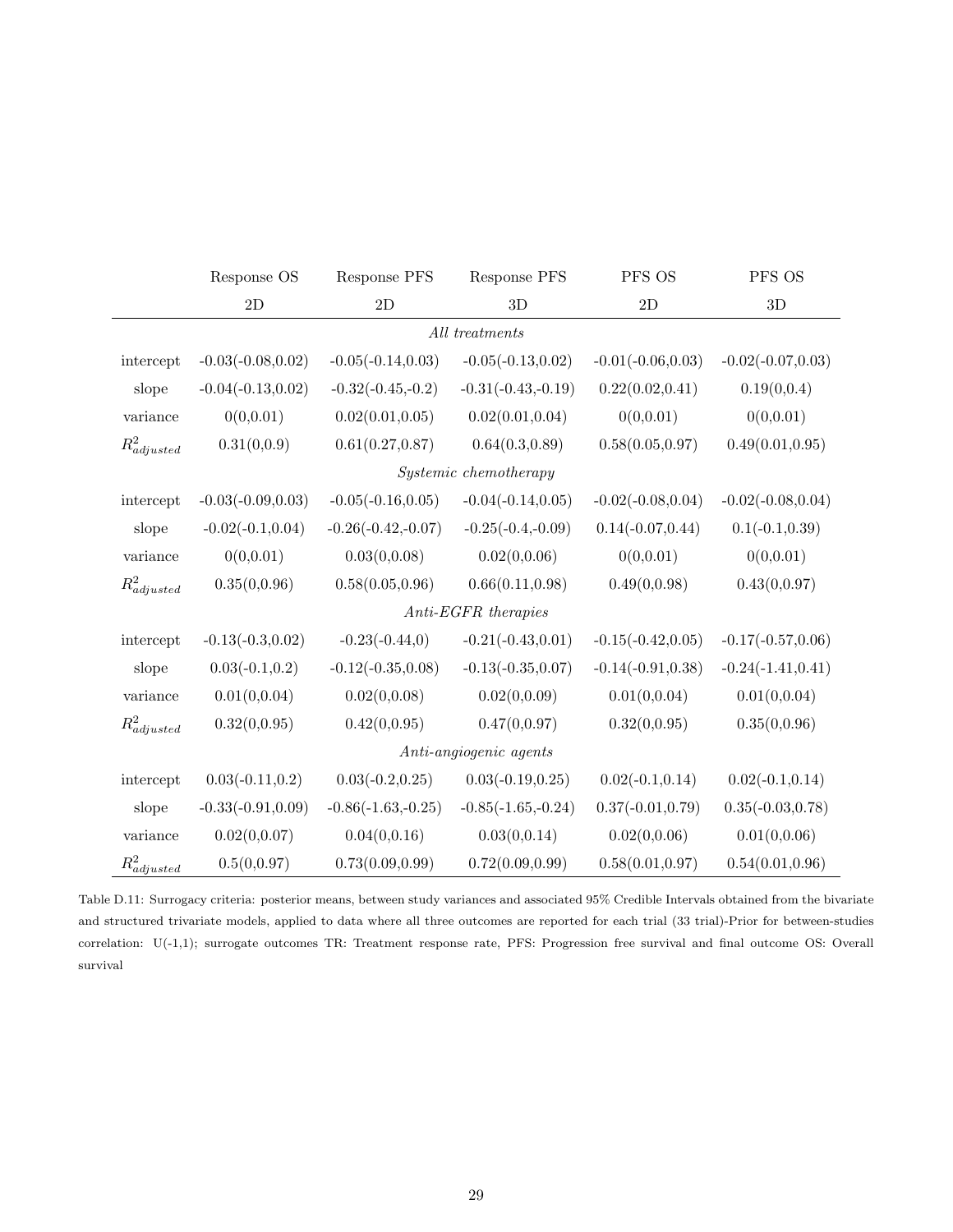were used. In the first one (denoted in Table 10 as 3D structured \*\*) we assumed conditional independence of the true treatment effect on the surrogate endpoints (TR and PFS) whilst the treatment effect on the final outcome was conditional on both treatment effects on the two surrogate endpoints. The second model in sensitivity analysis assumed fully unstructured between-studies variance-covariance matrix, hence the true treatment effects on all three outcomes being correlated.

|                  | PFS OS                   | PFS OS                  | PFS OS                   | PFS OS                |
|------------------|--------------------------|-------------------------|--------------------------|-----------------------|
|                  | 2D                       | 3D structured*          | 3D structured**          | 3D unstructured       |
| intercept        | $-0.02(-0.06, 0.03)$     | $-0.02(-0.06, 0.03)$    | $-0.02(-0.06, 0.03)$     | $-0.06(-0.14, 0.01)$  |
| slope            | 0.22(0.03, 0.41)         | 0.19(0.02, 0.4)         | 0.13(0.01, 0.33)         | $0.29(-0.01, 0.73)$   |
| variance         | 0(0,0.01)                | 0(0,0.01)               | 0(0,0.01)                | 0(0,0.01)             |
| $R^2_{adjusted}$ | 0.58(0.06, 0.97)         | 0.5(0.02, 0.95)         | 0.35(0,0.87)             | 0.37(0.04, 0.89)      |
| DIC              | $-116.92(-136.5,-95.37)$ | $-117.61(-144.9,-87.1)$ | $-119.96(-146.6,-91.58)$ | $-120.77(-148,90.75)$ |

Table E.12: Surrogacy criteria obtained from the bivariate, structured trivariate model<sup>∗</sup> as described in the manuscript (assuming conditional independence between true effects on Response and on OS), the new structured model ∗∗ (assuming conditional independence between true effects on Response and on PFS) and the unstructured model (no structure between the true effects on surrogate endpoints) applied to the complete dataset (33 studies)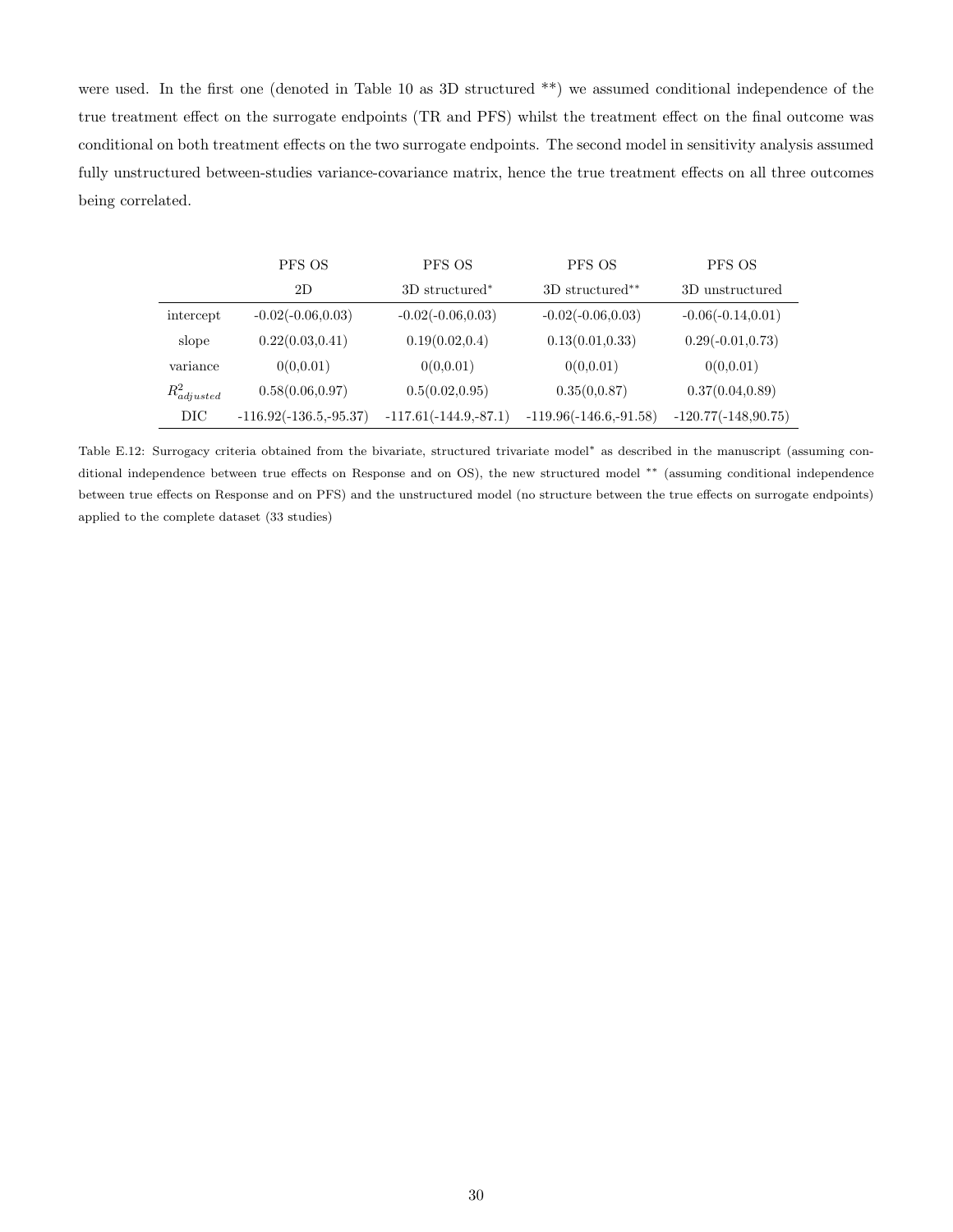#### Appendix F. Reference list: Set of 33 trials reporting all three outcomes; base case scenario 33 studies

1. Cassidy J, Clarke S, Daz-Rubio E, Scheithauer W, Figer A, Wong R, et al. Randomized phase III study of capecitabine plus oxaliplatin compared with fluorouracil/folinic acid plus oxaliplatin as first-line therapy for metastatic colorectal cancer. Journal of clinical oncology; 2008. p. 2006-12.

2. Comella P, Massidda B, Filippelli G, Palmeri S, Natale D, Farris A, et al. Ox aliplatin plus high-dose folinic acid and 5-fluorouracil i.v. bolus (OXAFAFU) versus irinotecan plus high-dose folinic acid and 5-fluorouracil i.v. bolus (IRIFAFU) in patients with metastatic colorectal carcinoma: a Southern Italy Cooperative Oncology Group phase III trial. 2005; 6:[878-86].

3. Cunningham D, Humblet Y, Siena S, Khayat D, Bleiberg H, Santoro A, et al. Cetuximab monotherapy and cetuximab plus irinotecan in irinotecan-refractory metastatic colorectal cancer. 2004; 4:[337-45].

4. Cunningham D, Sirohi B, Pluzanska A, Utracka-Hutka B, Zaluski J, Glynne-Jones R, et al. Two different firstline 5-fluorouracil regimens with or without oxaliplatin in patients with metastatic colorectal cancer. 2009; 2:[244-50].

5. Diaz-Rubio E, Gomez-Espana A, Massuti B, Sastre J, Abad A, Valladares M, et al. First-Line XELOX plus bevacizumab followed by XELOX plus bevacizumab or single-agent bevacizumab as maintenance therapy in patients with metastatic colorectal cancer: The phase III MACRO TTD study. 2012; 2:[96-103].

6. Douillard JY, Siena S, Cassidy J, Tabernero J, Burkes R, Barugel M, et al. Randomized, phase III trial of panitumumab with infusional fluorouracil, leucovorin, and oxaliplatin (FOLFOX4) versus FOLFOX4 alone as first-line treatment in patients with previously untreated metastatic colorectal cancer: the PRIME study. 2010; 31:[4697-705].

7. Ducreux M, Bennouna J, Hebbar M, Ychou M, Lledo G, Conroy T, et al. Capecitabine plus oxaliplatin (XELOX) versus 5-fluorouracil/leucovorin plus oxaliplatin (FOLFOX-6) as first-line treatment for metastatic colorectal cancer. 2011; 3:[682-90].

8. Ducreux M, Malka D, Mendiboure J, Etienne PL, Texereau P, Auby D, et al. Sequential versus combination chemotherapy for the treatment of advanced colorectal cancer (FFCD 2000-05): An open-label, randomised, phase 3 trial. 2011; 11:[1032-44].

9. Fischer von Weikersthal L, Schalhorn A, Stauch M, Quietzsch D, Maubach PA, Lambertz H, et al. Phase III trial of irinotecan plus infusional 5-fluorouracil/folinic acid versus irinotecan plus oxaliplatin as first-line treatment of advanced colorectal cancer. 2011; 2:[206-14].

10. Glimelius B, Sorbye H, Balteskard L, Bystrom P, Pfeiffer P, Tveit K, et al. A randomized phase III multicenter trial comparing irinotecan in combination with the Nordic bolus 5-FU and folinic acid schedule or the bolus/infused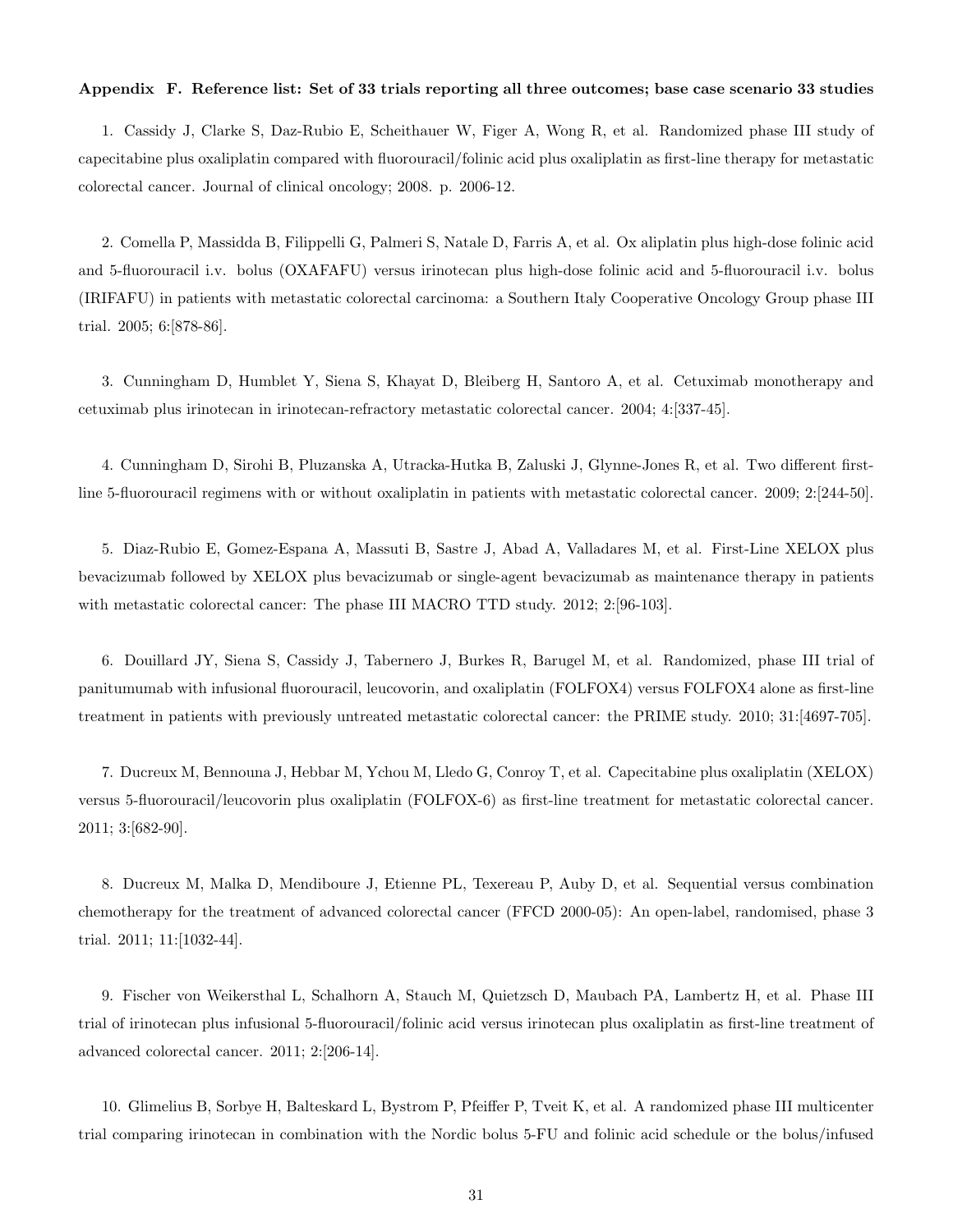de Gramont schedule (Lv5FU2) in patients with metastatic colorectal cancer. 2008; 5:[909-14].

11. Guan ZZ, Xu JM, Luo RC, Feng FY, Wang LW, Shen L, et al. Efficacy and safety of bevacizumab plus chemotherapy in chinese patients with metastatic colorectal cancer:A randomized phase iii artist trial. 2011; 10:[682-9].

12. Hecht JR, Mitchell E, Chidiac T, Scroggin C, Hagenstad C, Spigel D, et al. A randomized phase IIIB trial of chemotherapy, bevacizumab, and panitumumab compared with chemotherapy and bevacizumab alone for metastatic colorectal cancer. 2009; 5:[672-80].

13. Hoff PM, Hochhaus A, Pestalozzi BC, Tebbutt NC, Li J, Kim TW, et al. Cediranib plus FOLFOX/CAPOX versus placebo plus FOLFOX/CAPOX in patients with previously untreated metastatic colorectal cancer: a randomized, double-blind, phase III study (HORIZON II). 2012;29:[3596-603].

14. Jonker DJ, O'Callaghan CJ, Karapetis CS, Zalcberg JR, Tu D, Au HJ, et al. Cetuximab for the treatment of colorectal cancer. 2007; 20:[2040-8].

15. Kabbinavar FF, Hambleton J, Mass RD, Hurwitz HI, Bergsland E, Sarkar S. Combined analysis of efficacy: the addition of bevacizumab to fluorouracil/leucovorin improves survival for patients with metastatic colorectal cancer. Journal of clinical oncology; 2005. p. 3706-12.

16. Kerr DJ, McArdle CS, Ledermann J, Taylor I, Sherlock DJ, Schlag PM, et al. Intrahepatic arterial versus intravenous fluorouracil and folinic acid for colorectal cancer liver metastases: a multicentre randomised trial. 2003; 9355:[368-73].

17. Khne CH, Wils J, Lorenz M, Schffski P, Voigtmann R, Bokemeyer C, et al. Randomized phase III study of high-dose fluorouracil given as a weekly 24-hour infusion with or without leucovorin versus bolus fluorouracil plus leucovorin in advanced colorectal cancer: European organization of Research and Treatment of Cancer Gastrointestinal Group Study 40952. Journal of clinical oncology; 2003. p. 3721-8.

18. Koopman M, Antonini NF, Douma J, Wals J, Honkoop AH, Erdkamp FL, et al. Sequential versus combination chemotherapy with capecitabine, irinotecan, and oxaliplatin in advanced colorectal cancer (CAIRO): a phase III randomised controlled trial. Lancet; 2007. p. 135-42.

19. Labianca R, Sobrero A, Isa L, Cortesi E, Barni S, Nicolella D, et al. Intermittent versus continuous chemotherapy in advanced colorectal cancer: A randomised 'GISCAD' trial. 2011; 5:[1236-42].

20. Masi G, Vasile E, Loupakis F, Cupini S, Fornaro L, Baldi G, et al. Randomized trial of two induction chemotherapy regimens in metastatic colorectal cancer: an updated analysis. 2011; 1:[21-30].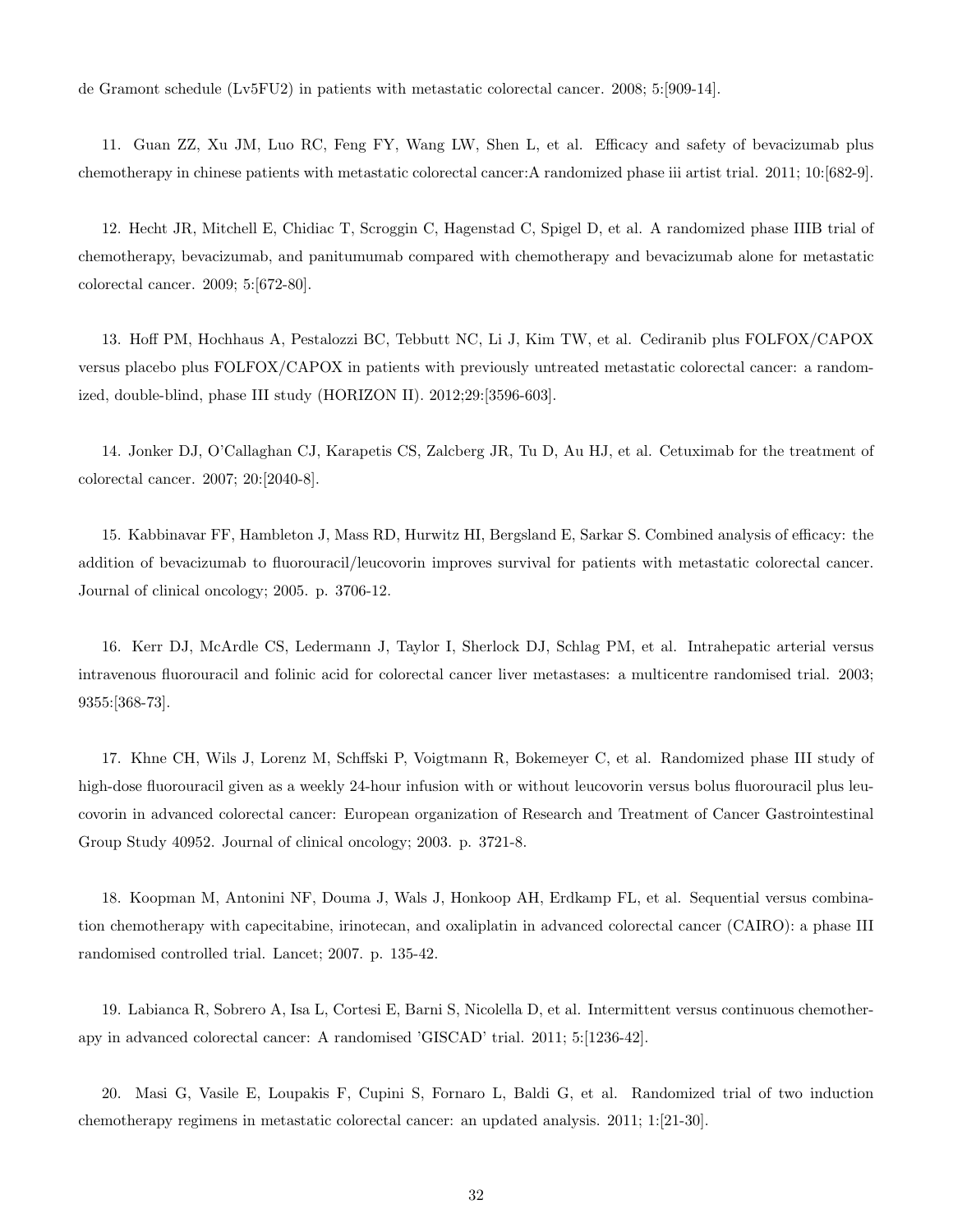21. Peeters M, Price TJ, Cervantes A, Sobrero AF, Ducreux M, Hotko Y, et al. Randomized phase III study of panitumumab with fluorouracil, leucovorin, and irinotecan (FOLFIRI) compared with FOLFIRI alone as second-line treatment in patients with metastatic colorectal cancer. 2010; 31:[4706-13].

22. Porschen R, Arkenau HT, Kubicka S, Greil R, Seufferlein T, Freier W, et al. Phase III study of capecitabine plus oxaliplatin compared with fluorouracil and leucovorin plus oxaliplatin in metastatic colorectal cancer: A final report of the AIO colorectal study group. 2007; 27:[4217-23].

23. Rothenberg ML, LaFleur B, Levy DE, Washington MK, Morgan-Meadows SL, Ramanathan RK, et al. Randomized phase II trial of the clinical and biological effects of two dose levels of gefitinib in patients with recurrent colorectal adenocarcinoma. 2005; 36:[9265-74].

24. Schmoll H-J, Cunningham D, Sobrero A, Karapetis CS, Rougier P, Koski SL, et al. Cediranib with mFOL-FOX6 versus bevacizumab with mFOLFOX6 as first-line treatment for patients with advanced colorectal cancer: a double-blind, randomized phase III study (HORIZON III). 2012; 29:[3588-95].

25. Sobrero AF, Maurel J, Fehrenbacher L, Scheithauer W, Abubakr YA, Lutz MP, et al. EPIC: phase III trial of cetuximab plus irinotecan after fluoropyrimidine and oxaliplatin failure in patients with metastatic colorectal cancer. 2008; 14:[2311-9].

26. Souglakos J, Ziras N, Kakolyris S, Boukovinas I, Kentepozidis N, Makrantonakis P, et al. Randomised phase-II trial of CAPIRI (capecitabine, irinotecan) plus bevacizumab vs FOLFIRI (folinic acid, 5-fluorouracil, irinotecan) plus bevacizumab as first-line treatment of patients with unresectable/metastatic colorectal cancer (mCRC). 2012; 3:[453-9].

27. Tebbutt NC, Wilson K, Gebski VJ, Cummins MM, Zannino D, van Hazel GA, et al. Capecitabine, bevacizumab, and mitomycin in first-line treatment of metastatic colorectal cancer: results of the Australasian Gastrointestinal Trials Group Randomized Phase III MAX Study. 2010; 19:[3191-8].

28. Tournigand C, Cervantes A, Figer A, Lledo G, Flesch M, Buyse M, et al. OPTIMOX1: A randomized study of FOLFOX4 or FOLFOX7 with oxaliplatin in a stop-and-go fashion in advanced colorectal cancer - A GERCOR study. 2006; 3:[394-400].

29. Tveit KM, Guren T, Glimelius B, Pfeiffer P, Sorbye H, Pyrhonen S, et al. Phase III trial of cetuximab with continuous or intermittent fluorouracil, leucovorin, and oxaliplatin (Nordic FLOX) versus FLOX alone in first-line treatment of metastatic colorectal cancer: the NORDIC-VII study. 2012; 15:[1755-62].

30. Underhill C, Goldstein D, Gorbounova VA, Biakhov MY, Bazin IS, Granov DA, et al. A randomized phase II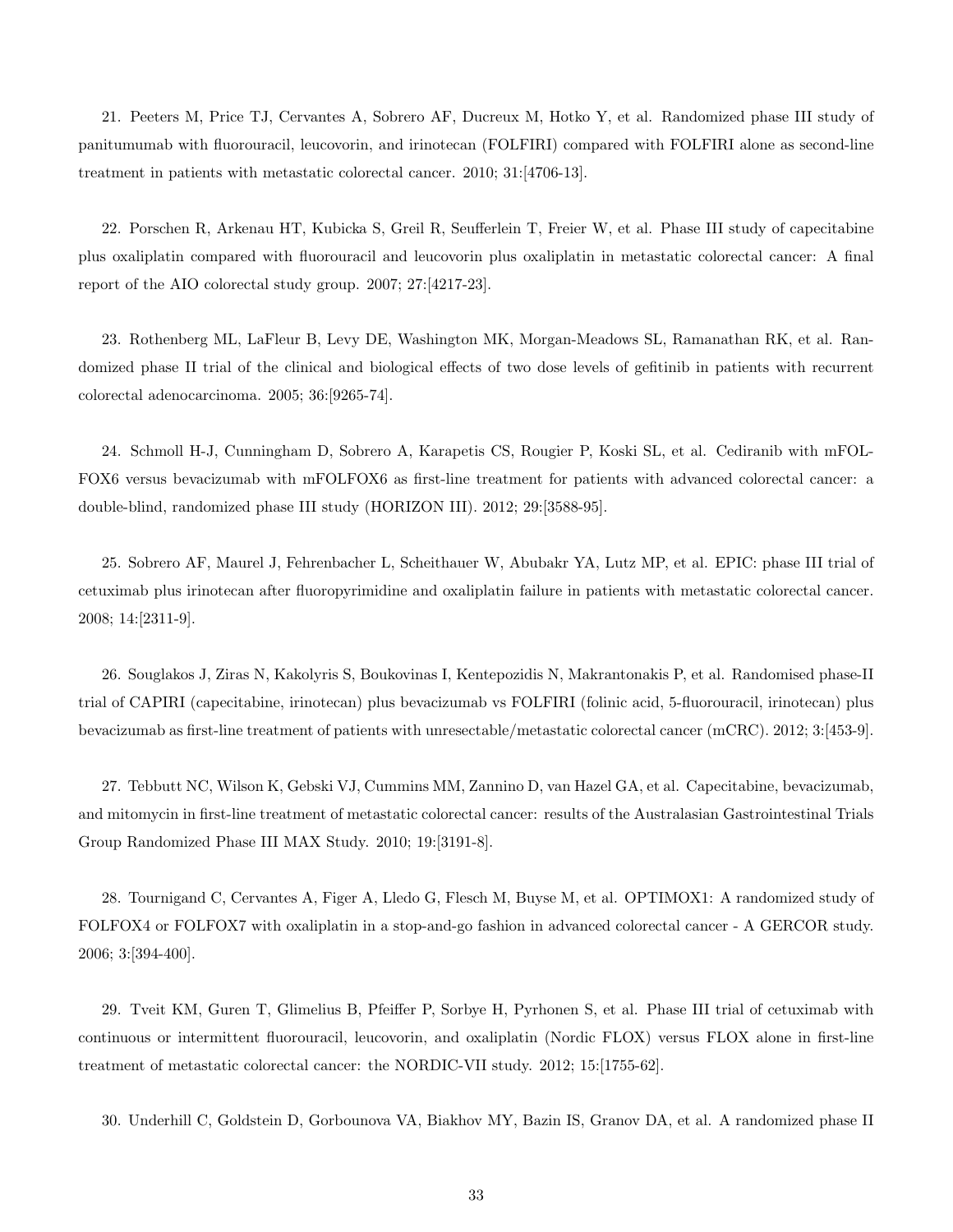trial of pemetrexed plus irinotecan (ALIRI) versus leucovorin-modulated 5-FU plus irinotecan (FOLFIRI) in first-line treatment of locally advanced or metastatic colorectal cancer. 2007; 1-2:[9-20].

31. Van Cutsem E, Peeters M, Siena S, Humblet Y, Hendlisz A, Neyns B, et al. Open-label phase III trial of panitumumab plus best supportive-care compared with best supportive-care alone in patients with chemotherapyrefractory metastatic colorectal cancer. 2007; 13:[1658-64].

32. Van Cutsem E, Kohne CH, Lang I, Folprecht G, Nowacki MP, Cascinu S, et al. Cetuximab plus irinotecan, fluorouracil, and leucovorin as first-line treatment for metastatic colorectal cancer: Updated analysis of overall survival according to tumor KRAS and BRAF mutation status. 2011; 15:[2011-9].

33. Van Cutsem E, Tejpar S, Vanbeckevoort D, Peeters M, Humblet Y, Gelderblom H, et al. Intrapatient cetuximab dose escalation in metastatic colorectal cancer according to the grade of early skin reactions: the randomized EVEREST study. 2012; 23:[2861-8].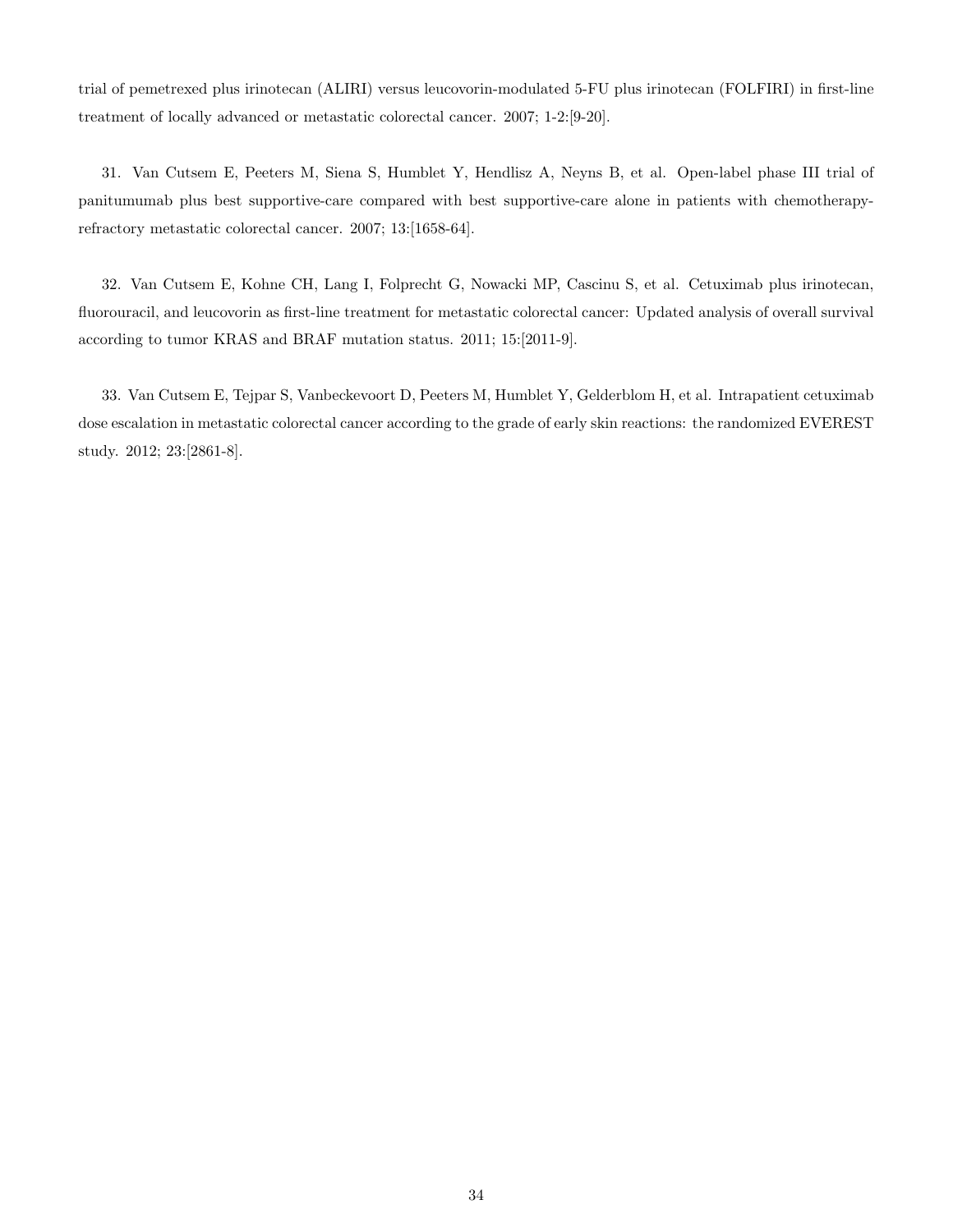#### Appendix G. Reference list: Set of 51 trials reporting at least two outcomes

1. Adams RA, Meade AM, Seymour MT, Wilson RH, Madi A, Fisher D, et al. Intermittent versus continuous oxaliplatin and fluoropyrimidine combination chemotherapy for first-line treatment of advanced colorectal cancer: Results of the randomised phase 3 MRC COIN trial. 2011 ; 7:[642-53].

2. Bendell JC, Nemunaitis J, Vukelja SJ, Hagenstad C, Campos LT, Hermann RC, et al. Randomized placebocontrolled phase II trial of perifosine plus capecitabine as second- or third-line therapy in patients with metastatic colorectal cancer. 2011; 33:[4394-400].

3. Cassidy J, Clarke S, Daz-Rubio E, Scheithauer W, Figer A, Wong R, et al. Randomized phase III study of capecitabine plus oxaliplatin compared with fluorouracil/folinic acid plus oxaliplatin as first-line therapy for metastatic colorectal cancer. Journal of clinical oncology; 2008. p. 2006-12.

4. Chibaudel B, Maindrault-Goebel F, Lledo G, Mineur L, Andr T, Bennamoun M, et al. Can chemotherapy be discontinued in unresectable metastatic colorectal cancer? The GERCOR OPTIMOX2 Study. Journal of clinical oncology; 2009. p. 5727-33.

5. Colucci G, Gebbia V, Paoletti G, Giuliani F, Caruso M, Gebbia N, et al. Phase III randomized trial of FOLFIRI versus FOLFOX4 in the treatment of advanced colorectal cancer: A Multicenter Study of the Gruppo Oncologico Dell'Italia Meridionale. 2005; 22:[4866-75].

6. Comella P, Massidda B, Filippelli G, Palmeri S, Natale D, Farris A, et al. Ox aliplatin plus high-dose folinic acid and 5-fluorouracil i.v. bolus (OXAFAFU) versus irinotecan plus high-dose folinic acid and 5-fluorouracil i.v. bolus (IRIFAFU) in patients with metastatic colorectal carcinoma: a Southern Italy Cooperative Oncology Group phase III trial. 2005; 6:[878-86].

7. Cunningham D, Humblet Y, Siena S, Khayat D, Bleiberg H, Santoro A, et al. Cetuximab monotherapy and cetuximab plus irinotecan in irinotecan-refractory metastatic colorectal cancer. 2004; 4:[337-45].

8. Cunningham D, Sirohi B, Pluzanska A, Utracka-Hutka B, Zaluski J, Glynne-Jones R, et al. Two different firstline 5-fluorouracil regimens with or without oxaliplatin in patients with metastatic colorectal cancer. 2009; 2:[244-50].

9. Diaz-Rubio E, Tabernero J, Gomez-Espana A, Massuti B, Sastre J, Chaves M, et al. Phase III study of capecitabine plus oxaliplatin compared with continuous-infusion fluorouracil plus oxaliplatin as first-line therapy in metastatic colorectal cancer: Final report of the Spanish Cooperative Group for the treatment of digestive tumors trial. 2007; 27:[4224-30].

10. Diaz-Rubio E, Gomez-Espana A, Massuti B, Sastre J, Abad A, Valladares M, et al. First-Line XELOX plus bevacizumab followed by XELOX plus bevacizumab or single-agent bevacizumab as maintenance therapy in patients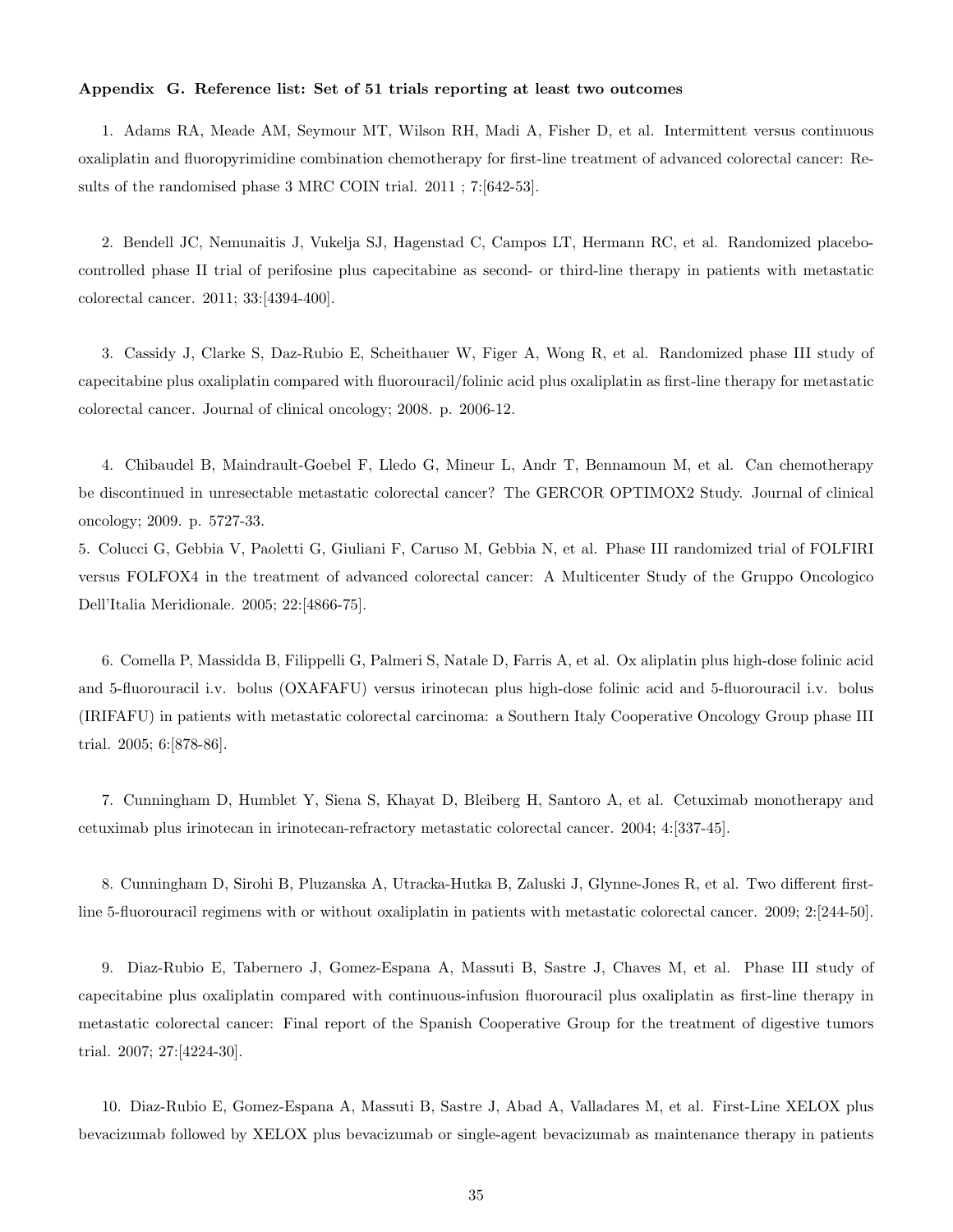with metastatic colorectal cancer: The phase III MACRO TTD study. 2012; 2:[96-103].

11. Douillard JY, Siena S, Cassidy J, Tabernero J, Burkes R, Barugel M, et al. Randomized, phase III trial of panitumumab with infusional fluorouracil, leucovorin, and oxaliplatin (FOLFOX4) versus FOLFOX4 alone as first-line treatment in patients with previously untreated metastatic colorectal cancer: the PRIME study. 2010; 31:[4697-705].

12. Ducreux M, Bennouna J, Hebbar M, Ychou M, Lledo G, Conroy T, et al. Capecitabine plus oxaliplatin (XELOX) versus 5-fluorouracil/leucovorin plus oxaliplatin (FOLFOX-6) as first-line treatment for metastatic colorectal cancer. 2011; 3:[682-90].

13. Ducreux M, Malka D, Mendiboure J, Etienne PL, Texereau P, Auby D, et al. Sequential versus combination chemotherapy for the treatment of advanced colorectal cancer (FFCD 2000-05): An open-label, randomised, phase 3 trial. 2011; 11:[1032-44].

14. Fischer von Weikersthal L, Schalhorn A, Stauch M, Quietzsch D, Maubach PA, Lambertz H, et al. Phase III trial of irinotecan plus infusional 5-fluorouracil/folinic acid versus irinotecan plus oxaliplatin as first-line treatment of advanced colorectal cancer. 2011; 2:[206-14].

15. Fuchs CS, Marshall J, Mitchell E, Wierzbicki R, Ganju V, Jeffery M, et al. Randomized, controlled trial of irinotecan plus infusional, bolus, or oral fluoropyrimidines in first-line treatment of metastatic colorectal cancer: results from the BICC-C Study. Journal of clinical oncology; 2007. p. 4779-86.

16. Giacchetti S, Bjarnason G, Garufi C, Genet D, Iacobelli S, Tampellini M, et al. Phase III trial comparing 4-day chronomodulated therapy versus 2-day conventional delivery of fluorouracil, leucovorin, and oxaliplatin as firstline chemotherapy of metastatic colorectal cancer: the European Organisation for Research and Treatment of Cancer Chronotherapy Group. 2006; 22:[3562-9].

17. Glimelius B, Sorbye H, Balteskard L, Bystrom P, Pfeiffer P, Tveit K, et al. A randomized phase III multicenter trial comparing irinotecan in combination with the Nordic bolus 5-FU and folinic acid schedule or the bolus/infused de Gramont schedule (Lv5FU2) in patients with metastatic colorectal cancer. 2008; 5:[909-14].

18. Goldberg RM, Sargent DJ, Morton RF, Fuchs CS, Ramanathan RK, Williamson SK, et al. Randomized controlled trial of reduced-dose bolus fluorouracil plus leucovorin and irinotecan or infused fluorouracil plus leucovorin and oxaliplatin in patients with previously untreated metastatic colorectal cancer: a North American Intergroup Trial. 2006; 21:[3347-53].

19. Guan ZZ, Xu JM, Luo RC, Feng FY, Wang LW, Shen L, et al. Efficacy and safety of bevacizumab plus chemotherapy in chinese patients with metastatic colorectal cancer:A randomized phase iii artist trial. 2011; 10:[682-9].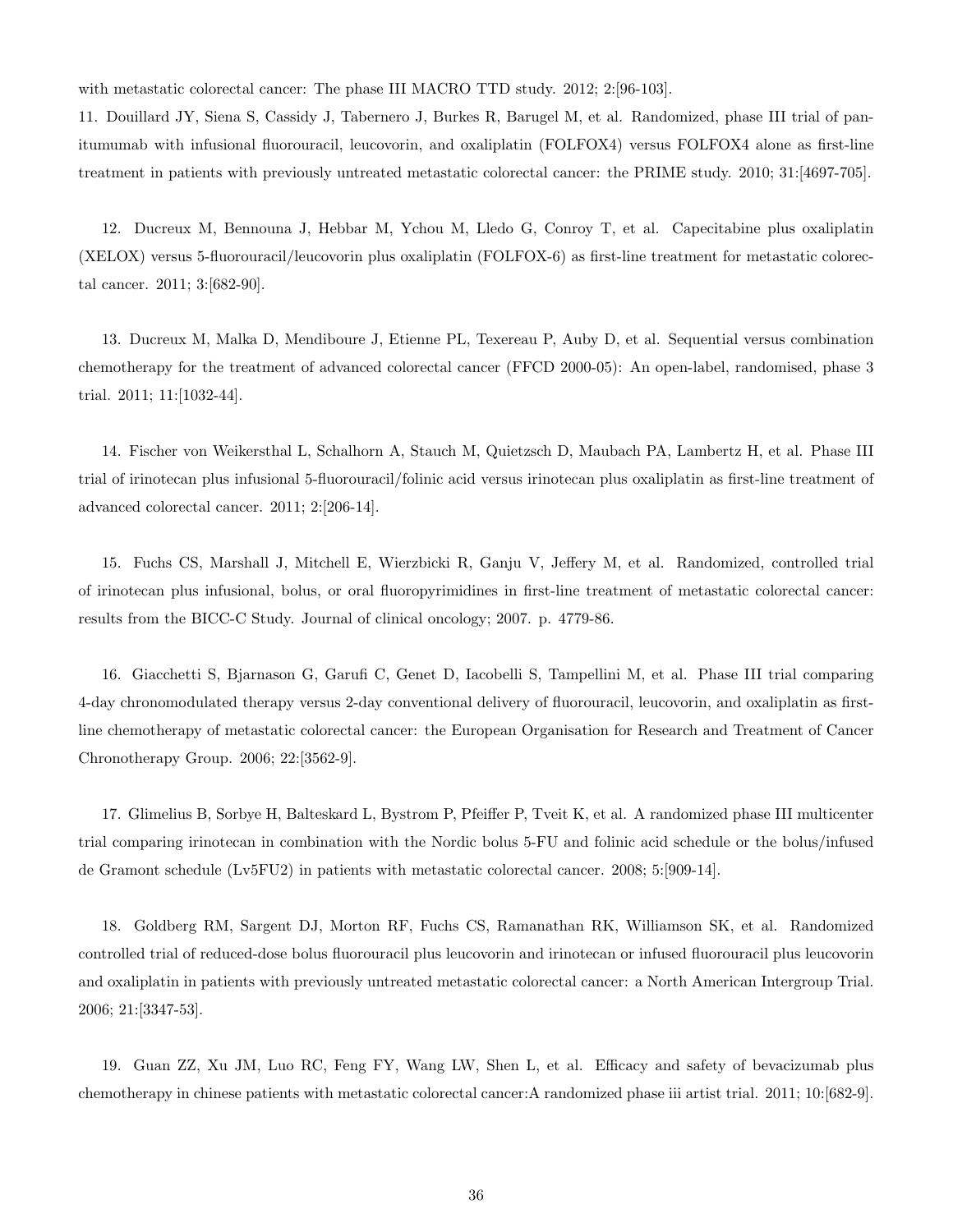20. Haller DG, Rothenberg ML, Wong AO, Koralewski PM, Miller Jr WH, Bodoky G, et al. Oxaliplatin plus irinotecan compared with irinotecan alone as second-line treatment after single-agent fluoropyrimidine therapy for metastatic colorectal carcinoma. 2008; 28:[4544-50].

21. Hecht JR, Mitchell E, Chidiac T, Scroggin C, Hagenstad C, Spigel D, et al. A randomized phase IIIB trial of chemotherapy, bevacizumab, and panitumumab compared with chemotherapy and bevacizumab alone for metastatic colorectal cancer. 2009; 5:[672-80].

22. Hecht JR, Trarbach T, Hainsworth JD, Major P, Jager E, Wolff RA, et al. Randomized, placebo-controlled, phase III study of first-line oxaliplatin-based chemotherapy plus PTK787/ZK 222584, an oral vascular endothelial growth factor receptor inhibitor, in patients with metastatic colorectal adenocarcinoma. 2011; 15:[1997-2003].

23. Hoff PM, Hochhaus A, Pestalozzi BC, Tebbutt NC, Li J, Kim TW, et al. Cediranib plus FOLFOX/CAPOX versus placebo plus FOLFOX/CAPOX in patients with previously untreated metastatic colorectal cancer: a randomized, double-blind, phase III study (HORIZON II). 2012;29:[3596-603].

24. Jonker DJ, O'Callaghan CJ, Karapetis CS, Zalcberg JR, Tu D, Au HJ, et al. Cetuximab for the treatment of colorectal cancer. 2007; 20:[2040-8].

25. Kabbinavar FF, Hambleton J, Mass RD, Hurwitz HI, Bergsland E, Sarkar S. Combined analysis of efficacy: the addition of bevacizumab to fluorouracil/leucovorin improves survival for patients with metastatic colorectal cancer. Journal of clinical oncology; 2005. p. 3706-12.

26. Kalofonos HP, Papakostas P, Makatsoris T, Papamichael D, Vourli G, Xanthakis I, et al. Irinotecan/fluorouracil/ leucovorin or the same regimen followed by oxaliplatin/fluorouracil/leucovorin in metastatic colorectal cancer. 2010; 10:[4325-33].

27. Kerr DJ, McArdle CS, Ledermann J, Taylor I, Sherlock DJ, Schlag PM, et al. Intrahepatic arterial versus intravenous fluorouracil and folinic acid for colorectal cancer liver metastases: a multicentre randomised trial. 2003; 9355:[368-73].

28. Kim GP, Sargent DJ, Mahoney MR, Rowland KM, Jr., Philip PA, Mitchell E, et al. Phase III noninferiority trial comparing irinotecan with oxaliplatin, fluorouracil, and leucovorin in patients with advanced colorectal carcinoma previously treated with fluorouracil: N9841. 2009; 17:[2848-54].

29. Khne CH, Wils J, Lorenz M, Schffski P, Voigtmann R, Bokemeyer C, et al. Randomized phase III study of high-dose fluorouracil given as a weekly 24-hour infusion with or without leucovorin versus bolus fluorouracil plus leucovorin in advanced colorectal cancer: European organization of Research and Treatment of Cancer Gastrointestinal Group Study 40952. Journal of clinical oncology; 2003. p. 3721-8.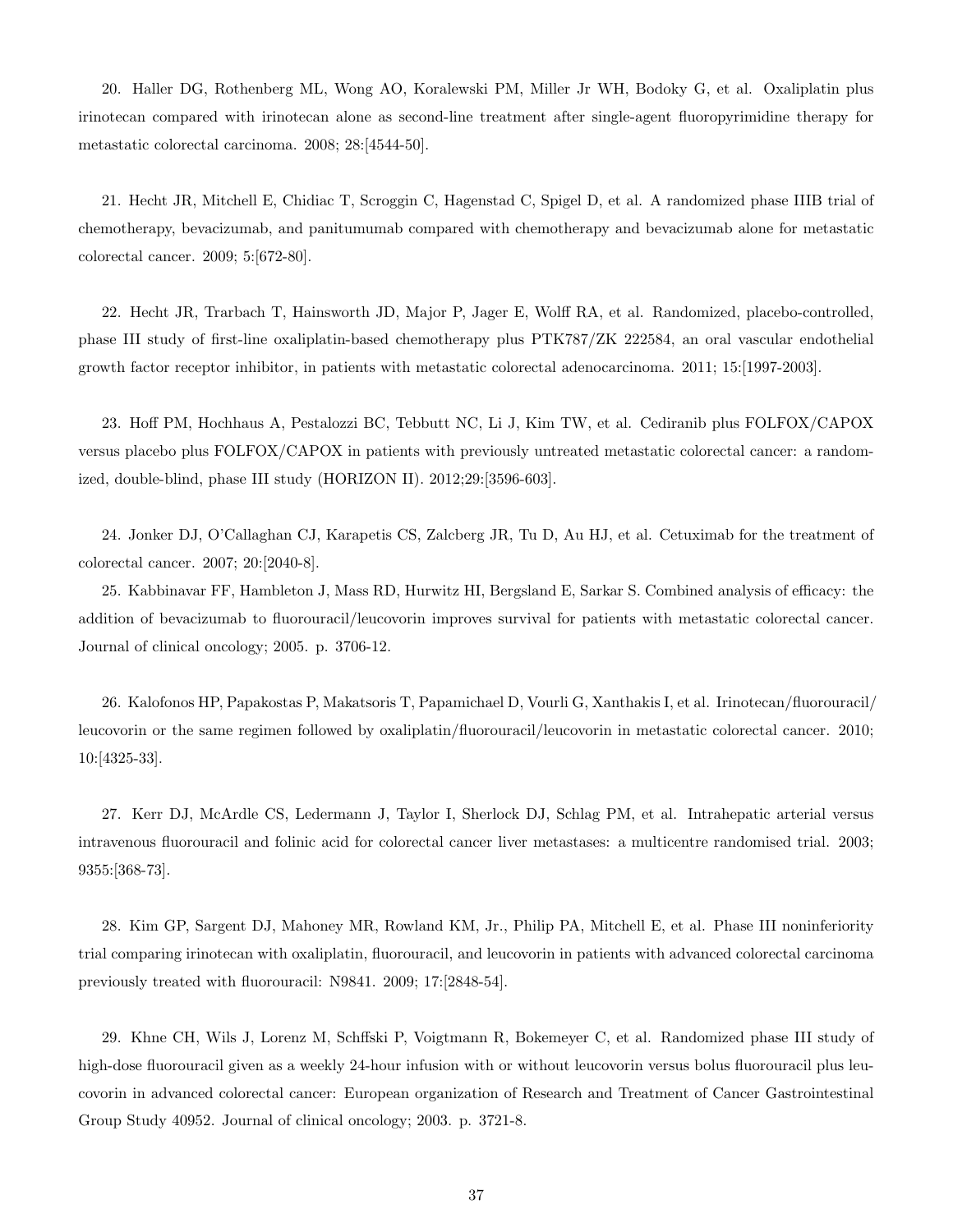30. Koopman M, Antonini NF, Douma J, Wals J, Honkoop AH, Erdkamp FL, et al. Sequential versus combination chemotherapy with capecitabine, irinotecan, and oxaliplatin in advanced colorectal cancer (CAIRO): a phase III randomised controlled trial. Lancet; 2007. p. 135-42.

31. Labianca R, Sobrero A, Isa L, Cortesi E, Barni S, Nicolella D, et al. Intermittent versus continuous chemotherapy in advanced colorectal cancer: A randomised 'GISCAD' trial. 2011; 5:[1236-42].

32. Masi G, Vasile E, Loupakis F, Cupini S, Fornaro L, Baldi G, et al. Randomized trial of two induction chemotherapy regimens in metastatic colorectal cancer: an updated analysis. 2011; 1:[21-30].

33. Maughan TS, Adams RA, Smith CG, Meade AM, Seymour MT, Wilson RH, et al. Addition of cetuximab to oxaliplatin-based first-line combination chemotherapy for treatment of advanced colorectal cancer: results of the randomised phase 3 MRC COIN trial. Lancet; 2011. p. 2103-14.

34. Ocvirk J, Brodowicz T, Wrba F, Ciuleanu TE, Kurteva G, Beslija S, et al. Cetuximab plus FOLFOX6 or FOLFIRI in metastatic colorectal cancer: CECOG trial. 2010; 25:[3133-43].

35. Peeters M, Price TJ, Cervantes A, Sobrero AF, Ducreux M, Hotko Y, et al. Randomized phase III study of panitumumab with fluorouracil, leucovorin, and irinotecan (FOLFIRI) compared with FOLFIRI alone as second-line treatment in patients with metastatic colorectal cancer. 2010; 31:[4706-13].

36. Porschen R, Arkenau HT, Kubicka S, Greil R, Seufferlein T, Freier W, et al. Phase III study of capecitabine plus oxaliplatin compared with fluorouracil and leucovorin plus oxaliplatin in metastatic colorectal cancer: A final report of the AIO colorectal study group. 2007; 27:[4217-23].

37. Rothenberg ML, LaFleur B, Levy DE, Washington MK, Morgan-Meadows SL, Ramanathan RK, et al. Randomized phase II trial of the clinical and biological effects of two dose levels of gefitinib in patients with recurrent colorectal adenocarcinoma. 2005; 36:[9265-74].

38. Schmoll H-J, Cunningham D, Sobrero A, Karapetis CS, Rougier P, Koski SL, et al. Cediranib with mFOL-FOX6 versus bevacizumab with mFOLFOX6 as first-line treatment for patients with advanced colorectal cancer: a double-blind, randomized phase III study (HORIZON III). 2012; 29:[3588-95].

39. Sobrero AF, Maurel J, Fehrenbacher L, Scheithauer W, Abubakr YA, Lutz MP, et al. EPIC: phase III trial of cetuximab plus irinotecan after fluoropyrimidine and oxaliplatin failure in patients with metastatic colorectal cancer. 2008; 14:[2311-9].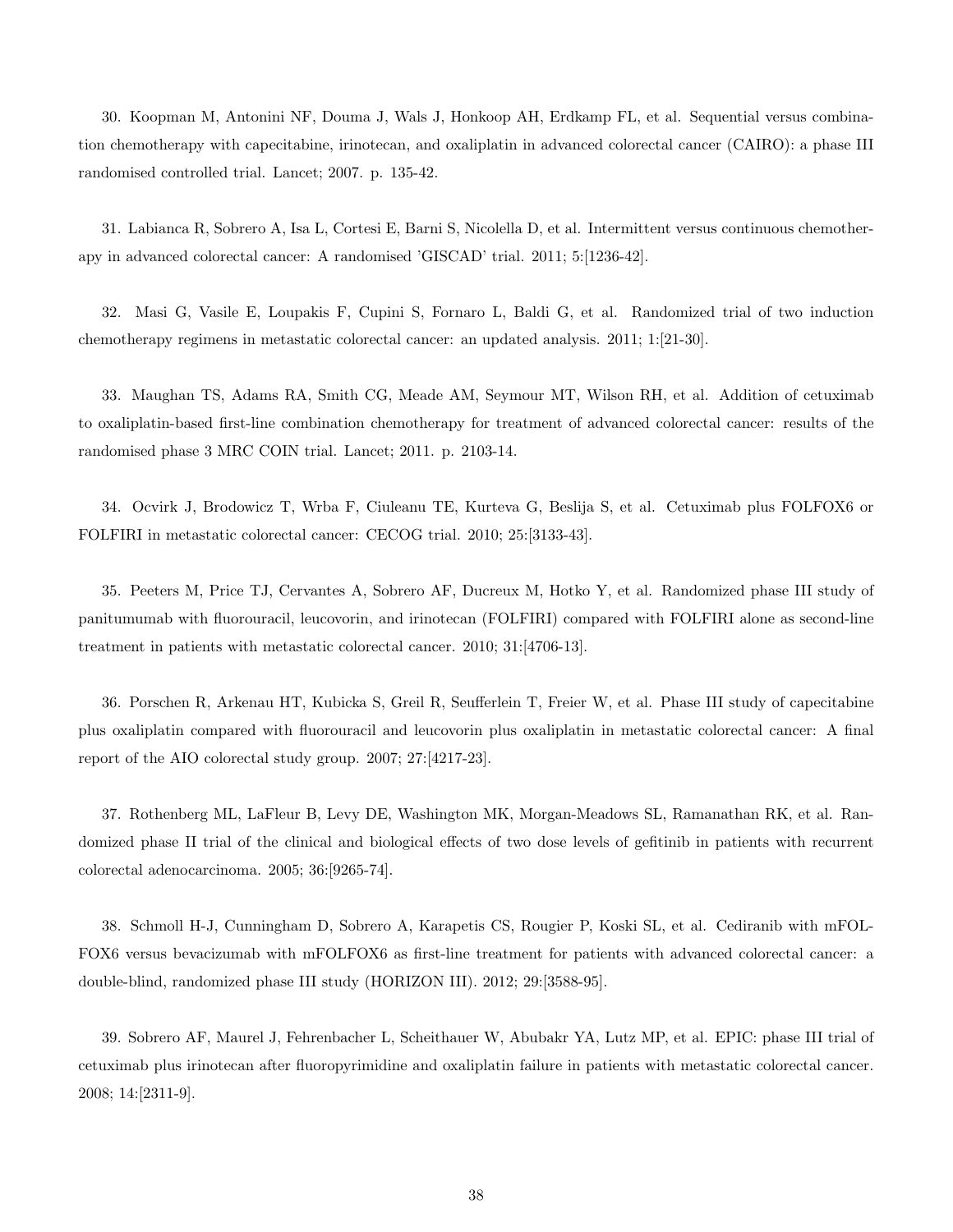40. Souglakos J, Androulakis N, Syrigos K, Polyzos A, Ziras N, Athanasiadis A, et al. FOLFOXIRI (folinic acid, 5 fluorouracil, oxaliplatin and irinotecan) vs FOLFIRI (folinic acid, 5-fluorouracil and irinotecan) as first-line treatment in metastatic colorectal cancer (MCC): a multicentre randomised phase III trial from the Hellenic Oncology Research Group (HORG). 2006; 6:[798-805].

41. Souglakos J, Ziras N, Kakolyris S, Boukovinas I, Kentepozidis N, Makrantonakis P, et al. Randomised phase-II trial of CAPIRI (capecitabine, irinotecan) plus bevacizumab vs FOLFIRI (folinic acid, 5-fluorouracil, irinotecan) plus bevacizumab as first-line treatment of patients with unresectable/metastatic colorectal cancer (mCRC). 2012; 3:[453-9].

42. Tebbutt NC, Wilson K, Gebski VJ, Cummins MM, Zannino D, van Hazel GA, et al. Capecitabine, bevacizumab, and mitomycin in first-line treatment of metastatic colorectal cancer: results of the Australasian Gastrointestinal Trials Group Randomized Phase III MAX Study. 2010; 19:[3191-8].

43. Tol J, Koopman M, Cats A, Rodenburg CJ, Creemers GJM, Schrama JG, et al. Chemotherapy, bevacizumab, and cetuximab in metastatic colorectal cancer. 2009; 6:[563-72].

44. Tournigand C, Cervantes A, Figer A, Lledo G, Flesch M, Buyse M, et al. OPTIMOX1: A randomized study of FOLFOX4 or FOLFOX7 with oxaliplatin in a stop-and-go fashion in advanced colorectal cancer - A GERCOR study. 2006; 3:[394-400].

45. Tveit KM, Guren T, Glimelius B, Pfeiffer P, Sorbye H, Pyrhonen S, et al. Phase III trial of cetuximab with continuous or intermittent fluorouracil, leucovorin, and oxaliplatin (Nordic FLOX) versus FLOX alone in first-line treatment of metastatic colorectal cancer: the NORDIC-VII study. 2012; 15:[1755-62].

46. Underhill C, Goldstein D, Gorbounova VA, Biakhov MY, Bazin IS, Granov DA, et al. A randomized phase II trial of pemetrexed plus irinotecan (ALIRI) versus leucovorin-modulated 5-FU plus irinotecan (FOLFIRI) in first-line treatment of locally advanced or metastatic colorectal cancer. 2007; 1-2:[9-20].

47. Van Cutsem E, Peeters M, Siena S, Humblet Y, Hendlisz A, Neyns B, et al. Open-label phase III trial of panitumumab plus best supportive-care compared with best supportive-care alone in patients with chemotherapyrefractory metastatic colorectal cancer. 2007; 13:[1658-64].

48. Van Cutsem E, Bajetta E, Valle J, Kohne CH, Hecht JR, Moore M, et al. Randomized, placebo-controlled, phase III study of oxaliplatin, fluorouracil, and leucovorin with or without PTK787/ZK 222584 in patients with previously treated metastatic colorectal adenocarcinoma. 2011; 15:[2004-10].

49. Van Cutsem E, Kohne CH, Lang I, Folprecht G, Nowacki MP, Cascinu S, et al. Cetuximab plus irinotecan, fluorouracil, and leucovorin as first-line treatment for metastatic colorectal cancer: Updated analysis of overall survival